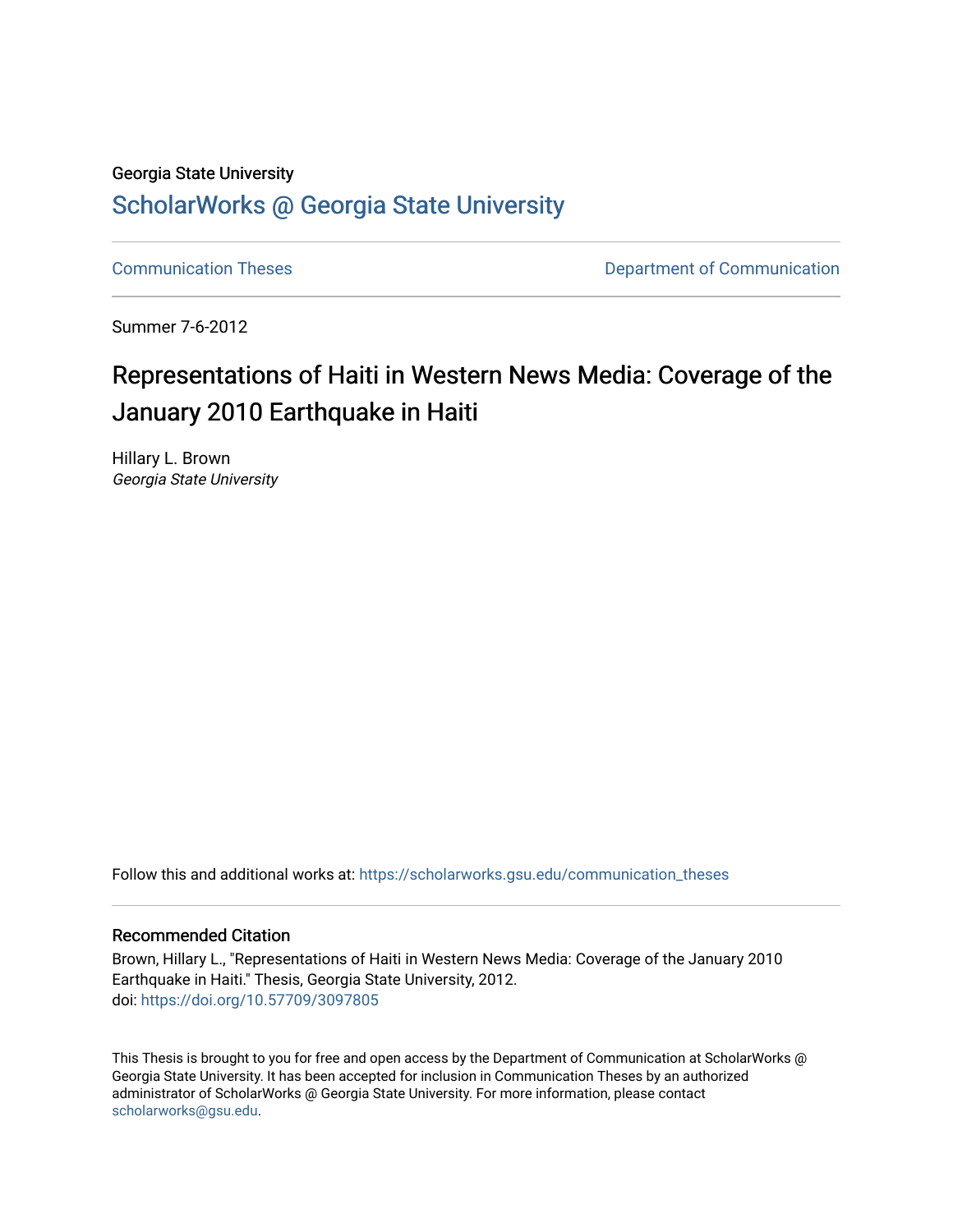# REPRESENTATIONS OF HAITI IN WESTERN NEWS MEDIA: COVERAGE OF THE JANUARY 2010 EARTHQUAKE IN HAITI

by

#### HILLARY BROWN

Under the direction of Dr. Patricia Davis

#### ABSTRACT

On January 12, 2010, the Caribbean nation of Haiti suffered from one of the most devastating earthquake in recent history. The purpose of this study is to explore representations of Haiti in Western news media coverage of the disaster. The researcher utilized Jiwani's (2006) theoretical framework of common sense stock knowledge to explore the relationship between the Western news media and Haiti, with an emphasis on media framing. Additionally, the method of journalistic discourse analysis was employed as a means of analyzing the 90 article sample. The researcher found that there were several frames that dominated coverage of the disaster which resulted in the marginalization of Haiti and Haitians.

INDEX WORDS: Haiti, News media, Representation, Identity, West, Earthquake, Social construction of Other, Space and place, Race, Third world, Haiti, Framing, Disaster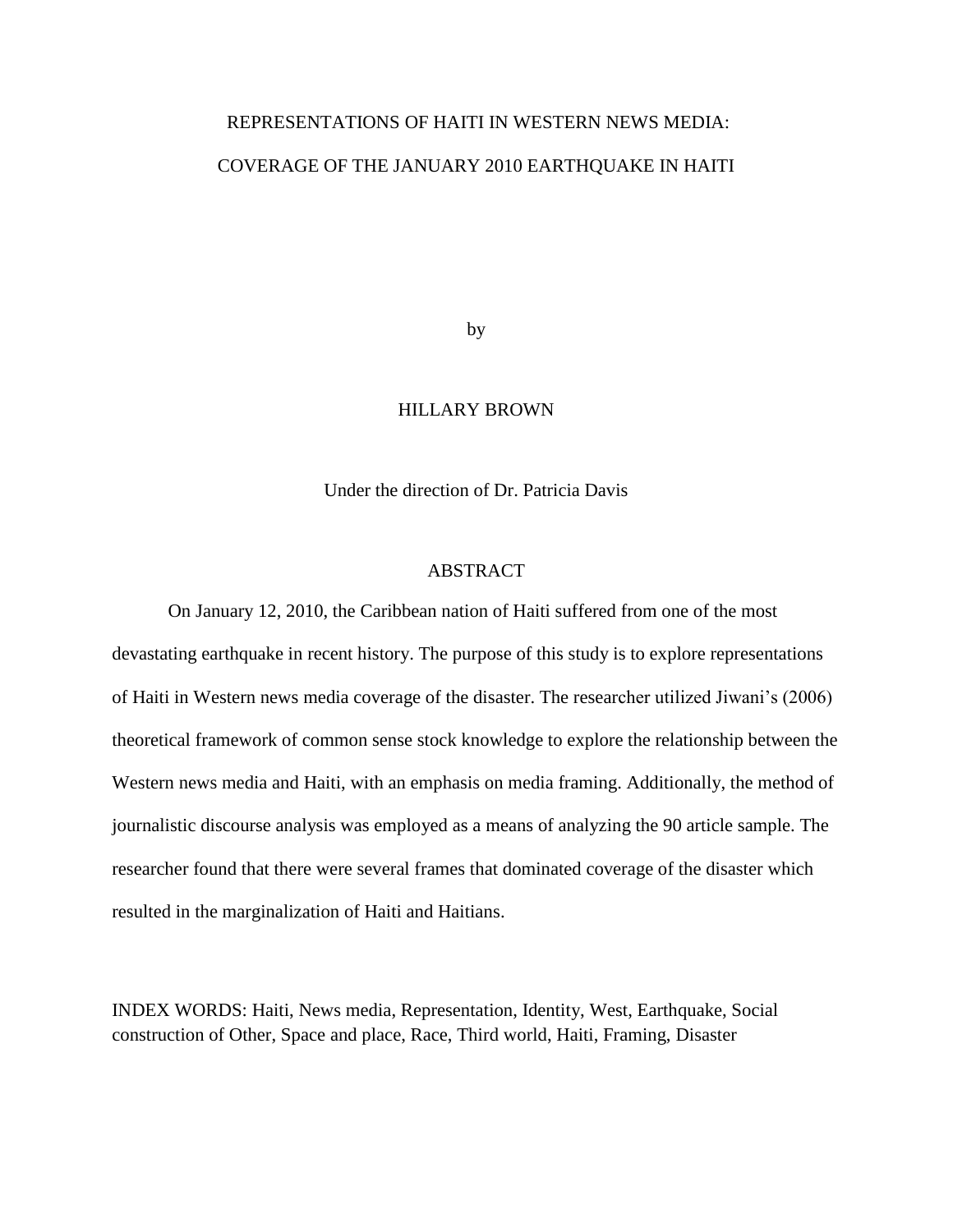## REPRESENTATIONS OF HAITI IN WESTERN NEWS MEDIA:

## COVERAGE OF THE JANUARY 2010 EARTHQUAKE IN HAITI

by

### HILLARY BROWN

A Thesis Submitted in Partial Fulfillment of the Requirements for the Degree of

Master of Arts

in the College of Arts and Sciences

Georgia State University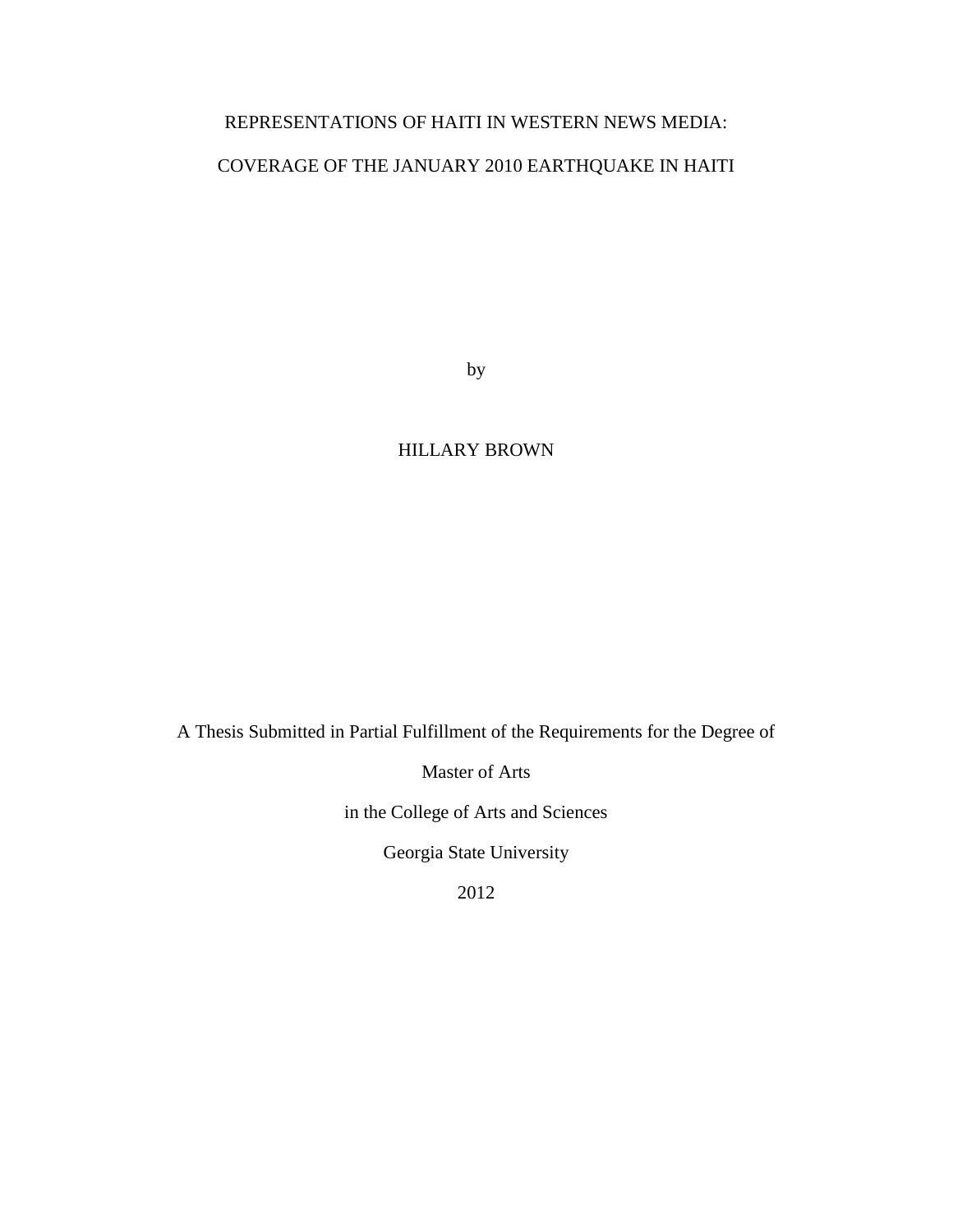Copyright by Hillary Brown 2012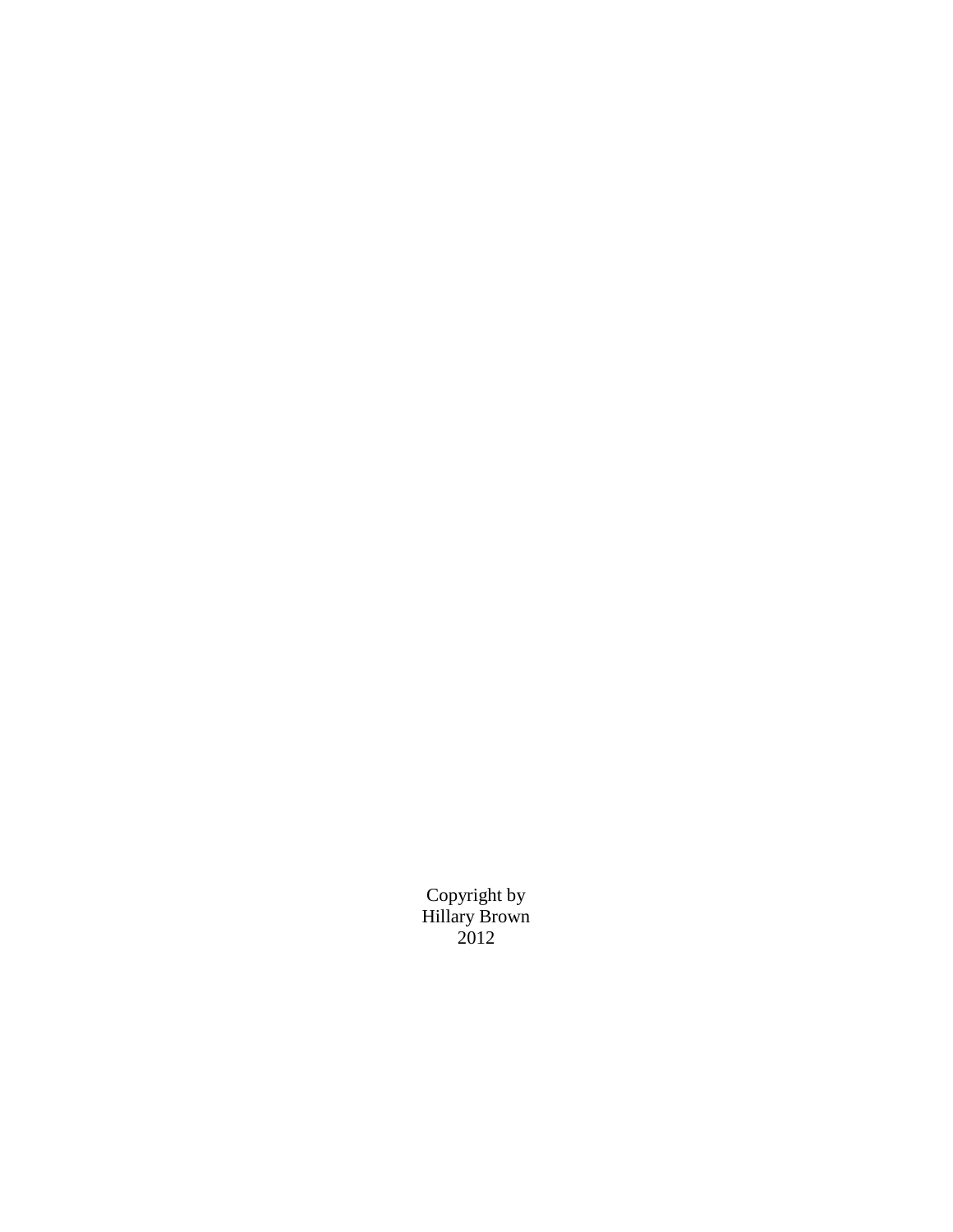## REPRESENTATIONS OF HAITI IN WESTERN NEWS MEDIA:

## COVERAGE OF THE JANUARY 2010 EARTHQUAKE IN HAITI

by

#### HILLARY BROWN

Committee Chair: Patricia Davis

Committee: Natalie Tindall

Hongmei Li

Electronic Version Approved:

Office of Graduate Studies

College of Arts of Sciences

Georgia State University

August 2012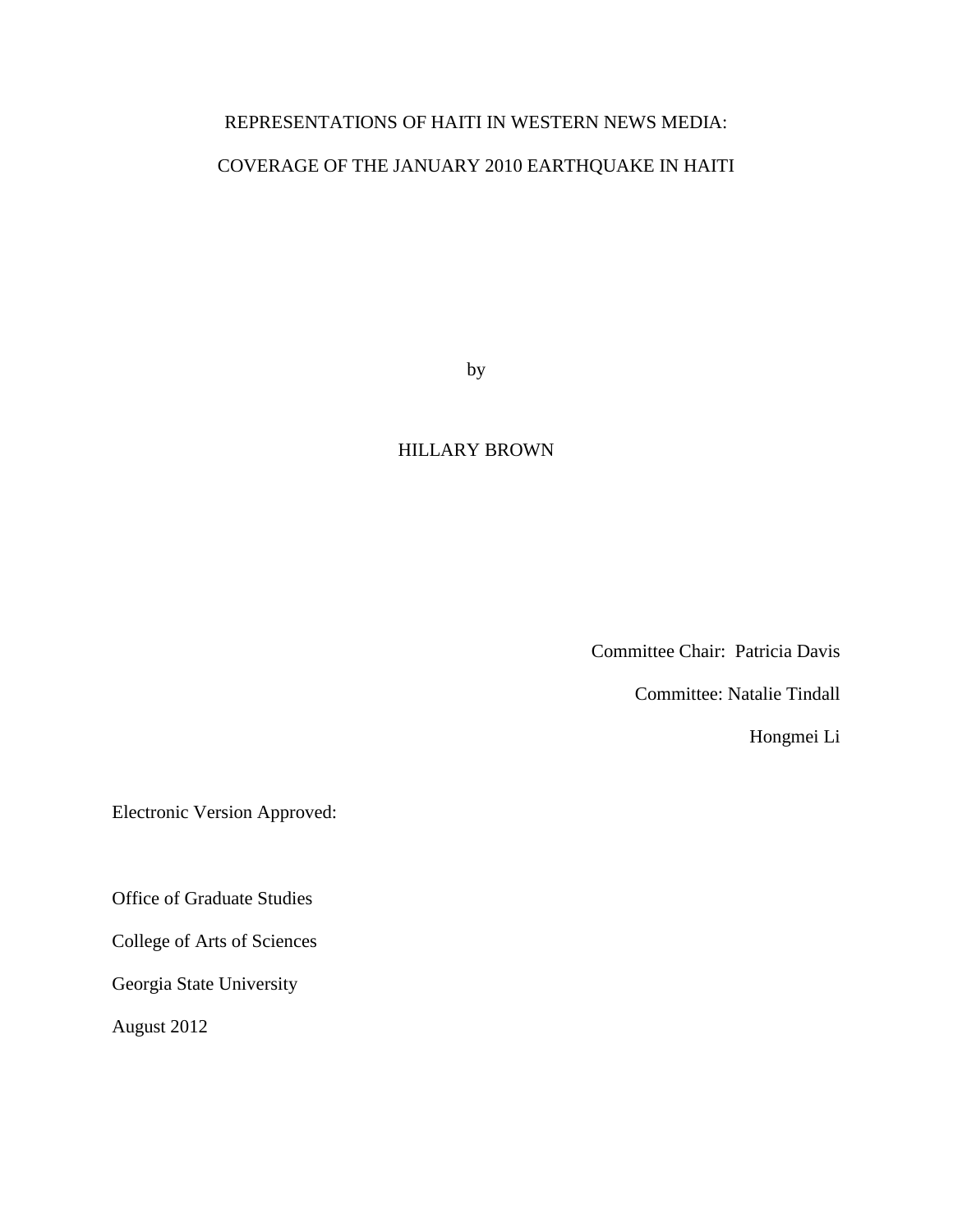#### DEDICATION

Thank you to my family and friends for all of your love and support throughout this entire degree process. I would not have made it this far without all the encouragement that you have provided me with over the past several years. I extend my most sincere thanks to my parents for providing me with the dedication and advice needed to help me complete this program.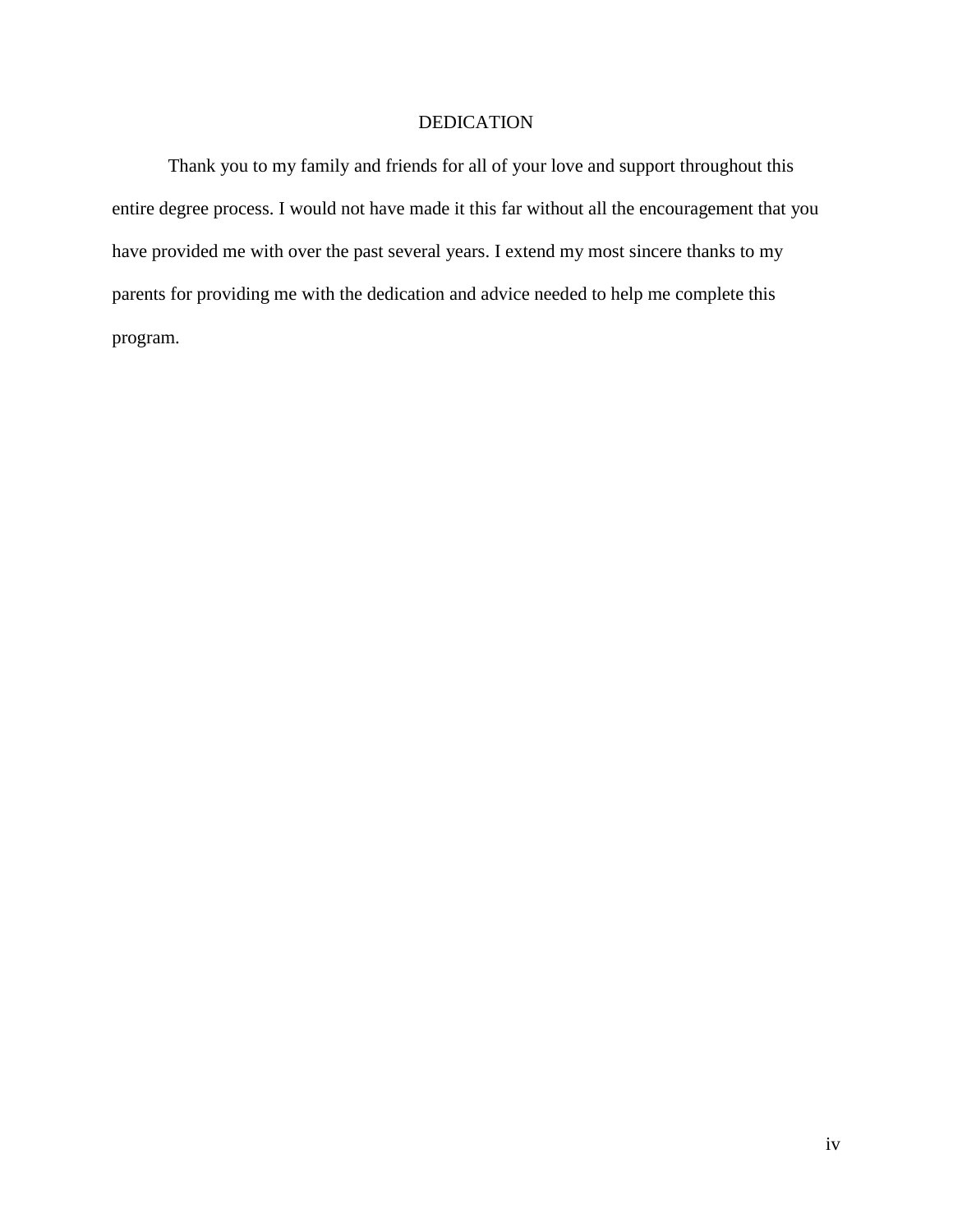### ACKNOWLEDGEMENTS

<span id="page-6-0"></span>Being a part of the Department of Communication's Masters program has been a challenging and fulfilling experience over the past two years. I would like to extend my sincere thanks to Dr. Patricia Davis, Dr. Natalie Tindall, and Dr. Hongmei Li for their dedication, support, and critiques throughout this entire project.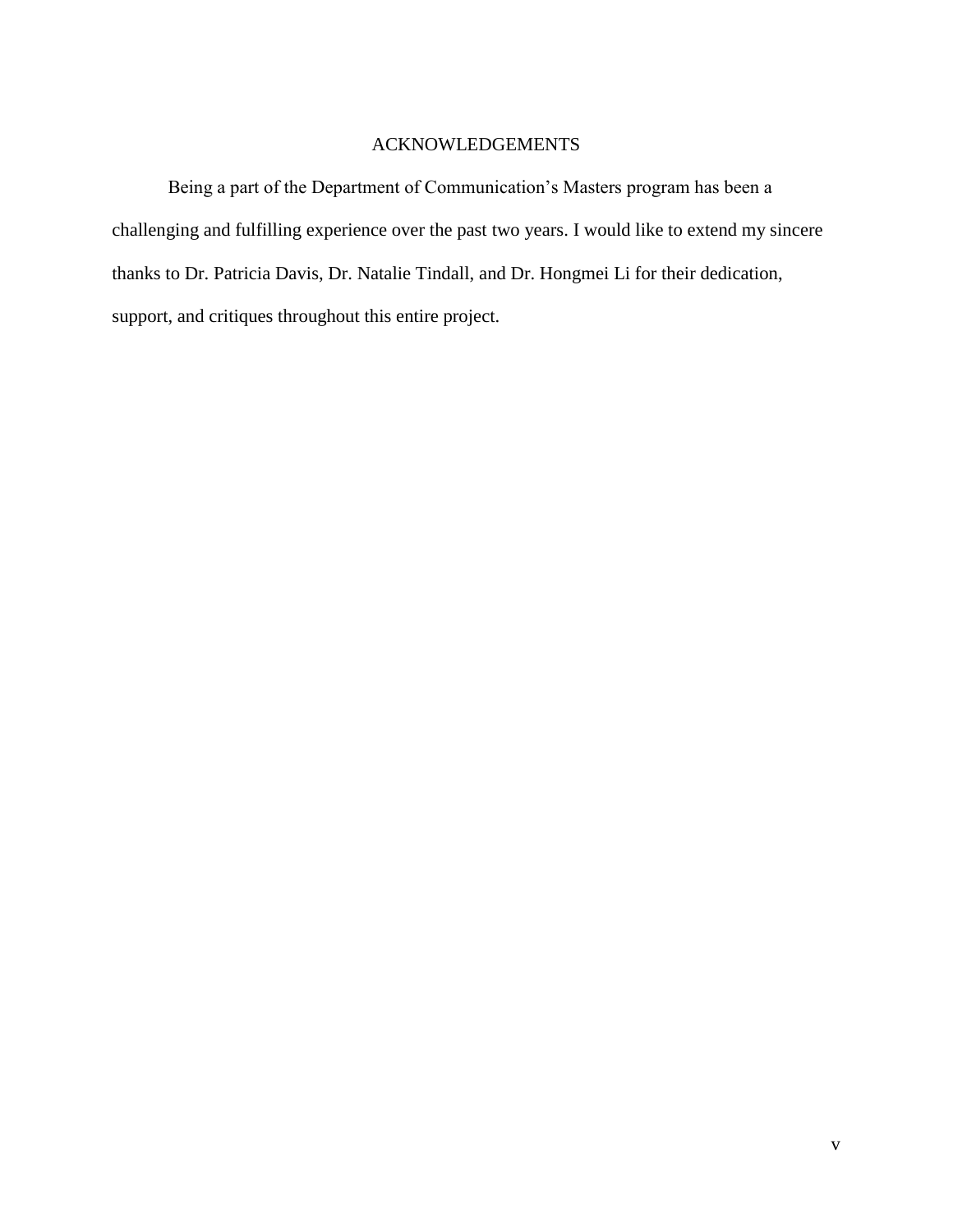## **TABLE OF CONTENTS**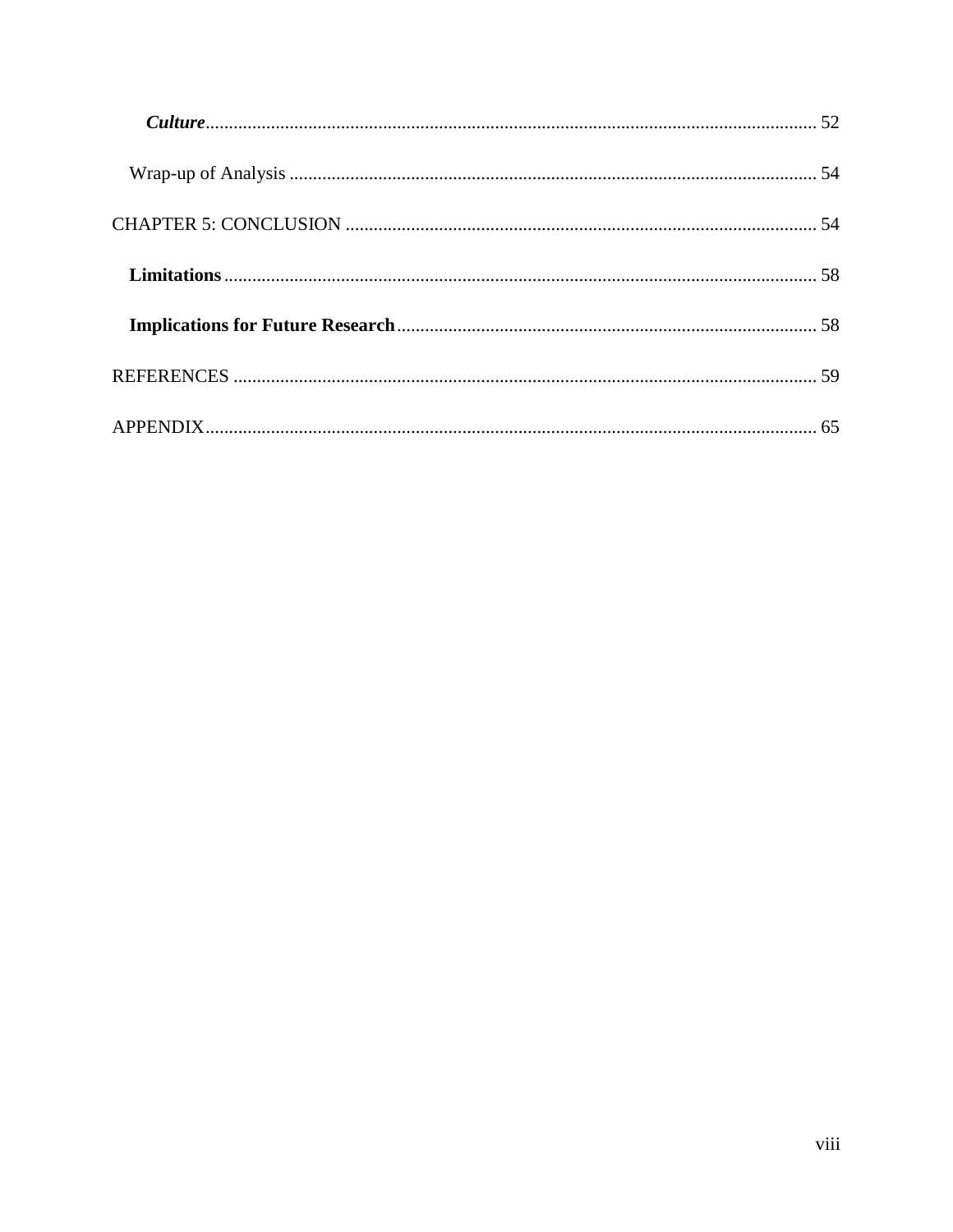## LIST OF TABLES

<span id="page-10-0"></span>

| Table 1 Words and Phrases Used by <i>The New York Times</i> in Reference to Benevolence of the    |
|---------------------------------------------------------------------------------------------------|
| West in Coverage of the January 2010 Earthquake, January 2010-February 201044                     |
| Table 2 Words and Phrases Used by the Agence France Presse in Reference to Benevolence of         |
| the West in Coverage of the January 2010 Earthquake, January 2010-February 201044                 |
| Table 3- Words and Phrases Used by the Agence France Presse in Reference to Accusations of        |
| US Occupation of Haiti in Coverage of the January 2010 Earthquake, January 2010-February          |
|                                                                                                   |
| Table 4-Words and Phrases Used by The Globe and Mail in Reference to Benevolence of the           |
| West in Coverage of the January 2010 Earthquake, January 2010-February 201045                     |
| Table 5-Words and Phrases Used by The New York Times in Reference to Poverty in Haiti in          |
| Coverage of the January 2010 Earthquake, January 2010-February 201046                             |
| Table 6-Words and Phrases Used in the Agence France Presse in Reference to Poverty in Haiti       |
| in Coverage of the January 2010 Earthquake, January 2010-February 201046                          |
| Table 7-Words and Phrases Used in The Globe and Mail in Reference to Poverty in Haiti in          |
| Coverage of the January 2010 Earthquake, January 2010-February 201046                             |
| Table 8- Words and Phrases Used by <i>The New York Times</i> in Reference to Violence in Haiti in |
| Coverage of the January 2010 Earthquake, January 2010-February 201048                             |
| Table 9-Words and Phrases Used by the Agence France Presse in Reference to Violence in Haiti      |
| in Coverage of the January 2010 Earthquake, January 2010-February 201049                          |
| Table 10-Words and Phrases Used by The Globe and Mail in Reference to Violence in Haiti in        |
| Coverage of the January 2010 Earthquake, January 2010-February 201049                             |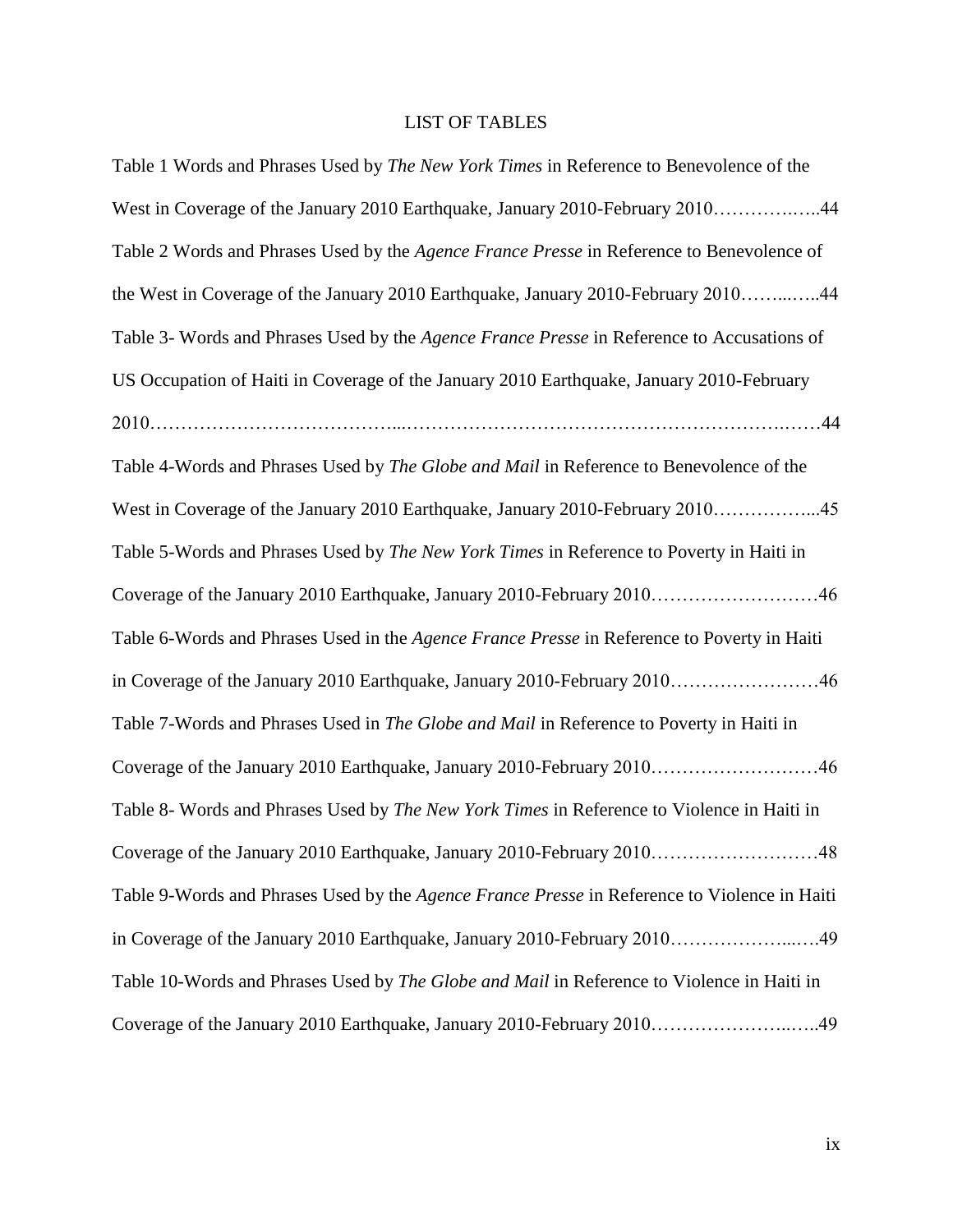Table 11- Words and Phrases Used by *The New York Times* in Reference to Poor Infrastructure in Coverage of the January 2010 Earthquake, January 2010-February 2010……………………50 Table 12- Words and Phrases Used by the *Agence France Presse* in Reference to Poor Infrastructure in Coverage of the January 2010 Earthquake, January 2010-February 2010…….50 Table 13- Words and Phrases Used by *The Globe and Mail* in Reference to Poor Infrastructure in Coverage of the January 2010 Earthquake, January 2010-February 2010……………...……….50 Table 14- Words and Phrases Used by *The New York Times* in Reference to Claims of Poor Government in Coverage of the January 2010 Earthquake, January 2010-February 2010……...51 Table 15- Words and Phrases Used by *The Globe and Mail* in Reference to Claims of Poor Government in Coverage of the January 2010 Earthquake, January 2010-February 2010…..….51 Table 16- Words and Phrases Used by *The New York Times* in Reference to Haiti's History in Coverage of the January 2010 Earthquake, January 2010-February 2010………………………52 Table 17- Words and Phrases Used by *The Globe and Mail* in Reference to Haiti's History in Coverage of the January 2010 Earthquake, January 2010-February 2010………………………52 Table 18- Words and Phrases Used by *The New York Times* in Reference to Haitian Culture in Coverage of the January 2010 Earthquake, January 2010-February 2010………………………54 Table 19- Words and Phrases Used by *The Globe and Mail* in Reference to Haitian Culture in Coverage of the January 2010 Earthquake, January 2010-February 2010………………………54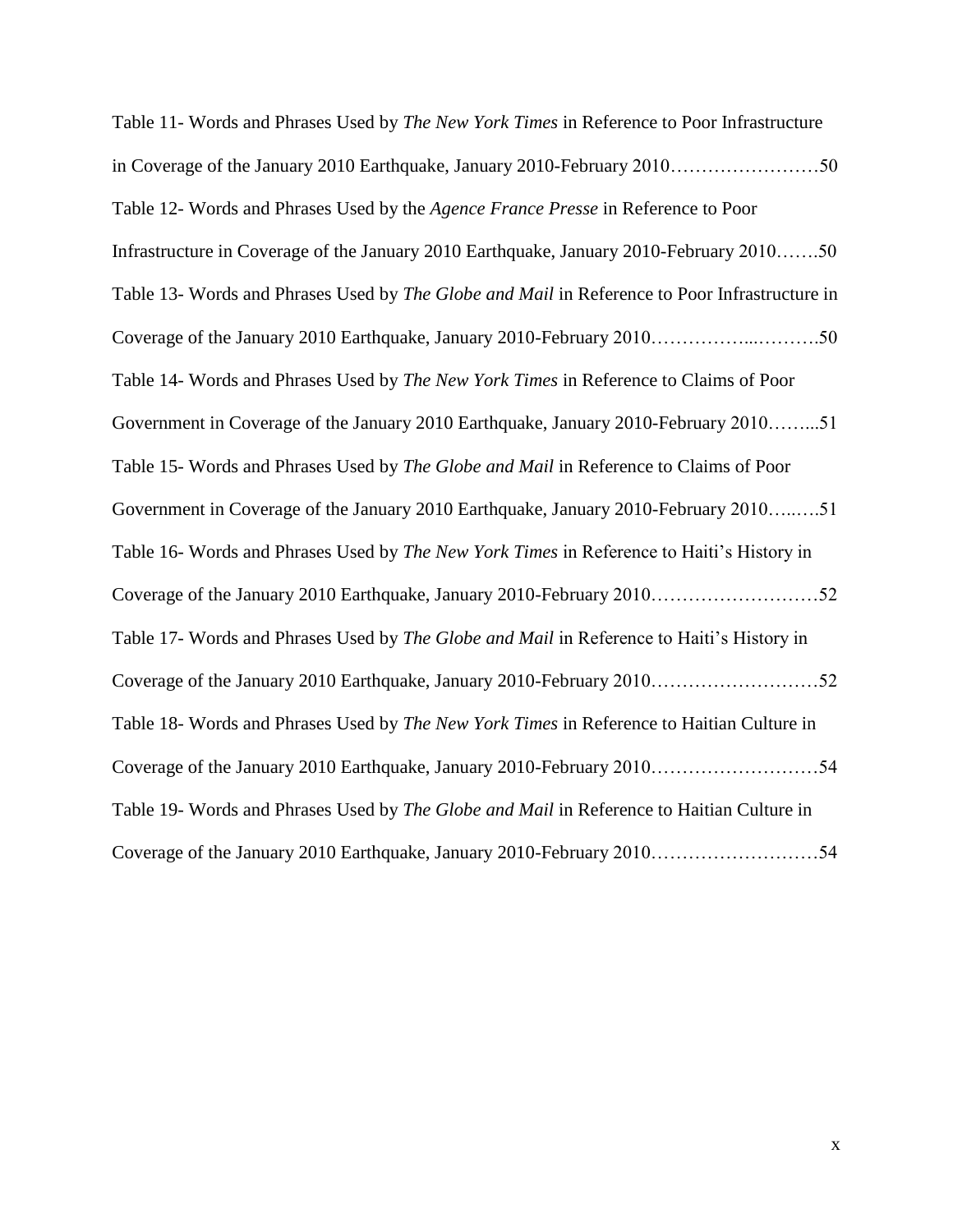#### CHAPTER 1: INTRODUCTION

<span id="page-12-0"></span>Haiti, a nation known for its history of colonialism, slavery, and revolutionary independence, is no stranger to natural disasters. Its most recent disaster, a destructive earthquake, struck the Caribbean nation on January 12, 2010, and this particular catastrophe is commonly referred to as the most devastating disaster in the Western hemisphere of the modern era (Mason 2010; Balaji 2011). The earthquake was measured at 7.0 Mw on the Richter scale and claimed the lives of an estimated 316,000 people. Another 300,000 were injured and 1,000,000 were made homeless. In total the massive earthquake directly affected nearly 3,000,000 people in a nation that has experienced decades of turmoil before, during, and after  $\text{colonialism}$ <sup>1</sup>

The purpose of this research is to understand the way in which Western news media publications represented Haiti and Haitians in their coverage of the January 2010 earthquake. Specifically, the researcher analyzed the way in which major news publications in the United States, Canada, and France have depicted the Caribbean nation. These particular nations serve as examples for the current study because they each have significant histories with Haiti. France colonized the nation and enslaved many of its black inhabitants, while the United States and Canada historically and currently maintain some type of military presence in Haiti.

This research is significant because it reports on an understudied relationship between Haiti and the biases of the Western news media. The theoretical framework of Jiwani's (2006) "common sense stock knowledge", which is a shorthand reference to Stuart Hall's (1990) notion that various humanistic factors that frame and structure media representations and interpretations. To answer the research questions, the researcher used journalistic discourse

 $\overline{\phantom{a}}$ 

 $<sup>1</sup>$  All statistics regarding earthquake deaths, injuries and damages are according to the Haitian government.</sup>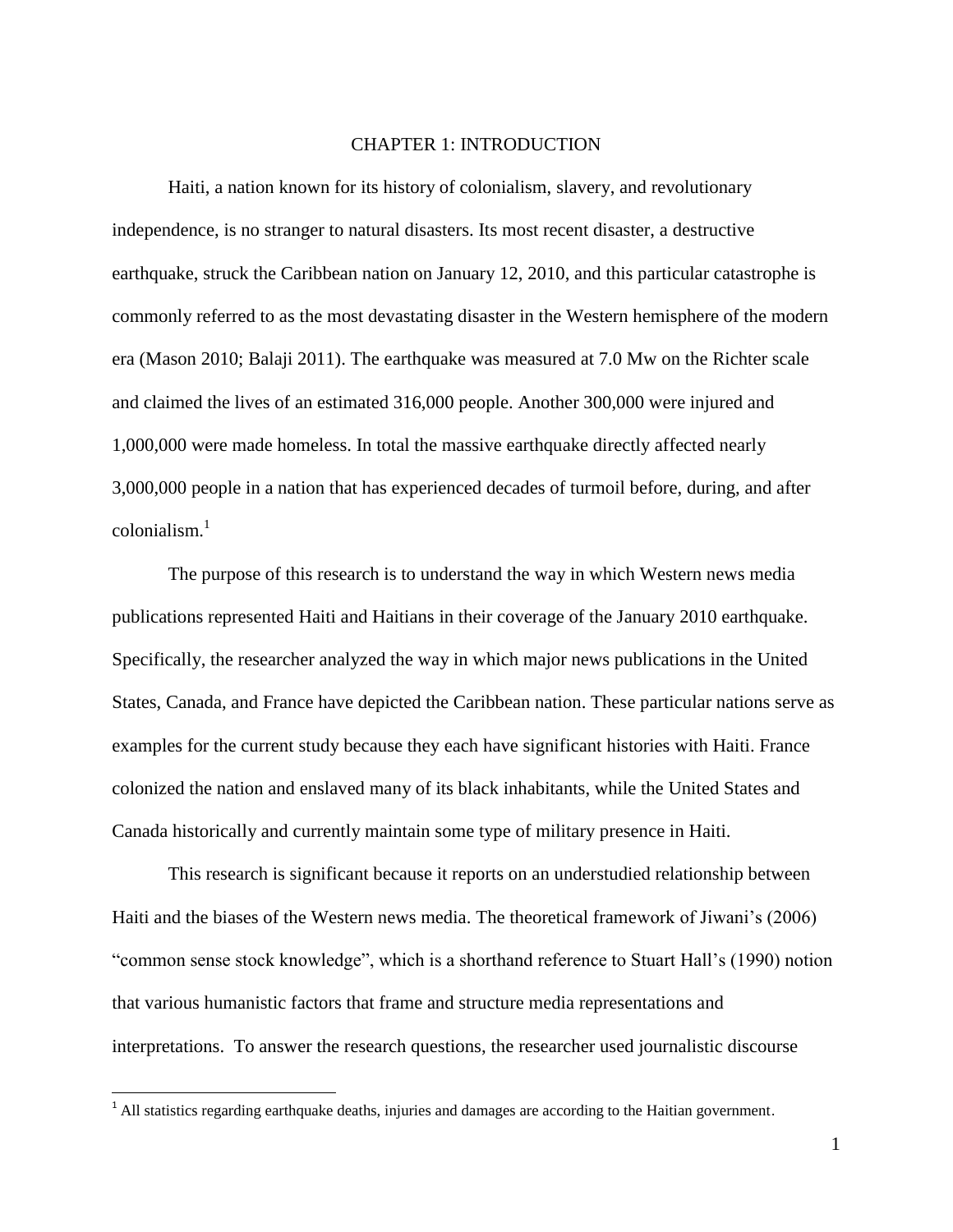analysis to discover the various tropes present in the ninety articles sampled. The sample analyzed is composed of ninety articles from *The New York Times, The Globe and Mail*, and *The* Agence France Presse, the respective major Western<sup>2</sup> news media publications. The current research poses four questions:

(1) How have the specific media outlets selected covered Haiti and Haitians after the disaster?

(2) What frames are present in the selected sample regarding Haiti?

(3) Is there a difference in coverage among the publications?

(4) Why do such differences occur if they are present?

#### <span id="page-13-0"></span>**History of Haiti**

l

The most profitable colony of Europe in the late  $18<sup>th</sup>$  century was St. Domingue, modernday Haiti. At the time the Caribbean nation was responsible for the production of half of the sugar and coffee consumed by Europeans. The plantations that produced these cash crops were milled via the free labor of African slaves. Almost all of these slaves were shipped to the island nation from the west coast of the continent. The demographics of St. Domingue were quite unusual for the time, with a large number of free people of color, Mulattoes, living there. These people were descendants of European masters, mainly the French, who mated with their African slaves.

<sup>&</sup>lt;sup>2</sup> The dominant society is one that I will refer to as the "West" (Lawless 1992; Potter 2009). Although Haiti is geographically positioned in the Western Hemisphere, the dominant society does not associate the nation with what is commonly imagined as the culturally, ideologically, and politically classic West (Mason 2010; Sheller 2004). The West is considered to be dominant because of the widespread political, economic and social influences that it has throughout the world. This dominance is the result of a high degree of power that is characteristic of the governing West. In this chapter the researcher will create a connection between Haiti's history and the dominant discourses associated with the popular description of the nation. In addition to the exploration of Haiti's history, this chapter also covers present-day Haiti with a focus on demographics, politics and economy.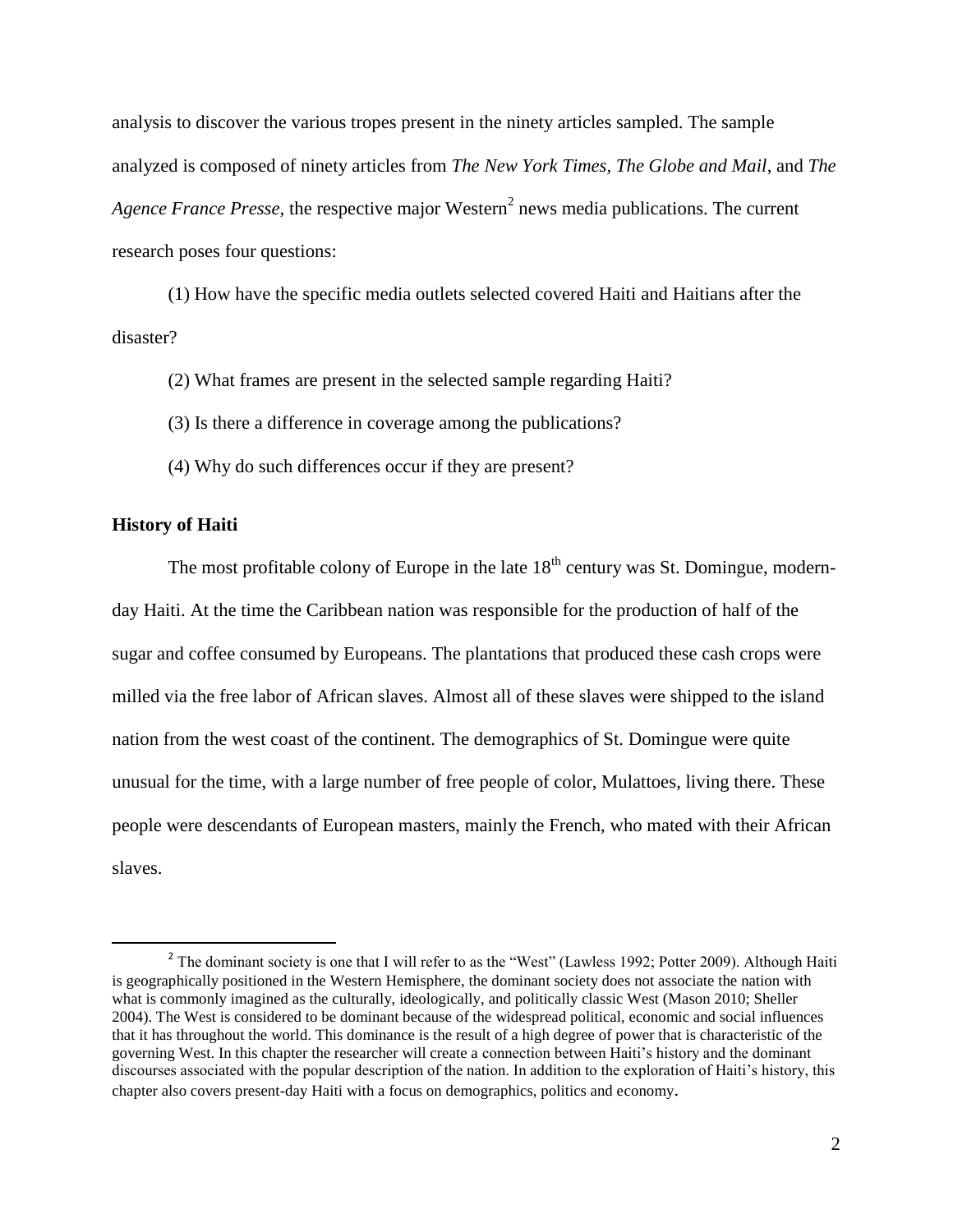Despite the economic prosperity of the nation, St. Domingue had political tyranny and unrest. All members of the society whether they be White, Mulatto, or the oppressed Black slave, felt as if their rights were being violated in some form (Greggus, 1997). The stresses of the people of St. Domingue hit a peak at the end of the French Revolution, where in 1789, French revolutionaries failed in their efforts to decide if the rights granted to Whites would extend to Blacks (Girard, 2005). The French would eventually suffer from their own victory in the French Revolution because it created a revolutionary spirit among the oppressed people of their Caribbean colony. Slaves found the flag of the French Revolution to be synonymous with the emancipation of the Whites (Greggus 1997, p. 12). A revolt on behalf of the slaves was officially launched in northern Haiti with a general insurrection (Girard, 2005). Although the initial revolt was unsuccessful, Black Haitians made other efforts to forcefully earn their independence from the French.

Haitian slaves received emancipation in 1793 but were fearful of re-enslavement after a French general landed in the nation in 1802 (Reinhardt, 2005). Fighting ensued soon after the general's arrival and turned into a war of race by the end of that year. Regardless of one's social status, military role or political opinion, skin color was sufficient enough to warrant execution; this resulted in the deaths of many White Europeans in the nation. Arendt (1951) argued the Europeans' racism gave them a rationalization for their brutal treatment of Africans; it also gave Haitians the green light to do the same in the 1804 genocide of several thousand white Europeans residing in Haiti. Haiti's independence from France was declared by its founding fathers on January 1, 1804. On that same day, under the rule of Dessalines, the name of the nation changed from St. Domingue to its current title (Reinhardt, 2005). The first draft of the declaration was considered to be weak and not aggressive enough. However, the governing body soon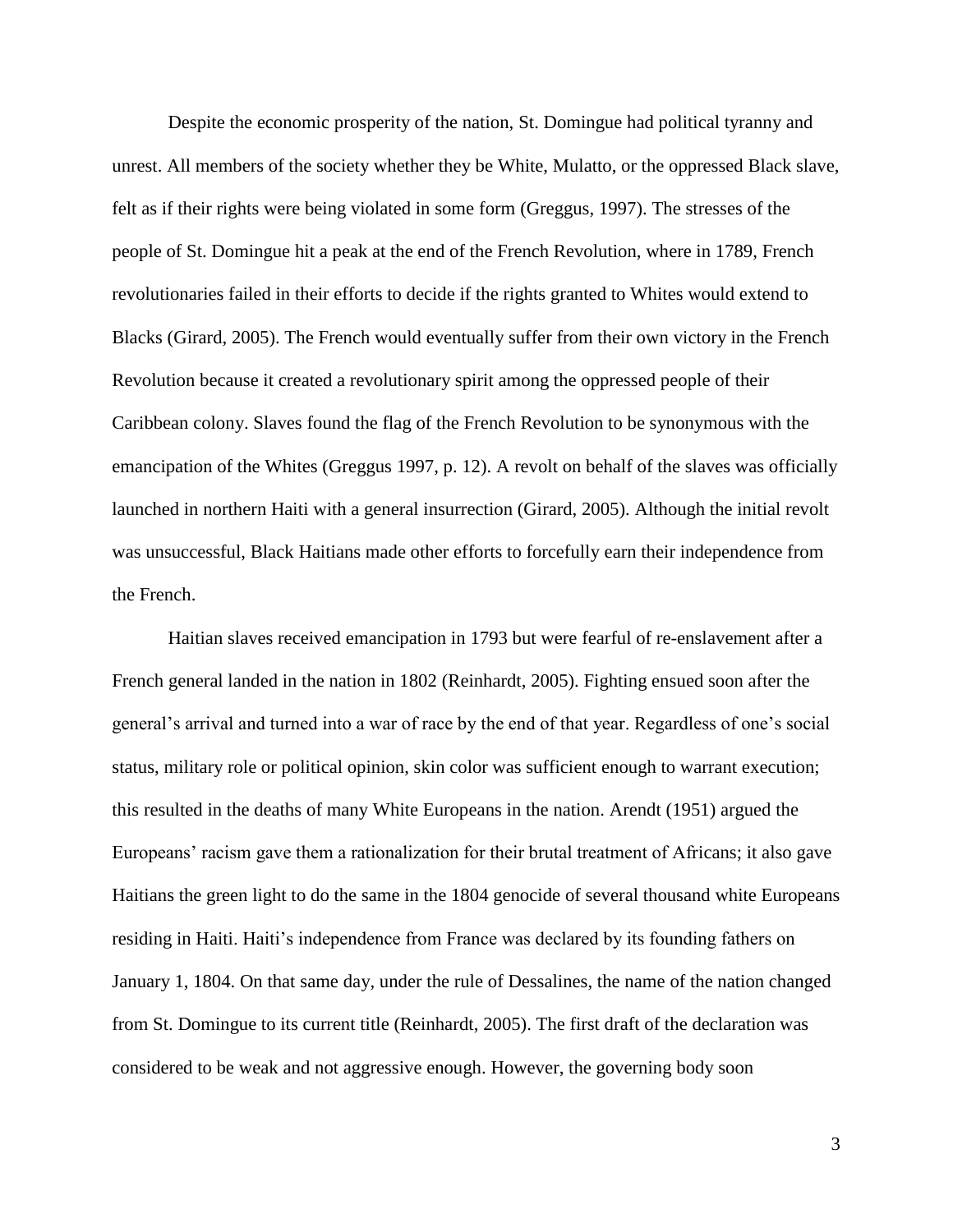constructed a declaration that was suitable in 1805 (Ardent, 1951). Haiti was a state that was born in the blood of white Europeans and because of that its independence was not recognized by the United States or France until the late 1800s (Reinhardt, 2005). At the time of Haiti's historic revolution, it was unheard of for a state of African slaves to successfully organize and revolt against a European power like France. Historically, some have claimed that this successful revolution was the direct result of a pact that Haiti's founding fathers made with the devil (Reinhardt, 2005). This ideal came from the fact that one of Haiti's earlier leaders, Boukman, employed vodou to rouse slaves to revolt against their masters (Reinhardt, 2005). Although vodou is simply a religion, like Christianity and Judaism are religions, it carries negative connotations. The prevalence of vodou coupled with the revolution have led some religious leaders to claim that Haiti's present suffering is simply a curse and a product of the alleged pact that the nation made with the devil. This curse is the underlying theme of the past and present representations of Haiti in news media.

United States Marines were stationed in Haiti from 1915-1934 as a result of the Roosevelt Corollary to the Monroe Doctrine (Farmer, 1994).<sup>3</sup> The Caribbean nation possessed huge debts to the French. Some of those debts were refinanced by new loans from the National City Bank of New York (Farmer, 1994). The refinanced debts were paid off by American government officials who took control of customs and the national budget. Toward the end of the U.S. occupation of Haiti, the U.S. established a boundary between Haiti and its neighbor, the Dominican Republic (Farmer, 2006). After the U.S. departed in 1934, Dominican dictator, Rafael Trujillo, ordered his army to kill Haitians living on the Dominican side of the border in an event historically referred to as the Parsley Massacre (Wucker, 2007). Both the US and Canada

<sup>&</sup>lt;sup>3</sup> The Monroe Doctrine proposed that treaties in 1915 and 1917 gave the U.S. effective control over key governments, with one of those governments being that of Haiti.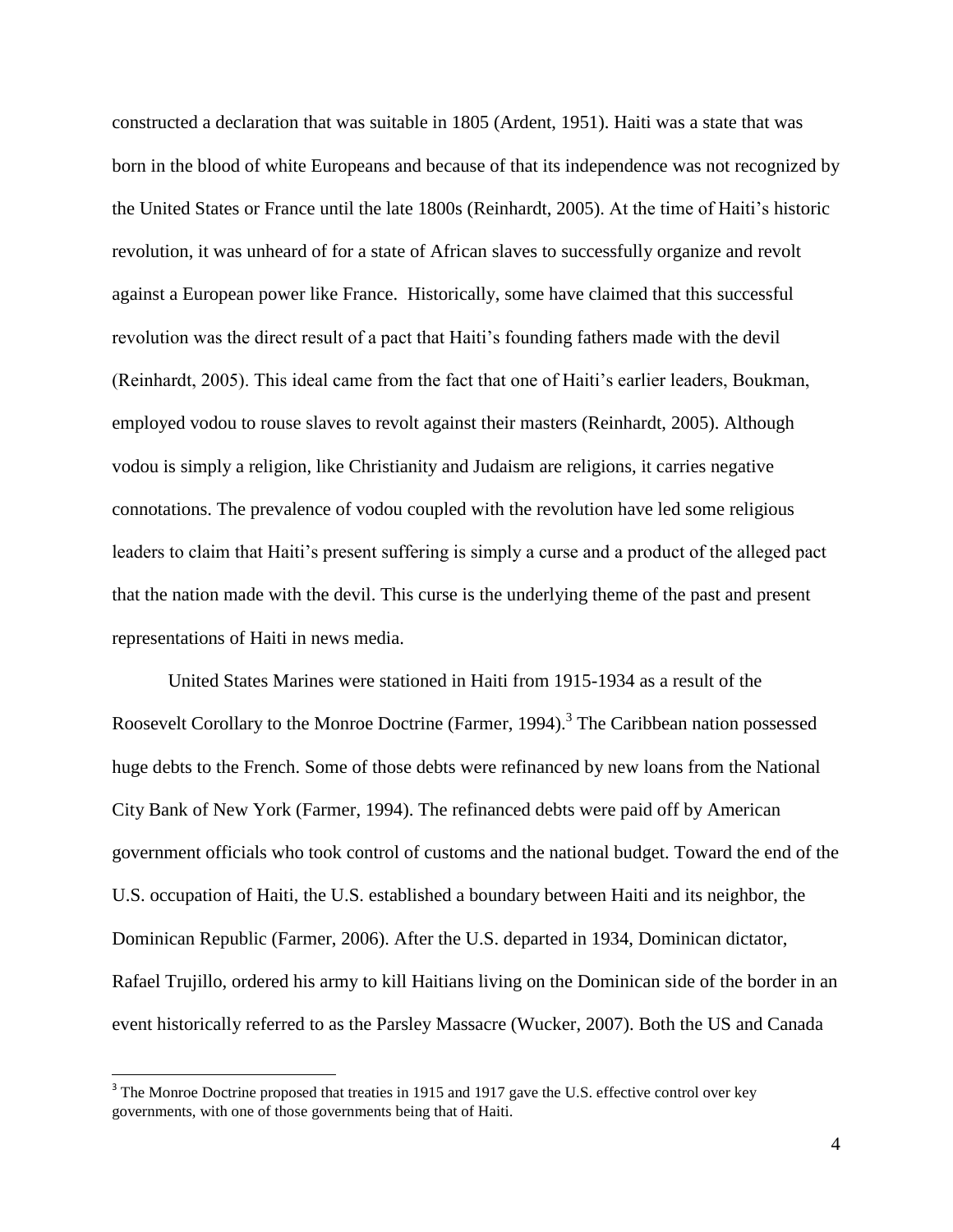engaged in an intervention in Haiti in 1993. Here both nations enforced a blockade around the nation as a peacekeeping effort to ease tension after the coup of September 1991 (Farmer, 2006). Later that year, Canada assisted in the UN Mission in Haiti (Farmer, 2006).

#### **Present-Day Haiti**

#### <span id="page-16-0"></span>*Demographics*

The Haitian government conducts no form of a formal census of the citizens of its nation, but the United Nations (UN) took the responsibility of doing so. According to the UN's data, Haiti averages approximately 650 people per square mile with the majority of the population concentrated most heavily in valleys, coastal plains and urban areas. In 2008, a formal census conducted by the UN estimated that the Haitian population was about 9.8 million with about half of that population being under the age of twenty. The latter half of this statistic is a reflection of the poverty and poor quality of living that is present in Haiti today. The UN goes on to claim that nearly 85% of the population is of African descent and are direct descendants of those African slaves who fought for their independence in the early 1800s. The majority of Haitians religiously identify with Catholicism while a small number profess to be Protestant (Balaji, 2011; Mason, 2010). There are also many Haitians who have combined aspects of Catholicism with some practices of vodou or vodun. It is the practice of vodou, which several Western sources referred to as voodoo, that has contributed to some of the negative connotations associated with the Caribbean nation. In a study of news media coverage of Aristide's removal in 2004, Potter (2009) found that the word "blood" was readily used to describe Haiti. Lawless (1992) wrote that "the image of blood is, of course, easily connected in the minds of na'ive readers with the notion of voodoo sacrifices," (p. 2).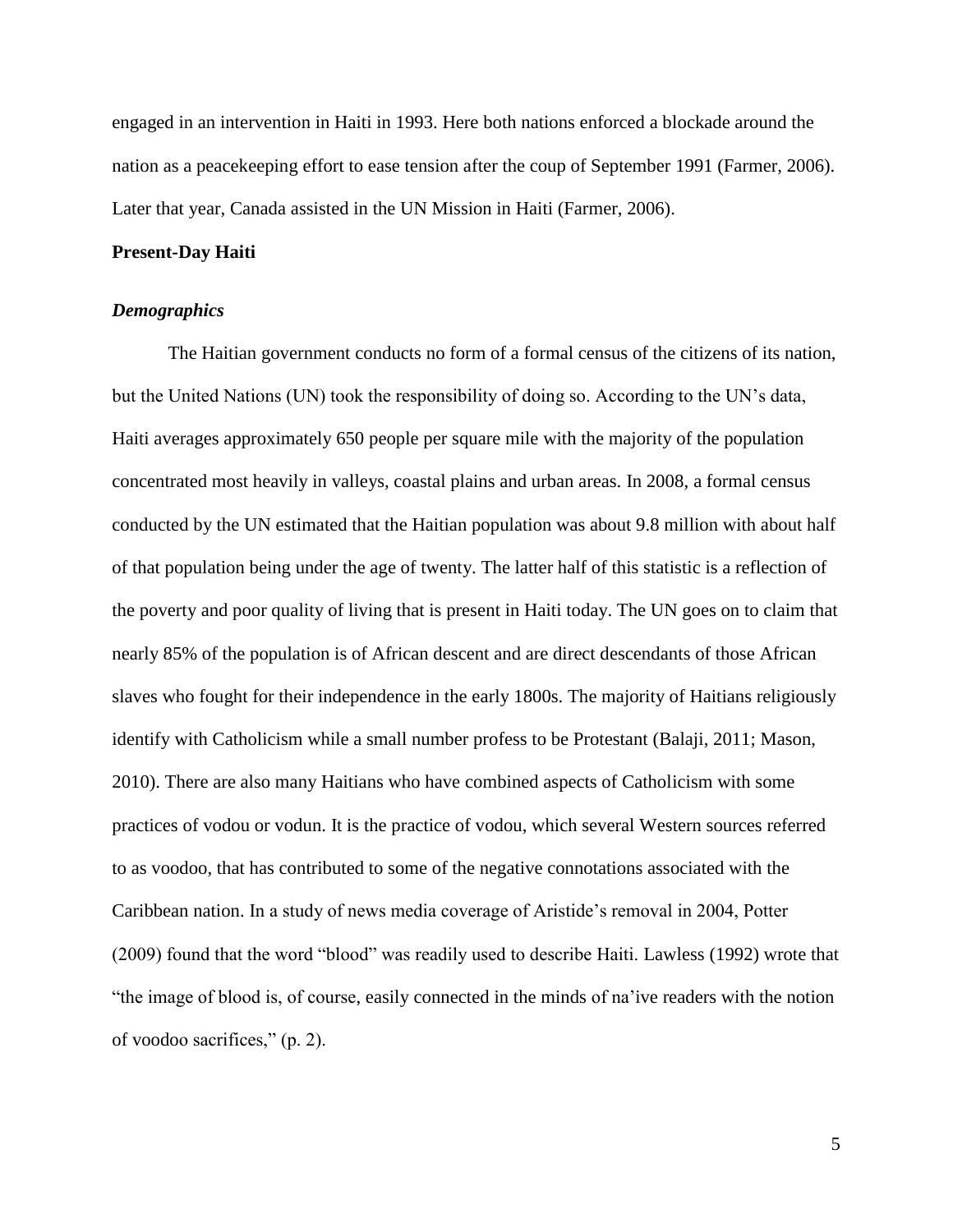Although statistics show that the majority of the Haitian population is comprised of blacks, it is the mulattoes that often serve as the governing minority (Streit, 2004). Mulattoes are of French and African ancestry and are typically of a fairer complexion than their black Haitian counterparts. The election of François Duvalier in 1957 resulted in the rise of the black middle class and the successful challenge to the mulatto elite (Nicholls, 1971). Each group has historically accused the other of prejudice and discrimination. A large separation between the largely mulatto elite groups and the predominantly black masses is still prevalent today (Nicholls, 1971).

#### <span id="page-17-0"></span>*Political*

Throughout Haiti's 208 year history, the nation has suffered through 32 coupes (Keleman, 2004). The country's long reign of oppression from the hands of both François Duvalier and his son, Jean-Claude Duvalier, has had negative effects on Haiti (Keleman, 2004). Another notable regime was that of Jean-Bertrand Aristide. A former Catholic priest and politician, Aristide served as Haiti's first democratically elected president (Keleman, 2004). During his first stint as president, Aristide attempted to carry out substantial reforms which resulted in opposition from Haiti's military and business elite (Young, 2009). Aristide only served as president briefly until a September 1991 coup (Potter, 2009). He returned in 2001 for a second presidency where he demanded the French to \$21 billion in restitution to Haiti. It is believed that this demand is one of the reasons for his removal in 2004 (Rhodes-Pitts, 2004). Historically, these regimes were considered to be quite corrupt and are a reflection of international perception of the country. In a 2006 report the Corruption Perception Index claims that Haiti ranks first among all countries surveyed for levels of domestic corruption. This ranking is based on the strong correlation present in Haiti between corruption and poverty.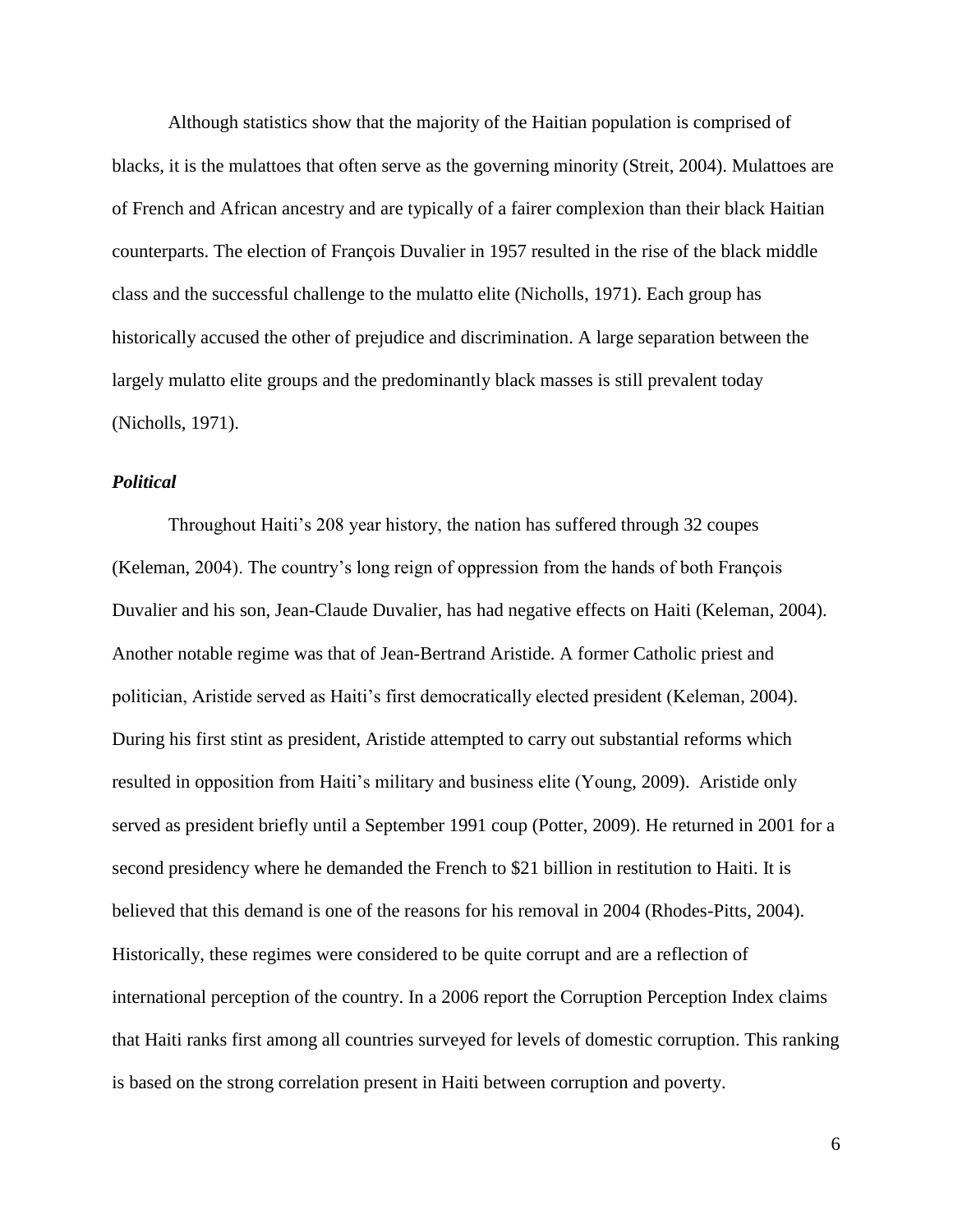Young (2011) argued that Haiti is in a state of neo-colonialism, a concept that he borrowed from Walter Rodney, a scholar who focused primarily on mapping out the contradictions inherent in the emergence of the contemporary African state and its leadership. Rodney viewed states primarily comprised of individuals of African descent like Haiti as "the end product of a systemic exploitation through external dependencies and internal instruments of power," (Young, 2011, p. 61). Nkrumah (1974) concluded that:

> Faced with the militant peoples of the ex-colonial territories in Asia, Africa, the Caribbean and Latin America, imperialism simply switches tactics. Without a qualm it dispenses with its flags, and even with certain of its more hated expatriate officials. This means, so it claims, that it is 'giving' independence to its former subjects, to be followed by 'aid' for their development. Under cover of such phrases, however, it devises innumerable ways to accomplish objectives formerly achieved by naked colonialism. It is this sum total of these modems attempts to perpetuate colonialism while at the same time talking about 'freedom', which has come to be known as neo-colonialism (p. 239).

The invisibility of Western imperialism is an effort to appear like a benevolent entity. Here the West notices a problem, one that is typically blamed on the suffering nation but may be a direct result of some form of Western imperialism, and enters the nation under the identity of some sort of hero.

Haiti's most recent political election was the presidential election held in 2010. In Haiti, these elections are a two round process and in 2010 the first round was highly contested by locals who believed that it was a fraud. Violence did ensue between supporters of two different candidates when they believed that one candidate, Michel Martelly, should have proceeded to the second round instead of Jude Celestin, the successor of Renē Prēvalis. According to the Educational Broadcasting Corporation the uproar was a success and Martelly was declared president after the preliminary results were distributed in April 2011.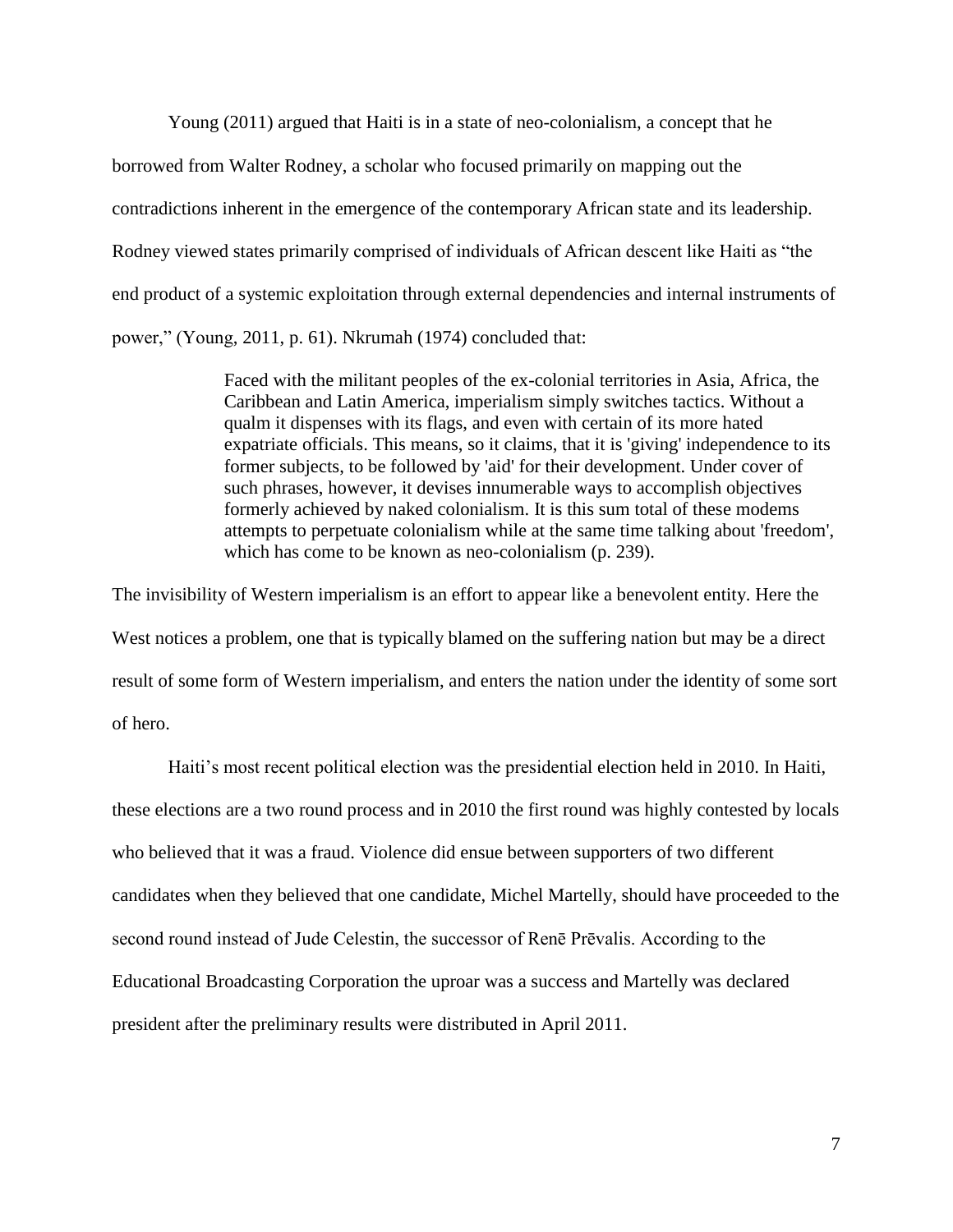#### <span id="page-19-0"></span>*Economy*

The *World Factbook* contended that since the 1980s there have been social and economic indicators present that depict Haiti as falling behind other developing countries. In 2010 the UN reported that Haiti ranked 142 of 182 countries in its Human Development Index, with 57.3% of the population currently deprived in at least three of the HDI's poverty measures. Mangoes and coffee are two of Haiti's most important exports as reported by the *World Factbook*, but there are people in power outside of Haiti that hope to rejuvenate the Haitian tourism industry as a means to enhance the nation's economy.

#### <span id="page-19-1"></span>**Justification of Source Selection**

#### <span id="page-19-2"></span>*Historical Implications*

The publications chosen for analysis are *The New York Times, The Globe and Mail,* and *The Agence France-Presse.* These particular publications were selected because they are major producers of news in three powerful nations that have strong historical ties to Haiti. The French possess the strongest historical relationship with Haiti. France colonized and controlled the Caribbean nation from the mid-seventeenth century until the Haitian Revolution of 1804. Although Haitians were physically freed from French control, the nation was still financially controlled by the European nation after receiving the burden of owing the French millions of dollars. According to the Canadian publication, *Foreign Affairs and International Trade Canada,*  Canada has participated in various international interventions in Haiti between 1994 and 2004, and continues to provide substantial aid to Haiti. Canada has had several political appearances in Haiti over the last few decades including the international interventions of 1993 and 2004 where Canada aided in the removal of what it perceived to be corrupted regimes. The United States was also an active participant in these interventions. According to the BBC, the United States,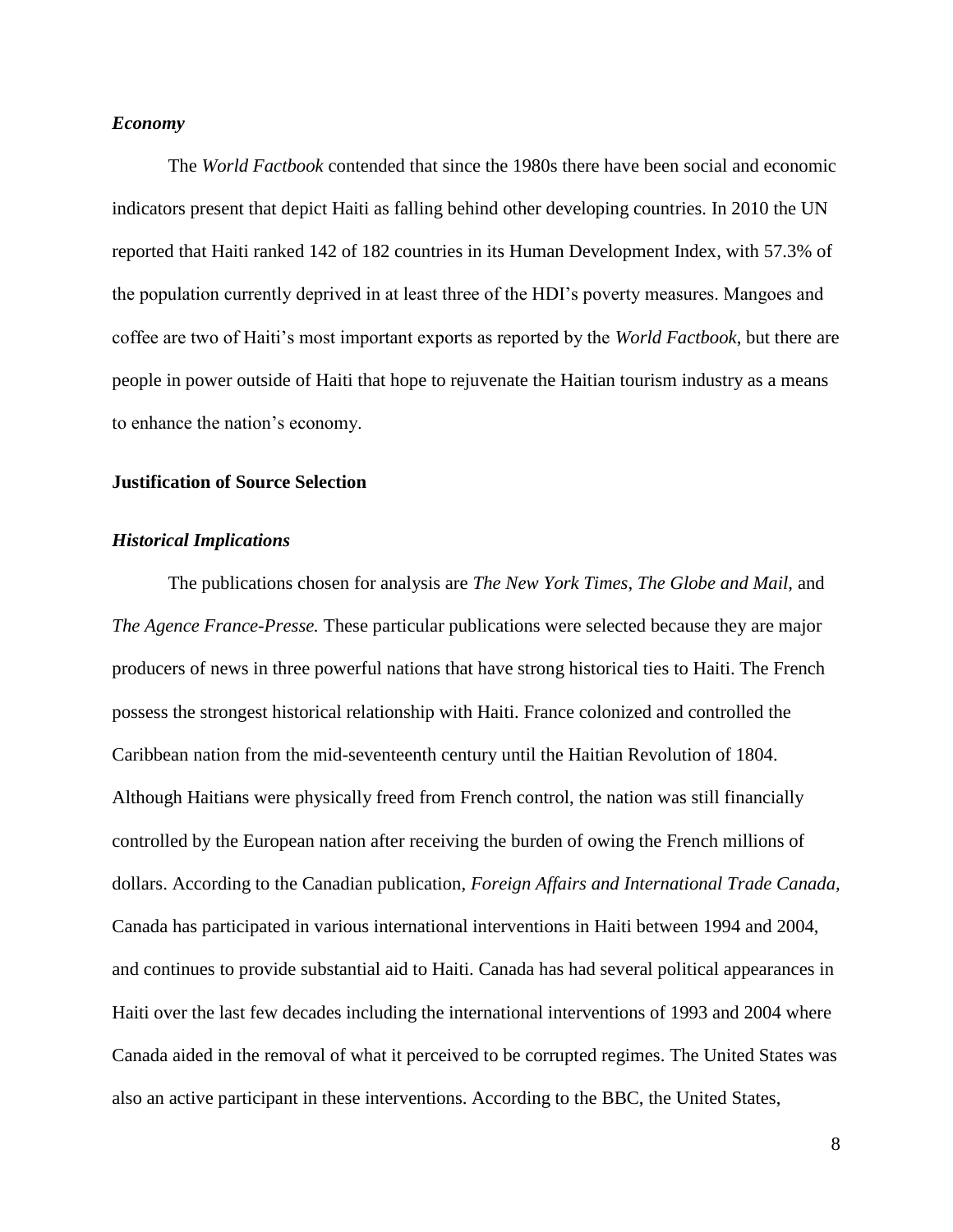particularly the southern region of the nation, took great interest in Haiti after the end of the revolution in 1804 with the fear that the rebellious spirit of the Haitian slaves would influence those in America. Since the commencement of the Haitian Revolution, the United States has had a significant military presence in the Caribbean country.

#### <span id="page-20-0"></span>*The New York Times*

*The New York Times* was founded and has been continuously published in New York City since 1851. The United States publication has won more Pulitzer Prizes than any other with a total of 106 awards (Perez-Pena 2009). The newspaper is hailed as the largest local metropolitan newspaper in the US as well as the third largest newspaper in the country (Perez-Pena 2009). With readership declining in regard to hard copies of newspapers, news publications have had to resort to the creation of and dependence upon online sites. *The New York Times* has been very successful with its site and is deemed the most popular online newspaper site with 30 million visitors per week (Adams 2011). There are several critics who have accused the newspaper of having a liberal bias.

#### <span id="page-20-1"></span>*The Globe and Mail*

*The Globe and Mail* is nationally distributed Canadian newspaper and is based in Toronto. The Canadian newspaper has a weekly readership of approximately 1 million readers (National Audience Databank Survey). The publication is hailed as the nation's largestcirculation national newspaper and its second largest daily newspaper. Over the years the newspaper has been considered to serve as the voice of Upper Canada elite. These individuals are primarily categorized as inhabitants of the Bay Street financial community of Toronto. They are the city's intellectuals of its universities and government institutions. *The Globe and Mail* is generally known as a publication with a conservative viewpoint. However, this point of view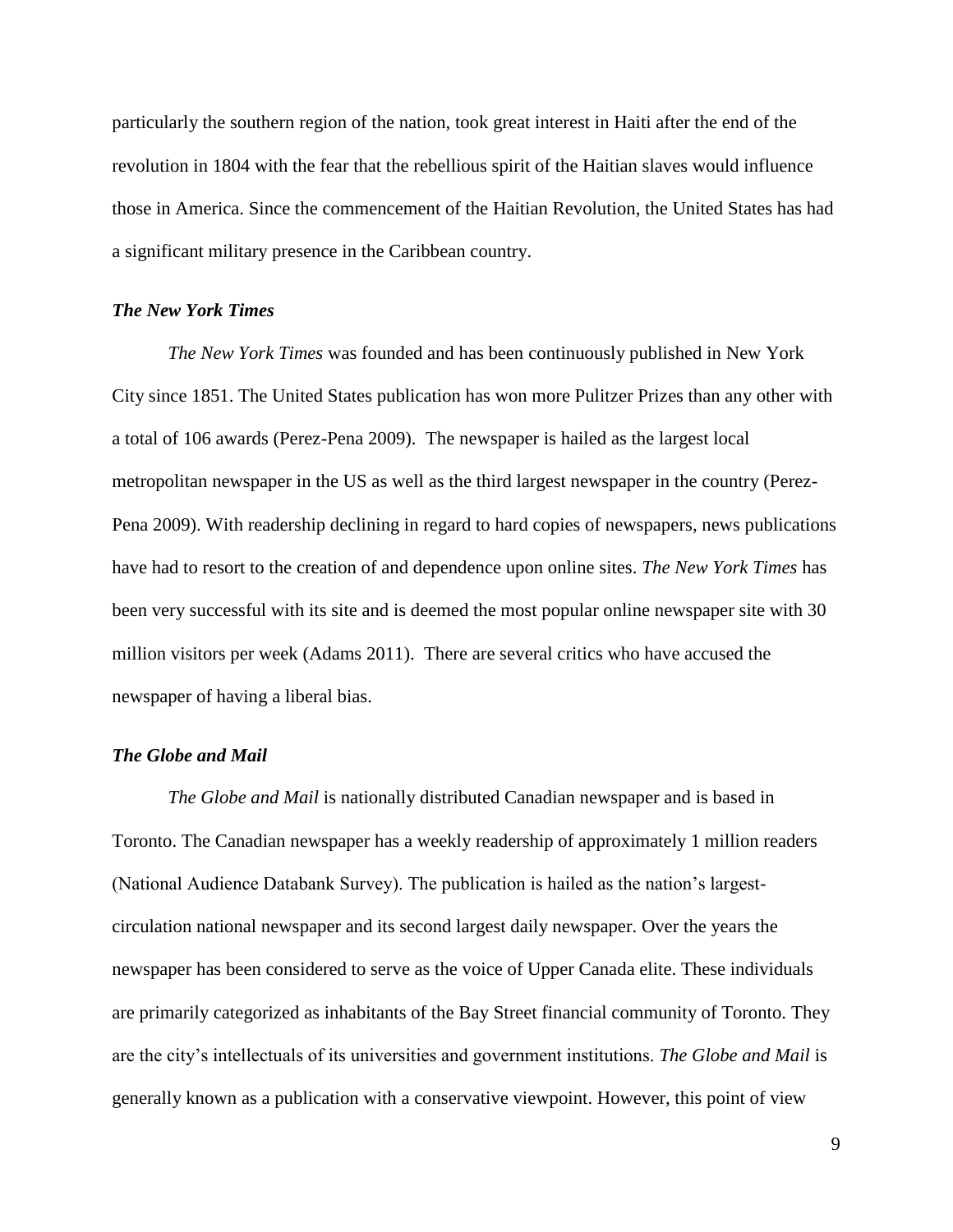fluctuates between a more liberal or more conservative view when it comes to issues that include but are not limited to gay marriage and the legalization of marijuana.

#### <span id="page-21-0"></span>*The Agence-France Presse*

*The Agence France-Presse* (AFP) is the oldest news agency in the world (Fondation AFP). It is also one of the three largest news agencies along with the *Associated Press* and *Reuters*, and is the largest French news agency. (Fondation AFP). The historic news agency transmits the news in six different languages, French, Arabic, Spanish, German, English and Portuguese. The networks of international correspondents for the Agence France-Presse were developed during France's post-war years. The news agency is a government-chartered corporation but is independent of France's government control because it is officially a commercial business.

#### <span id="page-21-1"></span>**Overview of the Thesis**

Chapter 2 serves as an exploration of literature relevant to the current study. Here the researcher discussed several facets of framing as it relates to homogenization, communicative practices, the construction of place, and coverage of disasters. The chapter explored concepts that relate to the production, consumption and regulation of news media. Additionally, the current study's theoretical framework is introduced in the following chapter.

Chapter 4 provides the reader with information concerning the sample used for analysis in the current study. Here the researcher provides justification for the specific publications selected, the size of the sample, as well as the time period chosen for analysis. Additionally the researcher provides background information on each publication utilized in this study.

Chapter 5 serves as a presentation of the analysis of the 90 articles critically analyzed for the purpose of answering the four research questions posed in the current study. Chapter 6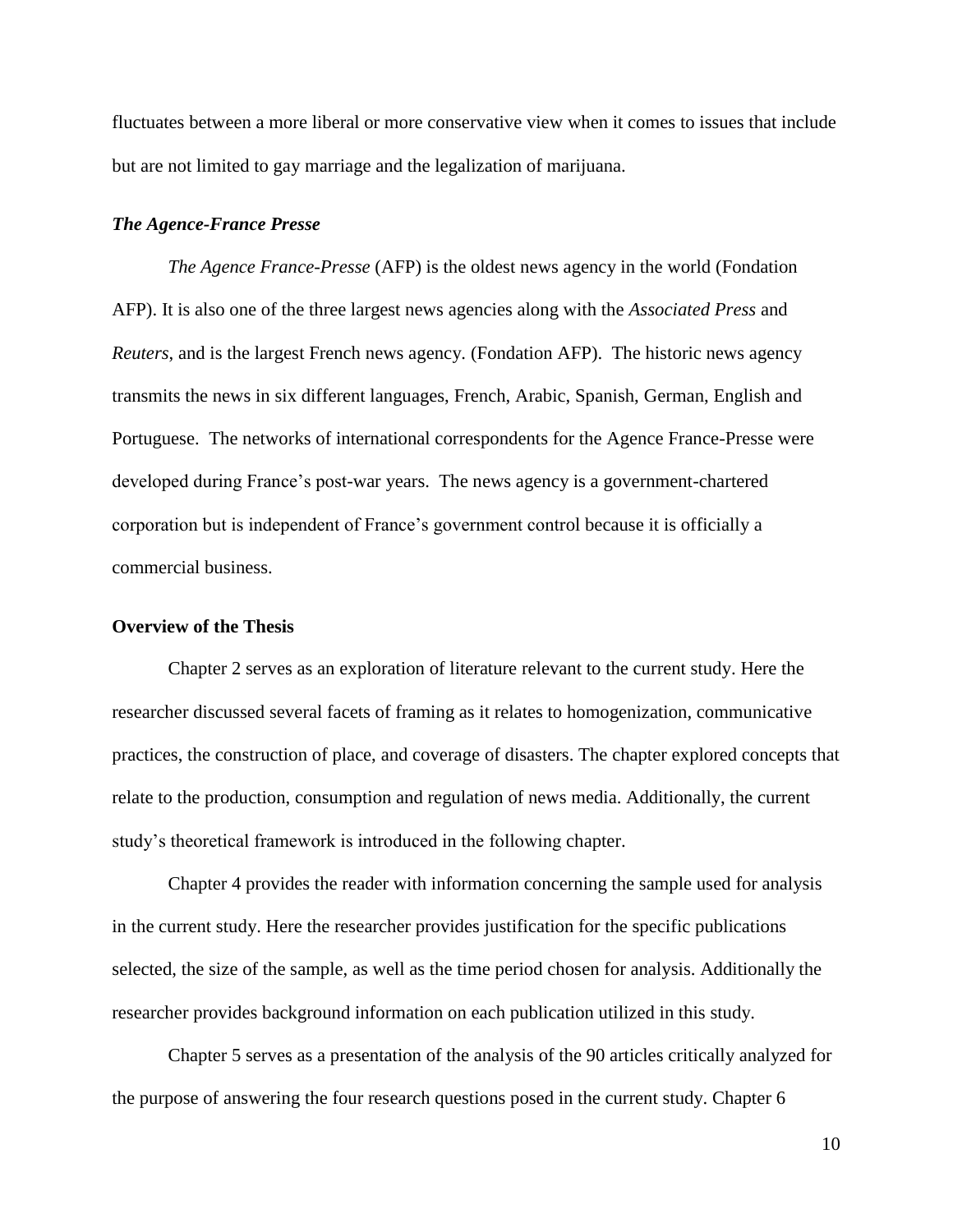provides comprehensive results of the findings in Chapter 5, as well a conclusion, limitations of the study, and implications for further research.

#### CHAPTER 2: REVIEW OF LITERATURE

#### <span id="page-22-1"></span><span id="page-22-0"></span>**Introduction**

The purpose of this chapter is to explore the concept of news media framing. Here the theoretical concept of framing is expounded upon and provides linkages between patterns of predictable priming and agenda setting as they relate to the dominant discourses. This chapter also provides information concerning Western news media framing of disasters in developing nations. This exploration will provide a more in-depth analysis of shared norms that contribute to the dominant ways of knowing in the West. In addition to framing, this chapter reviewed literature on the production, consumption and regulation associated with news media. In addition to these concepts, this chapter will also explore the subject areas of news media and representation, the construction of the Other, and the invisibility of Western imperialism. A review of the theoretical framework, Yasmin Jiwani's (2006) use of "common sense stock knowledge" is also executed in the following chapter.

#### <span id="page-22-2"></span>**Framing**

Framing is a process that is defined by its ability to gather a few elements of perceived reality and assemble them into a narrative that highlights specific connections in an effort to promote the desired interpretation on behalf of the target audience (Entman, 2007). According to Entman (2003) framing involves "selecting and highlighting some facets or issues and making connections among them so as to promote a particular interpretation, evaluation and or solution," (p. 417). The narrative function of framing allows the person engaging in the action to tell a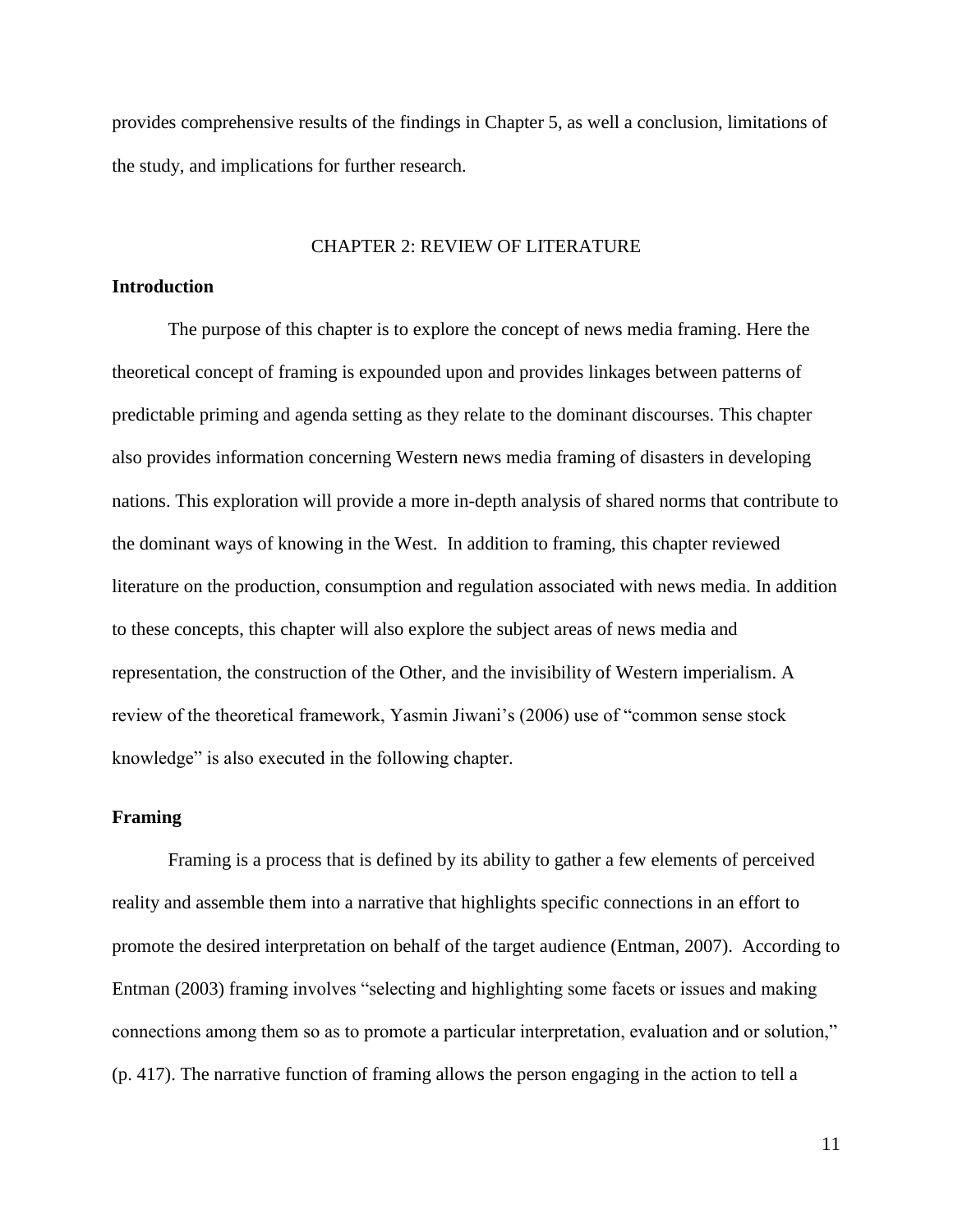story. Framing identifies the ability of a text to define a situation or issue and set the terms of the debate (Tankard, 2001; Liu, 2009). Because frames have this ability, there is a strong possibility that the range of interpretable meanings will be limited.

The frame is so vital because it is the principal perspective, a consistent message beneath information contained in media reports (Entman, 1991; Meyers, Klak, Koehl 1996, p. 25). Frames are often dependent upon references to other information within the cultural framework of the reader. They also "convey values and ideological convictions of a group," (Potter, 2009, p. 213). These values and convictions are often those of the dominant or Western social order. This is one of the primary reasons why the current study utilizes news media reports to analyze representations of Haiti and Haitians in coverage of the 2010 earthquake. Newspapers have a much more broad audience than scholarly literature and therefore have the potential to have a greater impact on audience perception.

#### <span id="page-23-0"></span>*Framing and Homogenization*

The use of frames in news media tends to make accounts of the news more understandable and simple. This simplification of the news may lead to a homogenized perspective. According to Sack (1997) "homogenization can threaten geographical awareness because it limits the number of perspectives put forth (p. 19). If a singular viewpoint happens to not appear, we must decide whether it is "due to the measured and reasoned acceptance of a position or to the domination of one culture's partial view over all others," (Sack 1997, p. 19). In most cases, the dominant culture, particularly of the Western culture, practices power of the shaping or framing of the general public's view of some developing nation. These images of the developing nations that are created by the West are typically one that results in the marginalization or commodification of the developing nation. Entman (1991) claimed that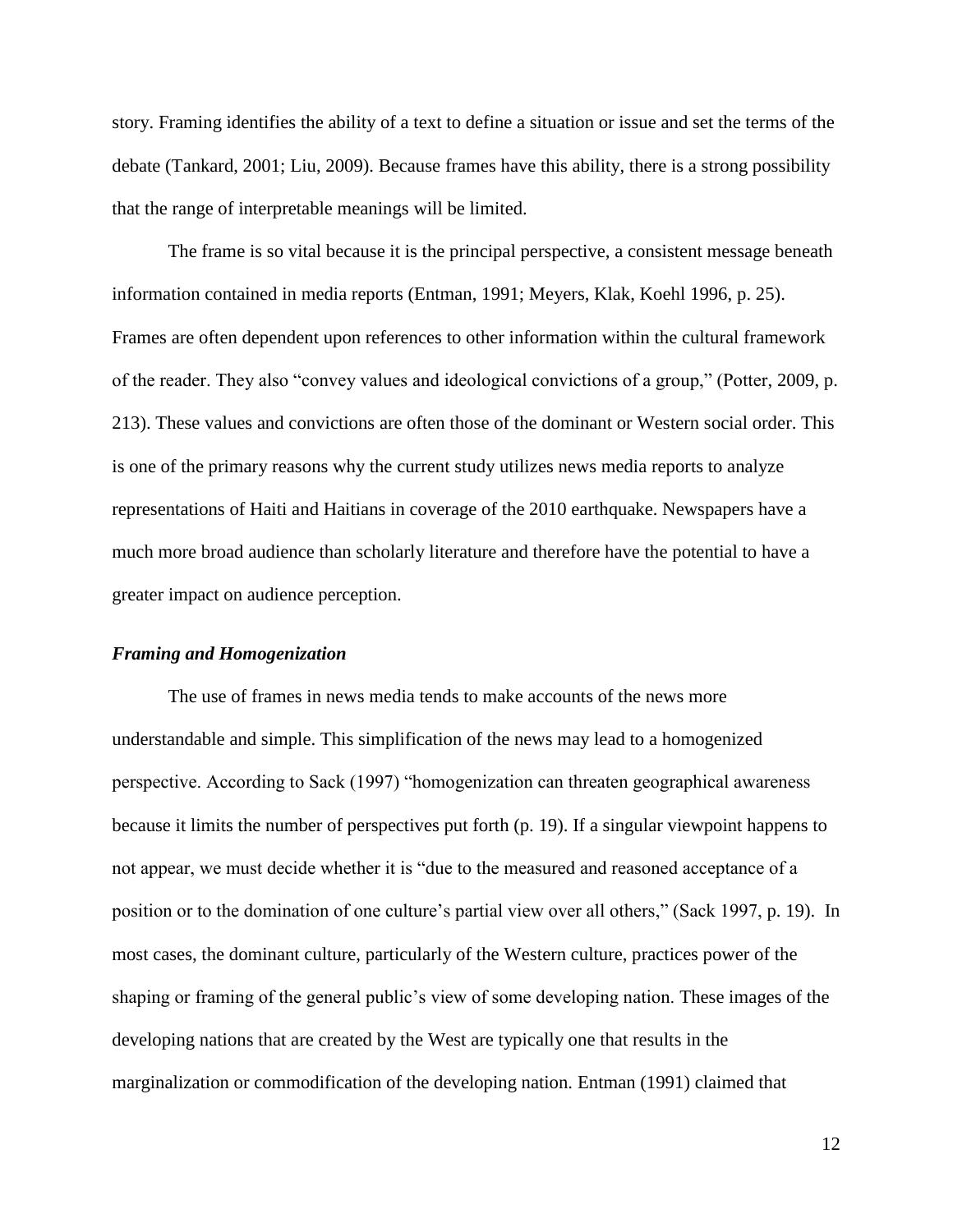frames make it difficult for a range of viewpoints to emerge. In addition to that the audience or public has difficulty comprehending those frames.

#### <span id="page-24-0"></span>*Communicative Practices and Framing*

de Vresse (2005) argued that "the potential of the framing concept lies in the focus on communicative processes. Communication is not static, but rather a dynamic process that involves frame-building (how frames emerge) and frame-setting (the interplay between media frames and audience predispositions)," (p. 51). Entman (1993) noted that frames have a variety of locations, including the communicator, the text, the receiver, and the culture. Several scholars agree that these particular components are fundamental to a process of framing which consists of distinct stages: frame-building, frame-setting and individual and societal level consequences of framing (d'Angelo, 2002; Scheufele, 2000; de Vreese, 2002).

Those factors influencing the structural qualities of news frames are referred to as framebuilding (de Vresse, 2005). Both internal and external factors determine how journalists and news organizations frame issues (Shoemaker & Reese, 1996). This process occurs through the continual interaction between journalists, elites and social movements (Cooper 2002; Snow and Benford, 1992). The interaction between media frames and one's own prior knowledge and predispositions is frame-setting. de Vresse (2005) contended that:

> Frames in the news may affect learning, interpretation, and evaluation of issues and events. This part of the framing process has been investigated most elaborately, often with the goal to explore the extent to which and under what circumstances audiences reflect and mirror frames made available to them in, for example, the news (p.54).

The consequences of framing are visible on both the individual and societal levels. On an individual level, one's attitudes about a particular issue may be altered or fostered due to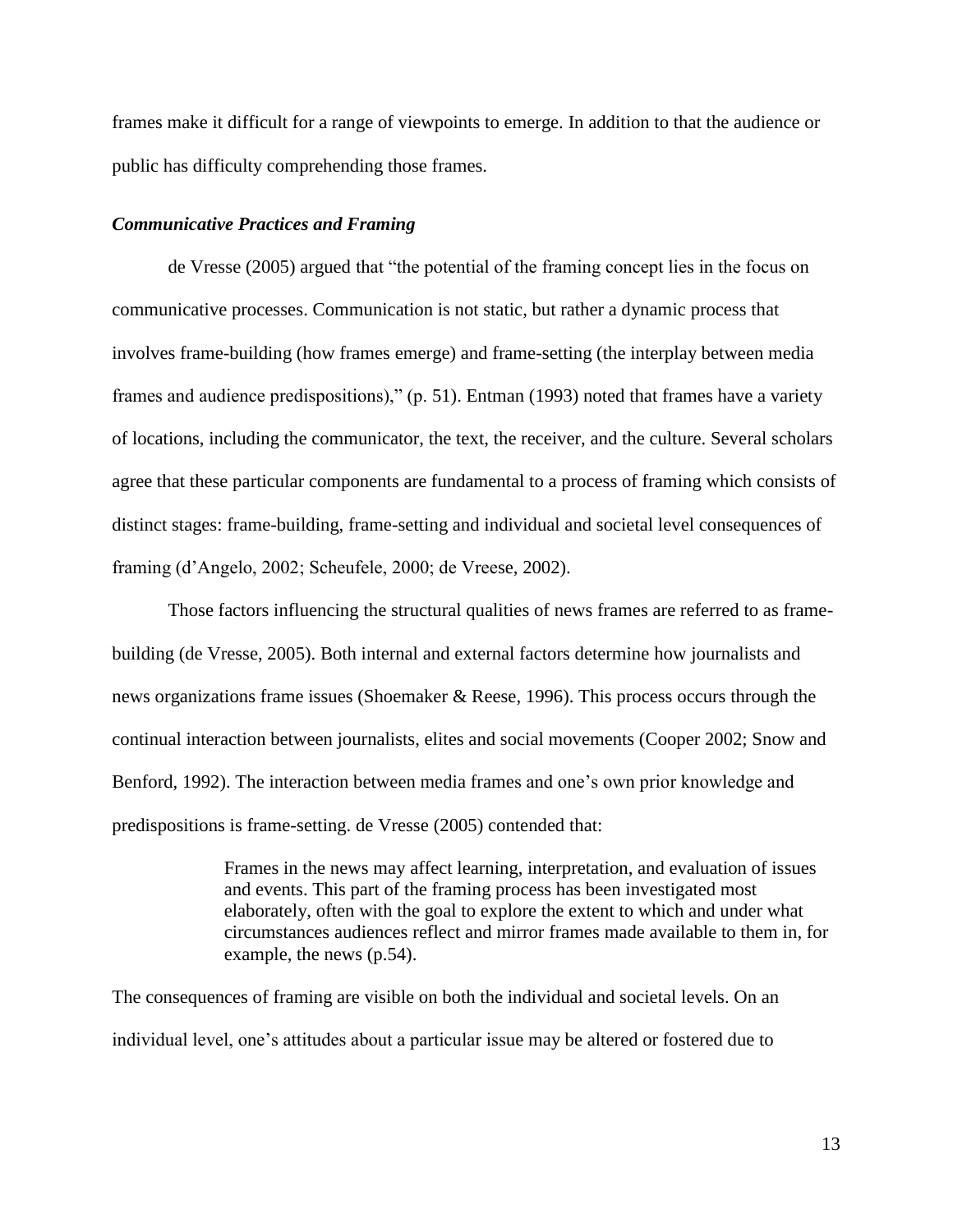exposure to certain frames. In regard to the societal level, frames have the potential to shape processes like decision-making, collective action and political socialization (de Vresse, 2005).

When a frame is fully developed, it also primes the audience and sets an agenda for them. Entman (2007) argued that priming is considered to be the shaping and altering of audience members' preferences and interpretations. Agenda setting can effectively define issues worthy of the attention of political figures and government. McCombs and Ghanem (2001) proposed a second level of agenda setting where three types of claims happen to encompass the core purpose of strategic framing: "to highlight the causes of problems, to encourage moral judgments (and associated affective responses), and to promote favored policies," (Entman 2007, p. 164). Potter (2009) argued that frames can be used to "convey values and ideological convictions of a group, and often depend on references to other information within the cultural framework of the reader," (p.212). The detection and definition of frames is the fundamental goal involved in the interpretation of place and images and their impacts on public perception (Entman 1991, 6; Klak 1994, 322).

#### <span id="page-25-0"></span>*Framing and the Construction of Place*

It is essential to understand the frame when studying representation in place studies (Potter, 2009). According to Klak (1994) media reinforces ideological convictions or views, and tends to report solely for entertainment value. Klak (1994) contended that "we could deem the difference between media images of foreign places and those from geographical research as simply two alternative versions of reality were it not for the news media's seductive authority" (p. 319). From day to day news media may make decisions that have a direct effect on the construction of place. Potter (2009) claimed that it is nearly impossible for journalists to be purely objective when reporting the news. Lee and Solomon (1990) argued that journalists "must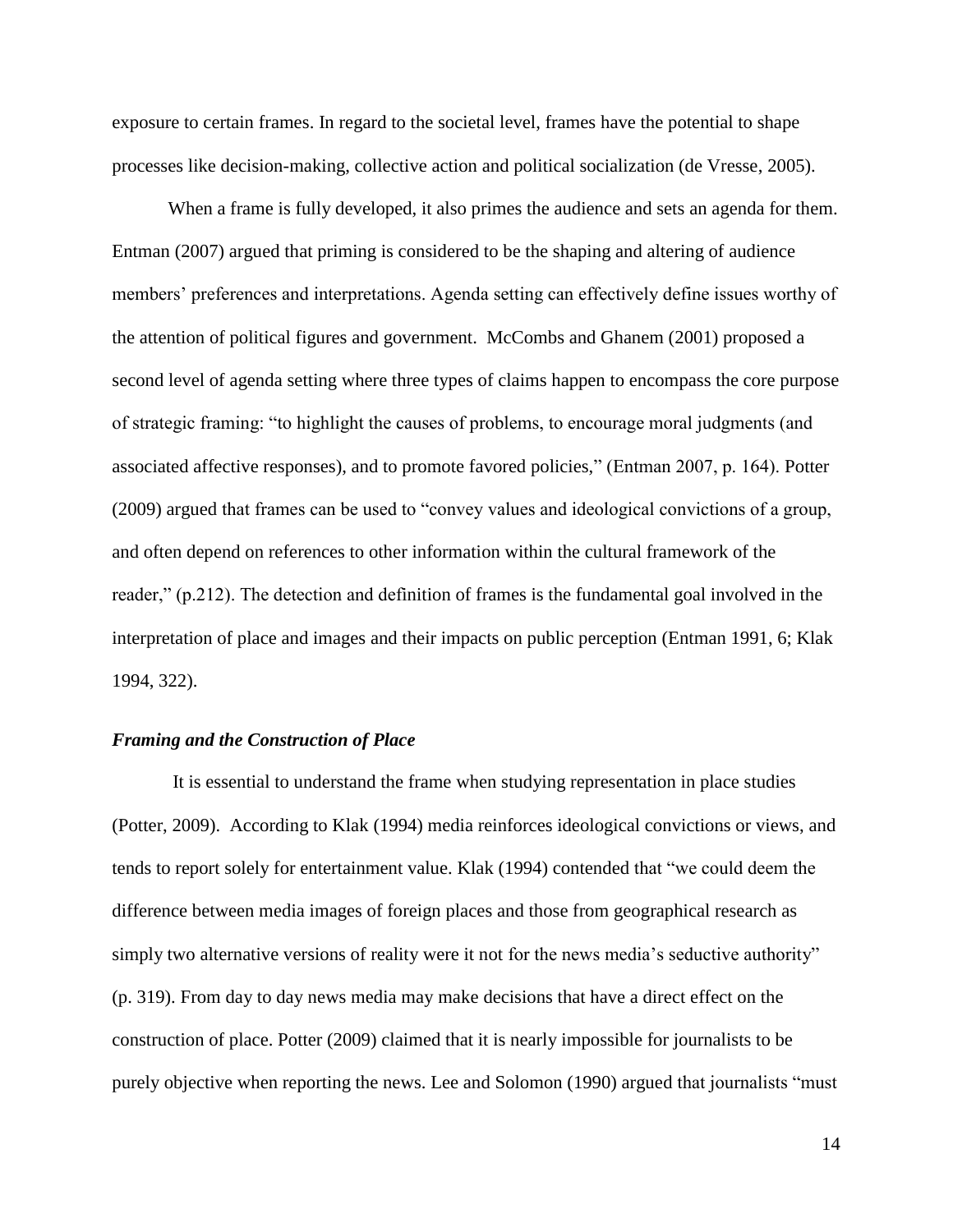first decide what is worth covering, how to gather information, whom to interview, how to shape a narrative from the information compiled, what points should be emphasized, and where to place the story (p. 16).

#### <span id="page-26-0"></span>*Media Framing of Disasters*

One of the most common methods that news media utilizes when covering disaster in developing nations is that of marginalization. According to Taylor (2009), the representation of poor areas or nations as sites of moral and physical danger is a common and powerful way of legitimizing their marginalization. Areas of poverty are readily viewed as hazardous places, characterized by violence, disorder and underdevelopment (Austin-Broos, 2005; Bourgeois, 1996; Caldeira, 2000; Jacubowicz, 1994; Perlman, 1976). The fear associated with these places of poverty far exceeds the actual threat that they pose to the dominant society (Taylor, 2009). It is this fear and the rationalization of marginalization that has helped in the creation of some common frames concerning Western news media coverage of disaster in poverty stricken areas.

In times of disaster communication, framing theory suggests that responses to a tragedy are not exclusively determined by the type of disaster or magnitude (Liu, 2009). de Vries (2004) contended that these reactions are instead heavily influenced by the general public's interpretation of the disaster, which are the result of practices of media framing and public relations. Some of the more common frames of media coverage of disaster foster a "prevalence of panic and looting, disaster shock, mass shelter utilization, mass evacuation, emerging heroes, victim helplessness, responsibility and conflict," (Anand, 2005; Luther & Zhou, 2005; Quanrantelli, 1996; Liu, 2009, p. 269). These particular frames fail to provide an adequate accommodation for the complexity of disasters and misrepresent their impact (Liu, 2009). They are typically used by journalists because of the ease of quickly telling disaster-related stories.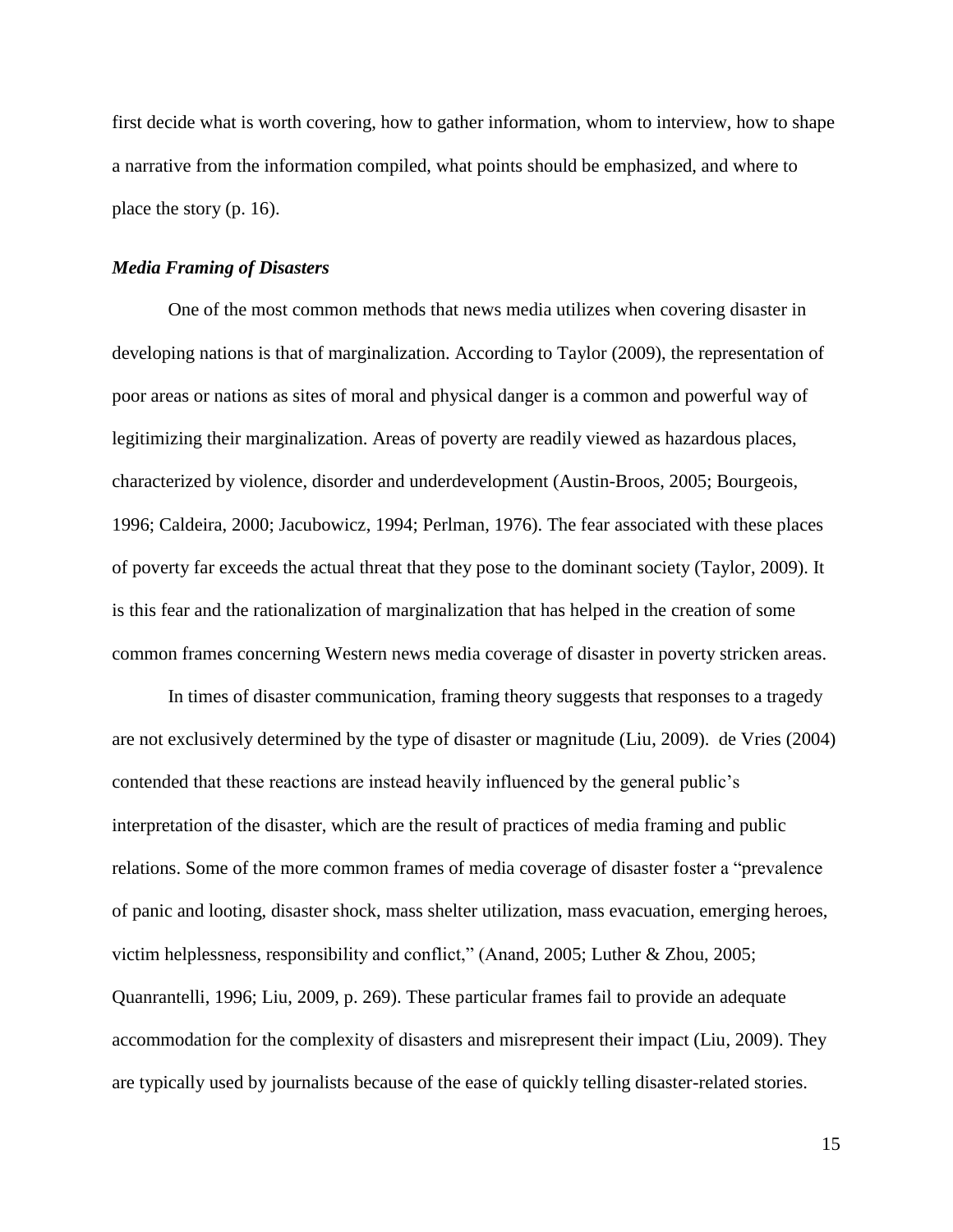Many emergency managers would agree that media is not an ideal teacher of disaster education, but it is readily used to educate the general public on disasters because of its high level of impact and reach (Liu, 2009). Media does not approach disaster education and coverage in the same manner as emergency managers and are primarily more interested in determining the cause of disasters and assigning blame and responsibility for them (Coombs, 2007; Seeger et al. 2003; Sheppard, 2007; Tierney et al., 2001).

Another common frame of news media coverage of disasters is that of the creation of the Other. One result of marginalization is a greater separation of the dominant society from the Other. Here the developing world is placed at a disadvantage in the global political power order (Huang & Leung, 2005). The national image or national stereotype is described as an abstracted and comprehensive summary of a state or its people (Frederick, 1993). When covering disasters in developing nations "media is often criticized for sacrificing the proper political and cultural context of the country concerned, either because the story is visually or emotionally dramatic, or because the journalist lacks the background knowledge required for accurate reporting (Dorogi, 2001; Huang & Leung, 2005, p. 304). A journalist's improper background knowledge of an area, particularly those in developing nations, has been detrimental to a nation's image at times. More information on media coverage of the Other is discussed in Chapter 3.

#### <span id="page-27-0"></span>*Common Frames of Disaster in Haiti*

Common news media frames associated with Haiti in times of disaster include the notion that the Caribbean nation is "a failed state that is unable to properly govern itself, and is done in by itself and acts of nature," (Potter, 2009, p. 208). Potter (2009) claimed that press in the US, France and Canada have shown little to no regard for the role that outsiders, primarily the West, have played in helping to create this so-called "failed state". In a critical geopolitical analysis of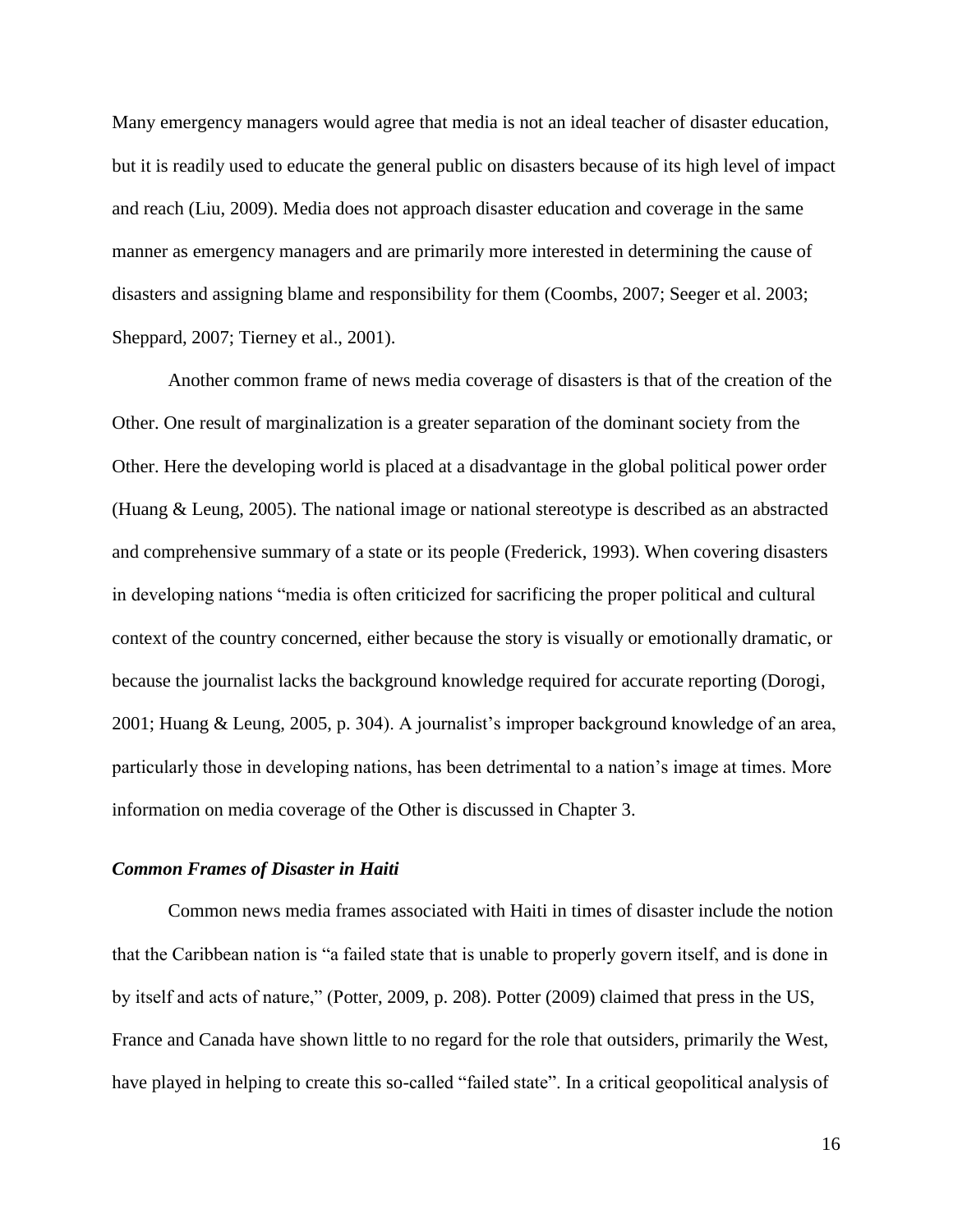US newspaper coverage of Haiti in 2004, Potter (2009) concluded that newspapers in the United States have the tendency to portray Haiti as holistically isolated from the remainder of the world. Robert Lawless, an anthropologist, conducted a comprehensive study of Haitian press coverage in 1992. His findings concluded that "Haiti was victim to some of the worst US press coverage of any individual country at the hands of foreign observers," (Lawless, 1992; Potter, 2009, p. 211). Farmer (1992) argued that in 1980s press coverage of AIDS in Haiti centered on the belief that being Haitian made an individual more vulnerable to the disease.

There are several problems associated with media frames and disaster coverage. Durfree (2006) contended that the media's emphasis on events rather than cultural, sociological, historical ethical, and educational roots or risk can prove to be rather problematic. There is also a tendency for media to construct disaster frames from information used in previous disasters, the problem with this characteristic is that this construction may not accurately depict the reality of the current disaster covered (Durham, 2001). According to Entman (1991) this can prove to be an issue because "audiences tend to go along with the information they are provided with despite the opportunity to question it. Newsmakers fail to challenge the dominant frame, authoritative position dominates the news pages, opposing information is often obscured rather than highlighted in the dominant frames," (p. 24). Therefore, it is important that scholars critically analyze newspapers because they have a broad audience and have the tendency to write about topics with a high frequency, thus generating a significant impact on a target audience (Potter 2009).

#### <span id="page-28-0"></span>**Media and Representation of Haiti**

Shah (2009) argued that "news reports about race are imbued with meaning that helps establish and maintain boundaries between the established and the outsiders, as well as the racial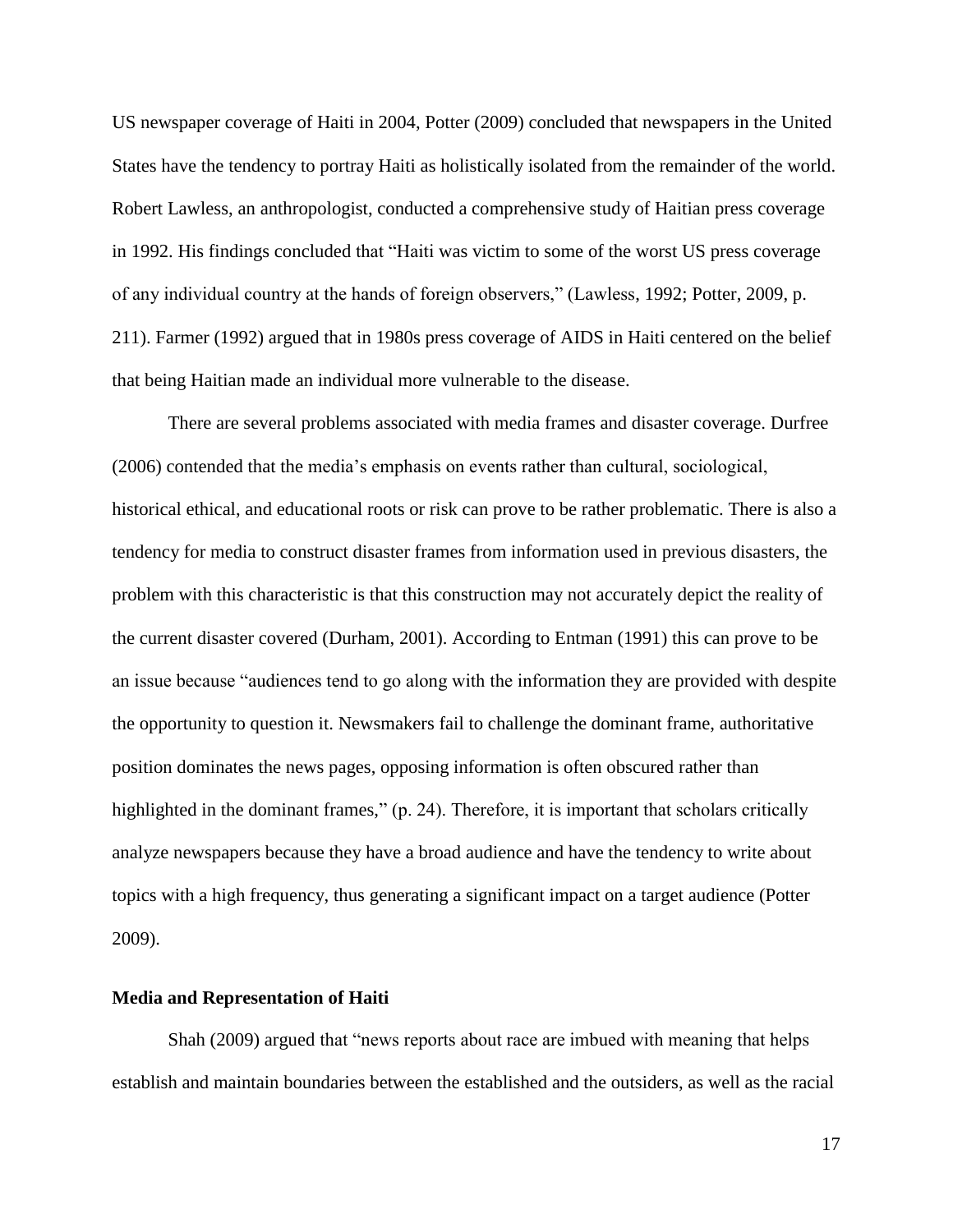criteria by which people are to be accepted or shunned, deemed worthy or worthless," (p.5). Collectively the frame matters and is vital to the cultivation of an audience's viewpoint of various groups, both 'inside' and 'outside'. Entman (1993) took the position that frames possess the ability to focus on pieces of information to create greater meaning or sense of memory to audiences. He went on to say that "texts can make bits of information more salient by placement or repetition, or by associating them with culturally familiar symbols. However, even a single illustrated appearance of a notion in an obscure part of the text can be highly salient if it comports with the existing schemata in a receiver's belief systems," (Mason, 2010, p. 53). Mason (2010) argued that the frame, development gaze, and Stuart Hall's white eye are all established in today's Western news media. The developmental gaze (Longreen, 2001) positions the West as a sensitive and empathetic superpower that is willing to cater to the needs of those of developing nations. Additionally, this concept "demonstrates how normalized and naturalized images of Others produces White subjectivity," (Longreen, 2001, p. 3). Hall (1990) stated that the white eye never enters the frame but instead is responsible for the creation of the racialization of the impoverished citizens of the developing nations while denying any responsibility for its current state.

Scholars in the field of media studies are especially interested in idea of representation. This particular concept has provided media scholars with the vehicle to move beyond the understanding of media models as simple portrayals or reflections of reality (Fürsich, 2010). Alison Blunt (1999) defined representation as "the way in which meanings are conveyed and depicted," (p. 234). In regard to the geographical study of representation, Potter (2009) argued that the concept "concerns itself with place, in terms of how place meanings are conveyed or contested," (p. 209). This viewpoint is useful in the analysis of media representation of Haiti.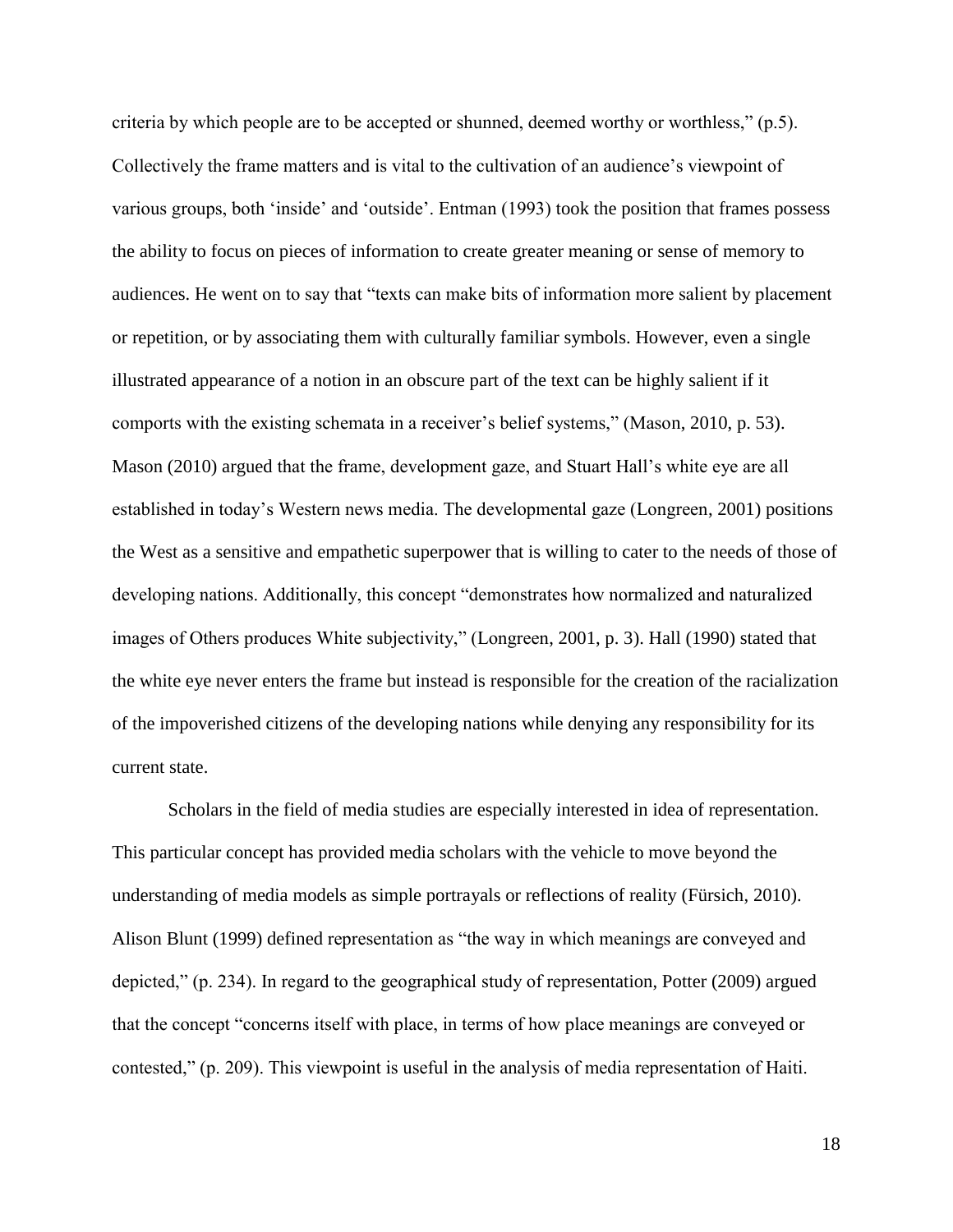Representations of place are portrayed in a variety of forms of media and have served as an area of interest for geographers since at least the 1960s and 1970s (Potter, 2009). From modern representation studies in geography emerged critical geopolitics. According to the Merriem-Webster dictionary, geopolitics is a study of the influences of such factors as geography, economics, demography on the politics and primarily the foreign policy of the state. Critical geopolitics has sought to question the discourses of conventional geopolitics to "uncover the politics involved in writing the geography of global space," (Sharp, 1999, p. 184). The practice of critical geopolitics has previously concerned itself with power, space, knowledge, the spatial other and the deconstruction of texts with newspapers serving as essential pieces to this discussion (Potter, 2009). Sharp (1999) contended that "critical geopolitics takes the predominant story that appears quite natural or commonsense and seeks to deconstruct that story," (p.188). This is critical and significant because the majority of what the U.S. public knows about other parts of the world comes not from scholarly literature, but from the scope of media instead.

Scholars have typically accepted the notion that "representations are embedded in the 24 hour saturated media stream and established norms and common sense about people, groups and institutions in contemporary society. Beyond just mirroring reality, representation in the media such as film, television, photography, and print journalism create reality and normalize specific world-views or ideologies," (Fürsich, 2010, p. 115). Over the last few decades there have been much debate concerning the amount of impact that media actually has on its audiences.

Avraham (2000) argued that media representation affects three groups: the general public, the policymakers, and the inhabitants of the place being represented. The general public's attitude toward matters like migration, investments, the establishment of business and tourism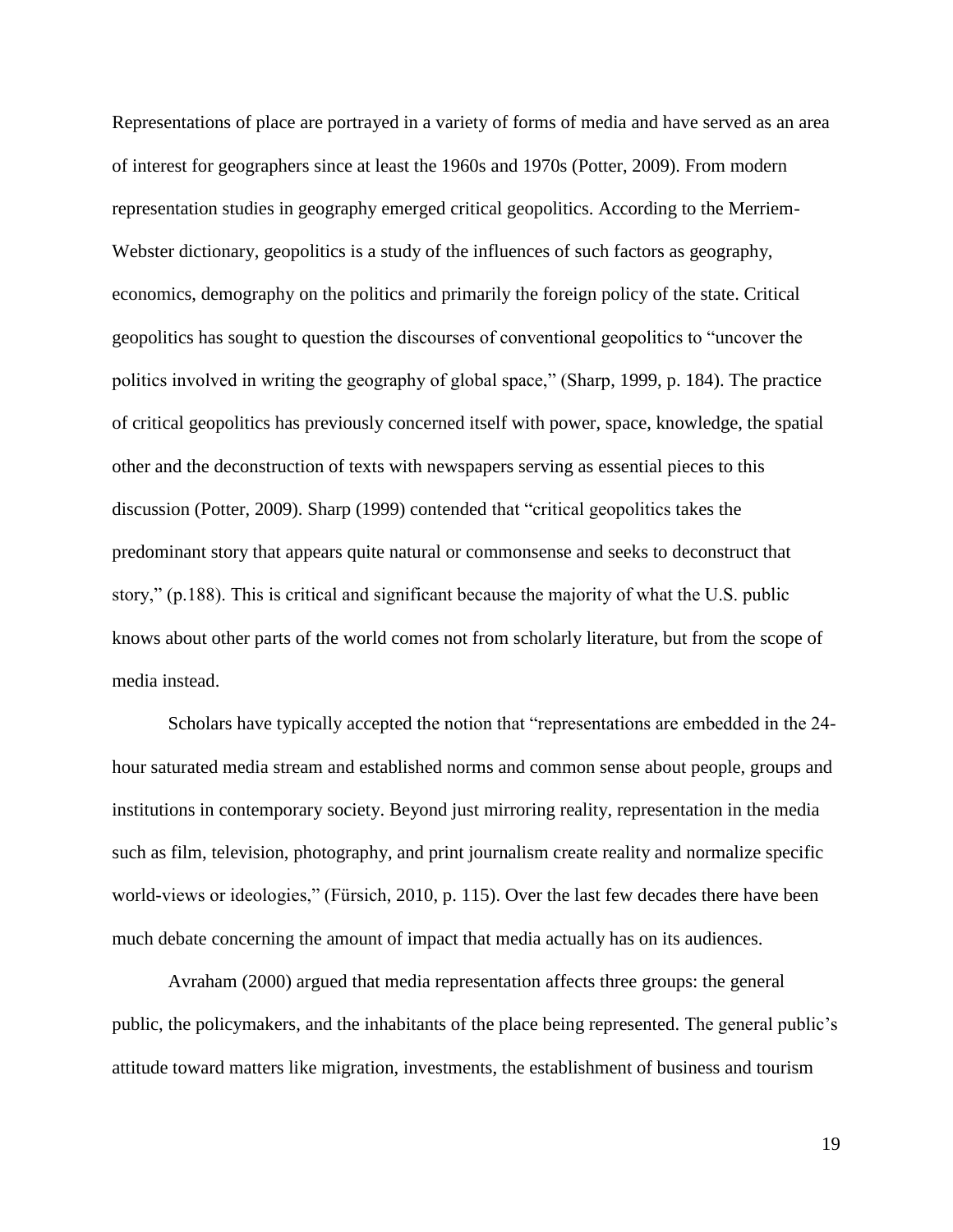are impacted by the representations of a particular place (Potter, 2009). Therefore, inaccurate or skewed portrayals of a place can prove to be quite detrimental. For example, the Haitian tourism industry was almost completely ravaged in the 1980s by coverage of AIDS that inaccurately portrayed the Caribbean nation as a breeding ground for the disease (Potter, 2009). Further research was conducted to correct these misconceptions, however, this information failed to receive the publicity given to the initial reports, and the tourism industry never totally recuperated from the stigma (Bentivegna, 1991; Farmer, 1992).

Policymakers formulated decisions concerning the allocation of resources, rulemaking and legislation based upon place image (Entman, 1991; Walker, 1997; Avraham, 2000). Early academic writing on media held the fear that extremist political fractions were endangering Western democracies through a successful employment of news media propaganda. This viewpoint was especially prevalent before the start of the Second World War which was arguably the time period where the use of propaganda was at its peak. Others such as Walter Lippman found media to be a hazardous propaganda tool that needed to be controlled by a technocracy for democratic use (Fürsich, 2010). Additionally, Neo-Marxist cultural theorists, particularly those of the Frankfurt School, viewed media as a dangerous part of the cultural industry because of its ability to reinforce a repressive status quo (Fürsich, 2010). The researcher agreed with the Frankfurt School and the argument that media have a significant societal and cultural impact on its audiences via the fortification of oppressive ideals.

When media portray Haiti as a failed state, with little hope of improvement, foreign governments have little incentive to offer aid (Potter 2009). Ted Galen Carpenter, a foreign political analyst, expounded upon this issue and stated, "This is a case where the United States has tried repeatedly to stabilize Haiti and to get that country to have a workable democratic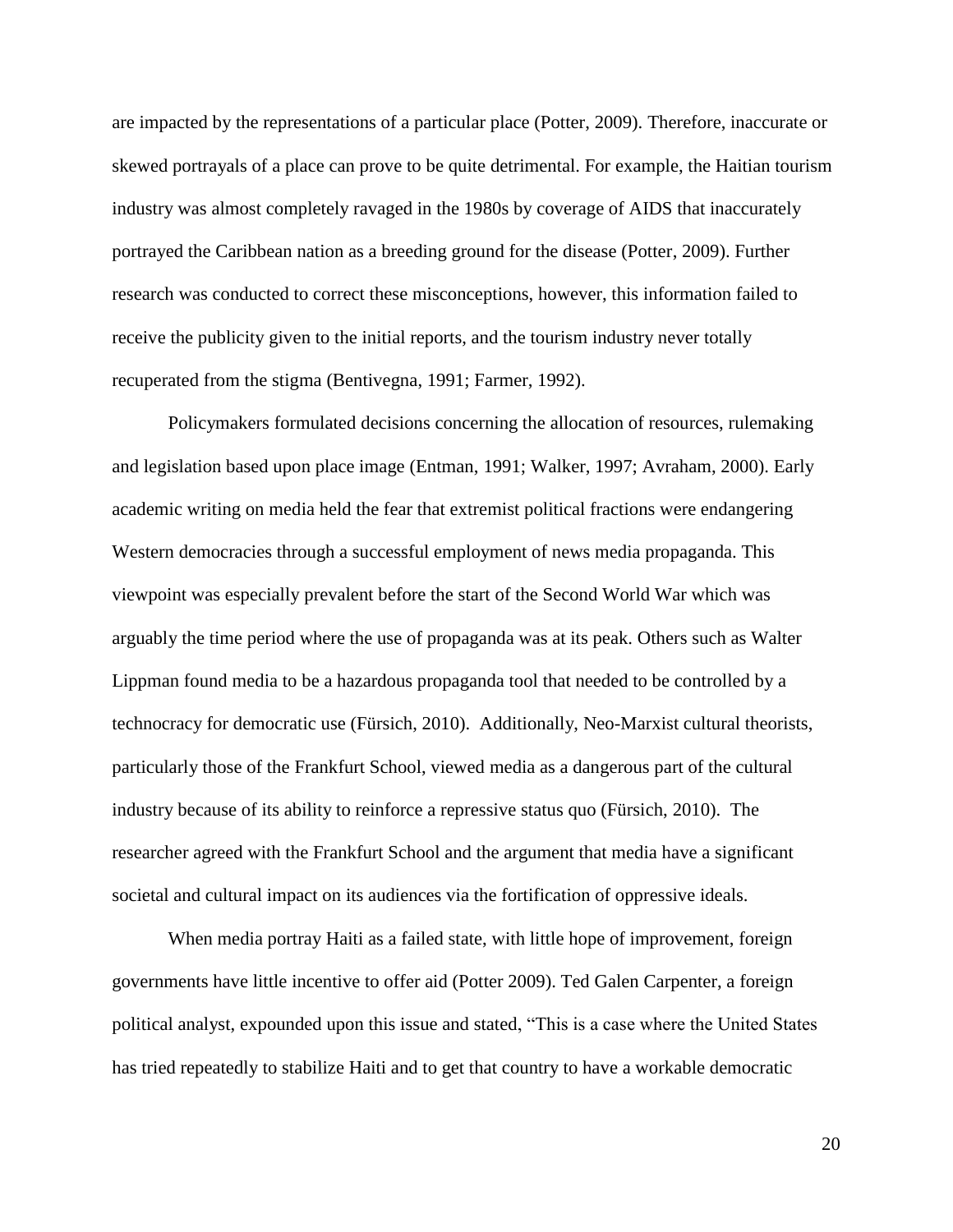government and a functioning economy-and it has repeatedly failed. There is no reason to be more optimistic this time," (Michaels, Nichols, and Keen 2004). It is positions such as this one that further reinforce the dominant notion that Haiti is a nation that is unable to effectively govern itself. In regard to the affects that representation of a place can have on the inhabitants of that location, Avraham (2000) argued that these people are forced to face their own self-image and are charged with attempting to cope with the prejudices of others. Haitian American author, Edwidge Danticat expressed the great shame that she felt when she has to reveal her Haitian identity (Pierre-Pierre 1999). Danticat stated, ""It was very hard…'Haitian' was like a curse. People were calling you 'Frenchy, go back to the banana boat,' and a lot of kids would lie about where they came from. They would say anything but Haitian," (Pierre-Pierre 1999, p. 201).

Before a particular ideal can be reinforced, it must first be enforced. Many scholars (Balaji, 2011, Mason, 2011, Shah, 2009, and Hall, 1990) have agreed that the representations viewed in today's news media are reflective of those of the colonial past. One method of the deployment of these historical positions is prevalent in the narrative function of news media. For example, in Mason's (2011) study of Canada's benevolence in Haiti post the 2010 earthquake the researcher found that the Canadian Broadcasting Corporation (CBC) utilized the historical inventory of storytelling practices to present Canada as a giving nation. This same practice painted a picture of Haiti as a desolate, poor, and violent nation that lacked the ability to help itself. These storytelling practices are the result of the national mythologies of these nations. A national myth is defined as an anecdote or inspiring narrative about a nation's past. The purpose of such myth is to serve as a nation's symbol while affirming its values. According to Renan (1882), a national myth may be a fictionalized narrative or legend which has been elevated to serious, symbolic, mythological and esteemed level so as to be true of the nation. However, it is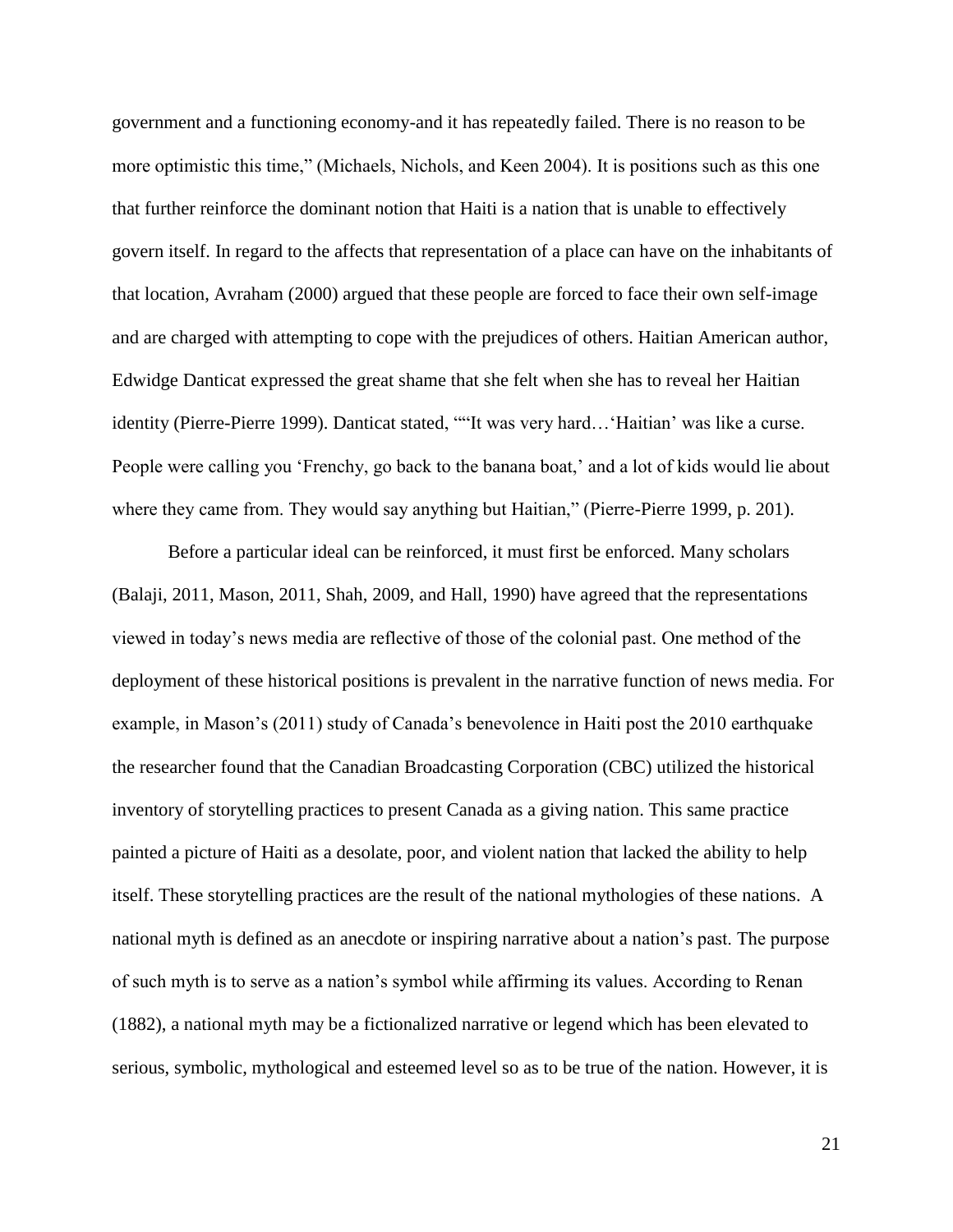typically the more powerful or Western nation that is afforded the opportunity to not only express its own national myth but the myths of developing nations as well. In regard to the construction of these internal and external myths, Abizadeh (2004) argued that they may "overdramatize true incidents, omit historical details, or add details for which there is no evidence; or may simply be a fictional story that no one takes to be literally true," (p. 17).

The narratives associated with national mythologies of developing nations are the result of historical connections between race and rationality. Goldberg (1993) made the observation that racial variance was essential to the organization of human science since the 16th century. According to Shah (2009), "the creation and perpetuation of racial hierarchy was vital for the development of slavery, mercantilism, and colonialism. Europeans' notions of their superiority over non-Whites were rooted in their self-conception as logical-rational beings as opposed to the emotional-superstitious beings of Africa, Asia, the Middle East and the Americas," (p. 3). Hannaford (1996) made the argument that "at the core of Western modernity was the application of rationality," (Shah, 2009, p. 3). In his description of the meaning of rationality, Hannaford (1996) described the concept as a means of proper reasoning in the light of accumulated evidence, without which society would undoubtedly plunge into a realm of chaos and dismay. This position has deep colonial roots and aided in the construction of racial hierarchy where Enlightenment thinkers believed that non-Europeans were completely incapable of remotely mirroring European levels of empathy, reasoning, and civility (Shah, 2009).

Both historical and present-day news media coverage has continued to be a vehicle for these thoughts. Omi and Winant's (1994) theory of racial formation provides an exploration into this news media phenomena. They define this theory as "the socio-historical process by which racial categories are created, inhabited, transformed and destroyed, (Omi and Winant, 1994, p.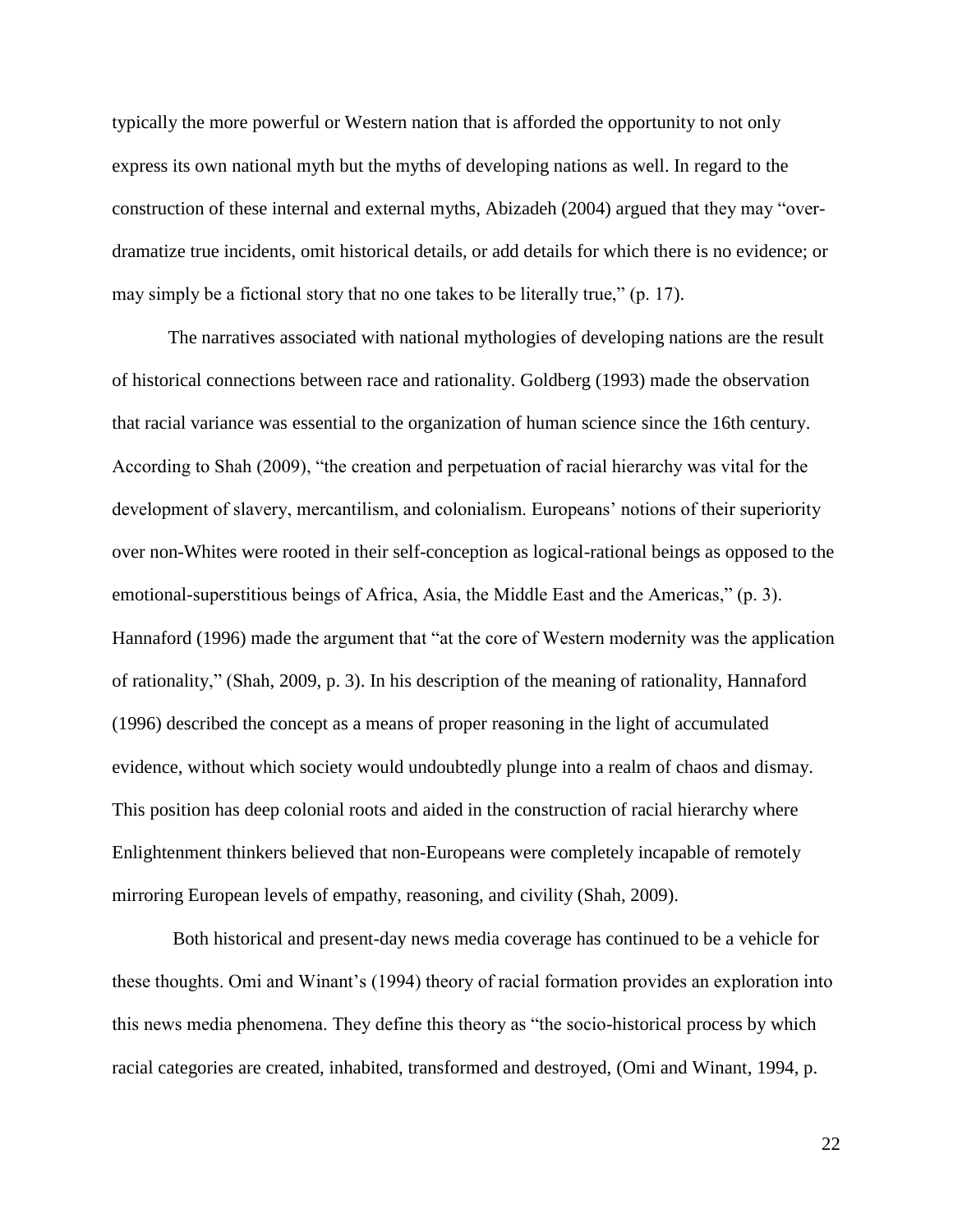56). Shah (2009) argued that definitions such as this one lead to prominence on race as existing not as a matter of essential qualities but is instead a trajectory that is dependent upon social relationships, political relationships, and specific contexts. Therefore, racial categories are a social construction and not naturally given.

The process of the social construction is conducted via the creation of racial projects. These particular projects link cultural representations that "identify and give meaning to race and social structures," (Shah, 2009, p. 5). They are used to shape and activate specific racial meanings for people, issues and events. One characteristic of a racial project is that it is public. The news media is a primary outlet for the deployment of racial categories and serves as an important racial project due to its level of publicity. Shah and Thornton (2004) argued that news media "reports on activities of racial projects and are responsible for providing opinions and editorials which present their own positions on racial issues, often in ways that limit and shape discussions," (p. 5). According to Thompson (1994) news media primarily work on racial projects by appealing to unambiguous modes of operation and strategies of representation which harvest certain thematic prominences. Modes of operations are those ways in which media function to promote or challenge ingrained ideas about social and hierarchical organization. The intentional placement and organization of textual and visual material is referred to as strategies of representation (Shah, 2009). These two concepts are especially prevalent in news media coverage of natural disasters in developing nations. It is here that the media and its "ideals and imagery about race in news provide explanations, descriptions and frames for racial understanding about how the world works as it does," (Shah, 2009, p. 5). These ideals and images primarily depict marginalized groups as helpless and in desperate need of the benevolence of the West in times of turmoil.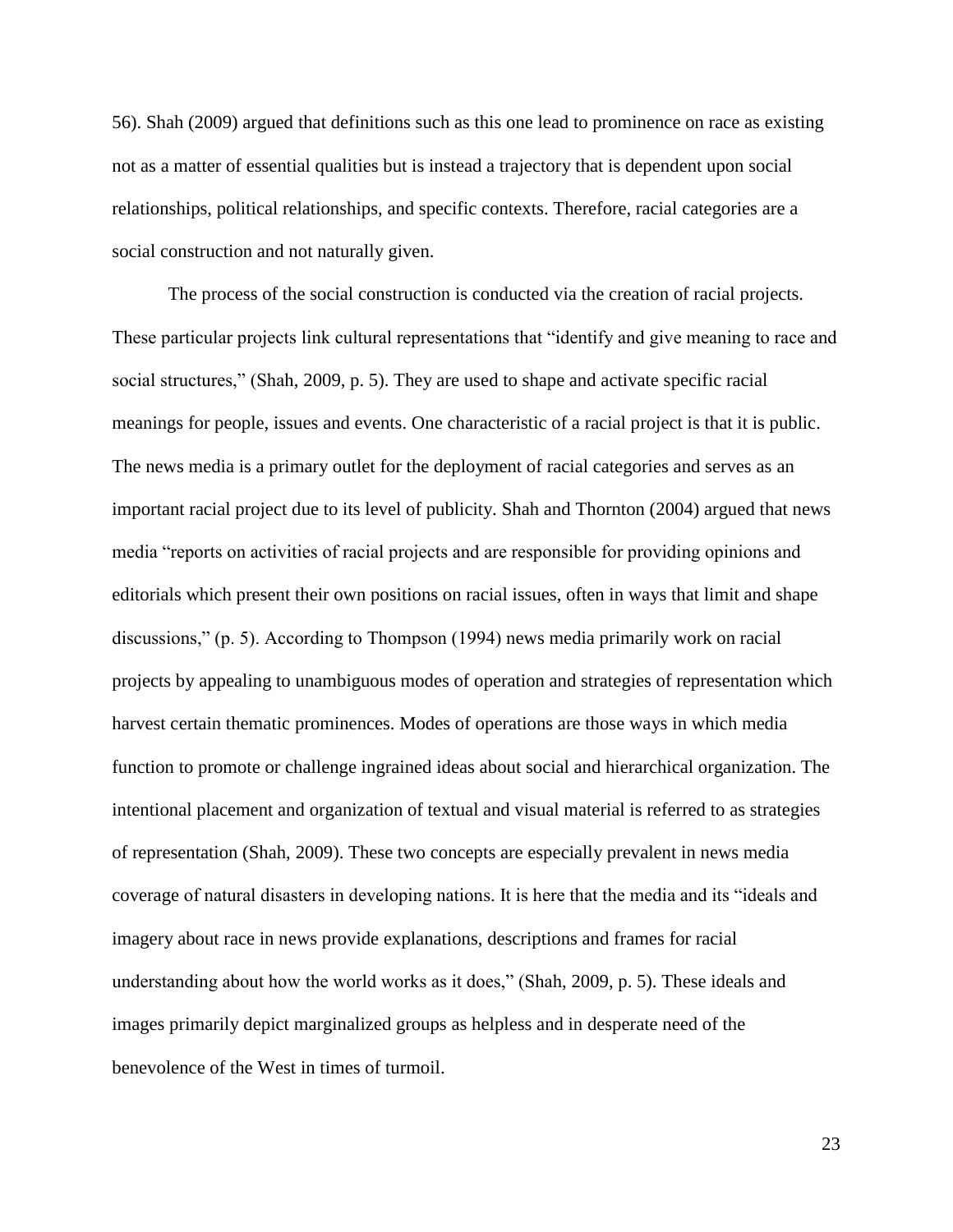Depictions of these groups as such beings are commonly referred to as the racialization of pity. Before discussing this concept it is important to differentiate between the meanings of empathy and pity. Empathy implies a sentiment that is based on equality, while pity makes the assumption that the one pitying has some type of power over the pitied. Balaji (2011) argued that "race is central to how pity is enacted, appearing visible and hypervisible simultaneously in mediated discourse," (p. 51). The social construction of race creates a dynamic where those of black and brown complexions are inferior to the white or Western with no ability to care for itself. It is in these mediated discourses of pity where power relations exist between blacks and whites. For example, in coverage of the 2010 earthquake in Haiti, Balaji (2011) found that the American news media made a spectacle of the nation by showcasing it as a pitiful state via the use of images and words like 'chaos', 'dysfunction', 'violence', and 'hopelessness'. Overall Haiti was a lawless nation that had no chance of functioning without Western assistance. This assistance came in the form of not only food, water and medical care but in the deployment of Western (primarily American, French, and Canadian) military personnel as well. Although some military was arguably necessary, several members of the United Nations questioned why so many soldiers were present in Haiti from these nations. Balaji (2011) argued that the dynamic between pity and race is "further amplified in American and other Western news media where race is an already intensely charged discursive formation," (p. 51). Therefore, depictions of Blacks and other marginalized groups as hopeless, helpless, violent, ignorant, and unequal leads them to be shunned in mediated civic discourse. Meyers et al (1996) argued that the conflicts and disasters that the marginalized experience are rarely contextualized and humanized for those white and Western audiences of dominant outlets of news media. Haiti has consequently been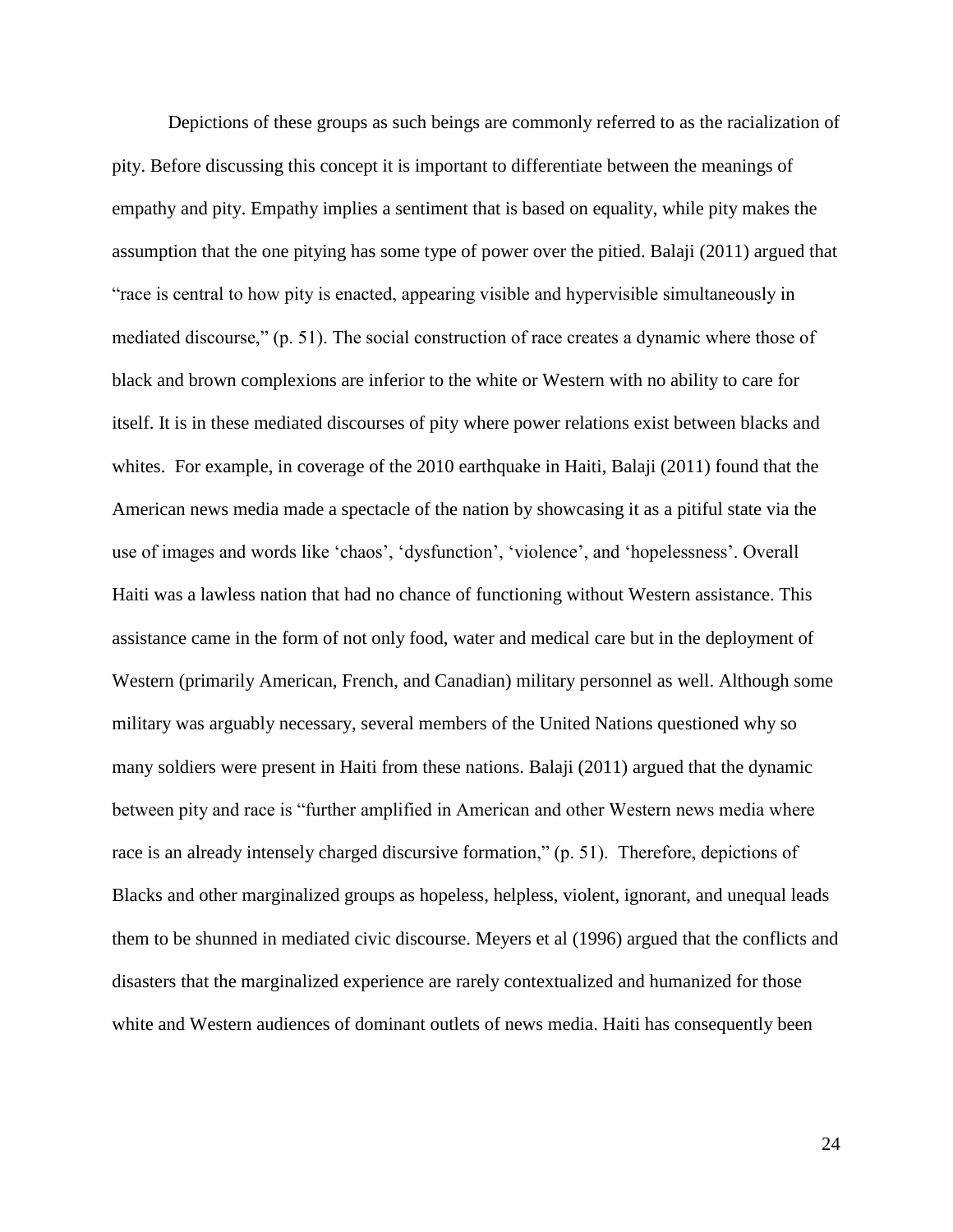symbolically linked with the dysfunctionality of a homogenous Africa which to the West is synonymous with the negative and lacks voice and agency.

According to Mason (2010) Western news media often utilize a recent inventory of storytelling or narrative practices to make sense of security deployments as a part of its aid package. In a CBC article published on February 6, 2010, Canada used the panic surrounding the violent struggle to acquire its aid to Haitians to justify the increase of security measures it deployed in the Caribbean nation (Mason, 2010). In that same article was a quote from Constable Jean Luc Bonin who compared the violence in Haiti with the "Olympics of policing". The CBC represented the policing of crime in Haiti in conjunction with the Vancouver Winter Olympic Games of 2010 with the hopes that Canadians would take pride in its nation's security efforts abroad in the wake of the natural disaster.

Constructing the deployment of Canadian and other Western military forces to Haiti as something that should generate national pride is a facet of framing. According to Shah (2009) "journalists select certain issues, events, actors and sources for emphasis into finished items by contextualizing them into recognizable frames of meaning," (p.4). The use of the term "recognizable" is intentional in that it supports the notion that news media engage in narratives that are common to the public in order to appeal to a particular target audience. That audience is typically comprised of those of the dominant class, meaning White, educated, heterosexual and able-bodied males. These recognizable frames "selectively legitimize some accounts while obscuring others and privileging some political agendas while negating others," (Button, 2002, p.146). The accounts that are made legitimate are usually those associated with Whites and Westerners meaning that the frame is dependent upon race. This is supported by scholars who all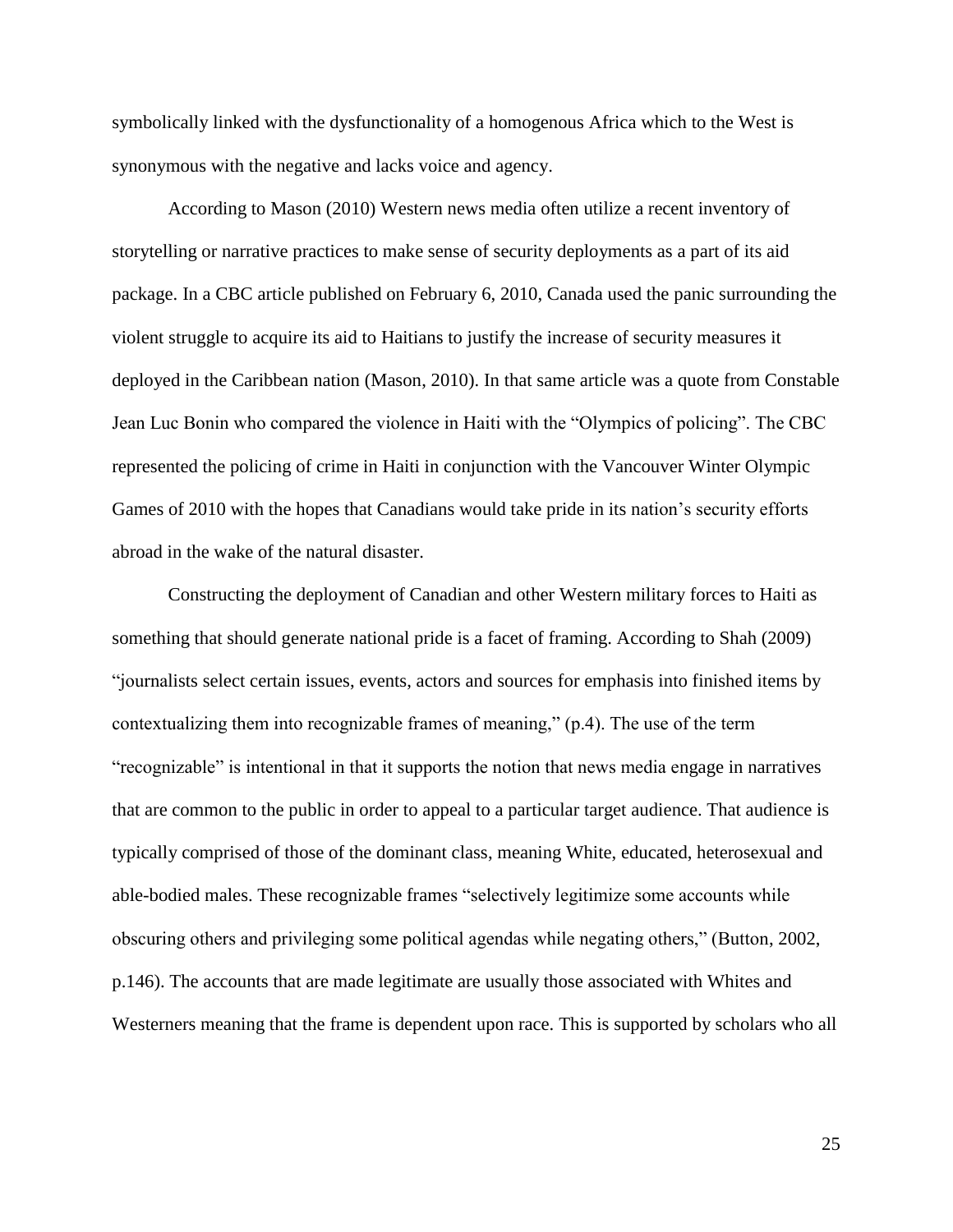agree that race has a profound influence on the way in which stories are framed (Coleman, 2003, Entman, 1992, and Inyengar, 1991).

## **Western Construction of the Other**

When observing the media's representations of developing nations and their citizens in times of both natural and unnatural tragedies one can take a Fanonian approach in concluding that these events are typically racialized in an effort to create the "I-Other" binary. These mediated representations have been prevalent in news media long before the Haitian earthquake of 2010. Responses of pity on behalf of the West acknowledge its power and privilege over the helpless Other. Fanon's (1967) primary concern about this particular dynamic is that as a result of the West's pity, the Other is forced to acknowledge his/her inferiority and as a result transforms into what the Westerner expects him to be. Balaji (2011) claimed that "poverty and famine have long been associated with a dark non-white world, a place where tragedy and hopelessness reign and where one's success is determined by the compassion of (white) Others," (p. 52). This construction of the dark world has usually been through a mediated frame, as Fanon (1967) argued, and not direct contact between whites and their Others," (p.52). Historically, developing nations have been assembled as some sort of object. Mason (2010) contended that these nations will always be seen as an outcast or place of difference that is marked by the discursive color line.

Balaji (2011) noted that the diversity of the various cultures linked with the African diaspora have been homogenized by the West as a means to align with pre-existing biases and ideologies. Additionally, "the Kenyan, Nigerian, Haitian, Jamaican, Afro-Brazilian, and African American become consumable Others through tropes such as conflict, struggle, poverty, violence, and dysfuntionality," (Balaji, 2011, p. 54). Since the terrorist attacks of September 11,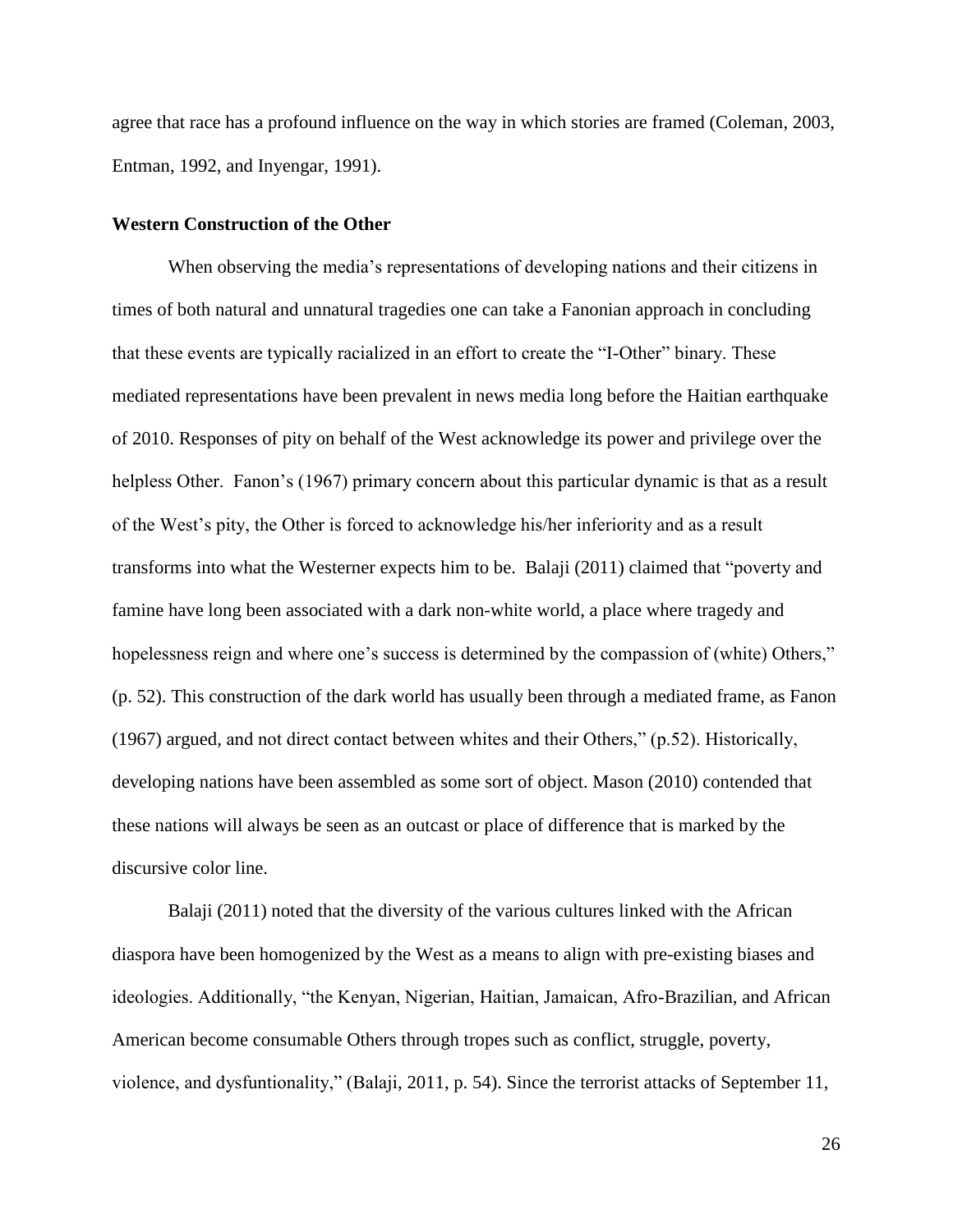2001, a new typology of developing nations has been created (Heron, 2007).The heightened sense of danger that the West associated with the Middle East resulted in the categorization of the citizens of developing nations as the "worthy victim" (Mason, 2011). Pieterse (1992) argued that Arab Muslims are now viewed as competition and a threat to Western society, while other groups of inhabitants of developing nations are simply outcasts and not considered much of a threat at all. This is the West's typical views of developing nations as lesser civilizations that lack the intellect, determination, and unity that is necessary to ever become an 'equal' to the dominant society. Ferguson (2002) supported this argument by stating that "[developing nations] can only mimic the West but can never become a member," (p. 21). The root of these discourses is the relationship between status and power. Because the West is the central group that harbors these qualities they are able to set the Other in the periphery.

In a study of Israeli geographic periphery in the national press conducted by Avraham and First (2006), the researchers found that "the press makes use of diverse strategies, all leading to the construction of peripheral locations as 'unimportant', 'marginal' or 'negligible', and all characterized by events, customs, culture, norms and behavior patterns different from those characteristic of the 'center'", (p. 71). In relating this to Haiti and similar nations one can conclude that the center is the West and the periphery is developing nations. Therefore, there is a relationship between power and place where place is a political construction of power. Only those in power are typically able to stake claim in a place. In regard to the West's power there is a risk to that domination that is associated with developing nations. From the perspective of a cultural anthropologist, Mary Douglas (1992) claimed that the debates about these risks are actually political struggles over social justice and that such discussions are often used as a tool to maintain the cultural boundaries between "us" and "them". This dynamic is also described as the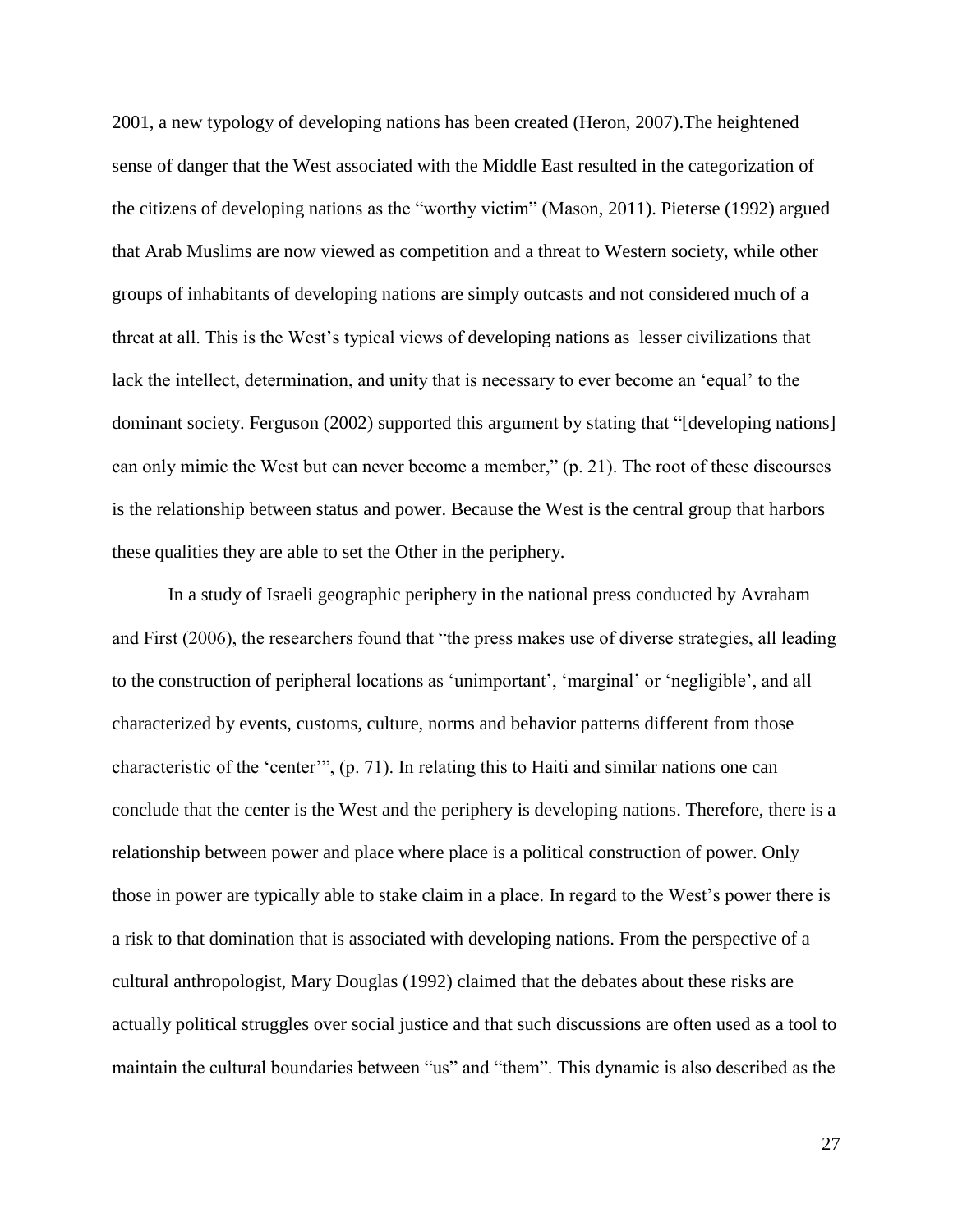established vs. the outsider where "the outsider is often posited as posing a risk to the established communities, irrational, dangerous, and an overall threat to the community order," (Shah, 2009, p. 4). Blacks and other racial minorities are therefore considered to be inferior and excluded from the cultural, political and social lives of the dominant West.

Media is instrumental in the association that exists between power and place. Jakubowicz et al. (1994) argued that the national news posits certain issues and players in the forefront as a means to provide a reflection of power and control structures that exist today. The more powerful groups are typically afforded the coverage that contributes to their authorization as a dominant assemblage. Additionally, the minimal coverage of the more marginalized groups maintains their position as lesser or weaker groups (Jakubowicz et al., 1994). Overall due to the hierarchy associated with social, political and cultural clusters, there are differing levels of access which are dependent upon power. Media have the ability to simultaneously transform the masses into a single mass as well as aid in the creation of a sense of disunity. According to Cohen and Young (1981), it is the media that are responsible for providing groups and social classes with the formation of their image, appraisal of the Other, and the holistic meaning of their lives. Avraham and First (2006) argued that:

> Media provides us with 'social knowledge'. It paints for us the social and cultural landscape in which we live in a way that serves as a base for the formation of personal identity and the distinction between us and them. The media therefore play a significant role in the 'creation' of places, and not- as previously thoughtmerely in the objective representation of reality (p.73).

Therefore media is an instrumental character in the creation of our social relationships in general.

Said (1993) contended through depictions of a lessened human value of the Other in mediated discourse, exists a reaffirmation of racism and white privilege. Newspapers have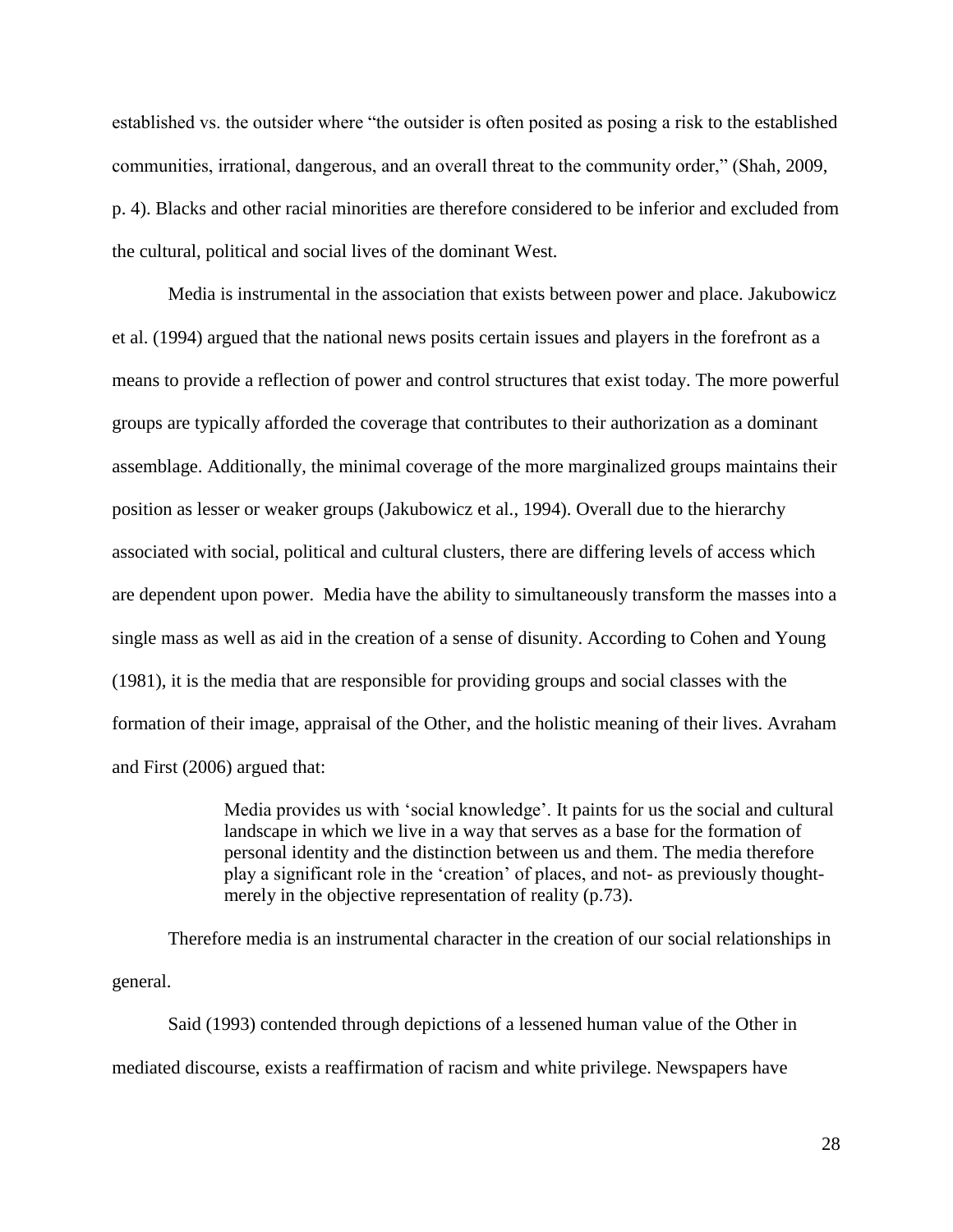typically associated "events of social unrest with the underdevelopment or 'primitiveness' of the area and its inhabitants, insinuating that these act of violence are the result of 'unnatural' characteristics of the location and not an interpersonal conflict," (Avraham & First, 2006, p. 79). These views are stereotypes that result from an overall lack of familiarity with the marginalized groups of developing nations. Avraham and First (2006) claimed that the Other is constructed in a variety of ways including: the incorporation of generalizations in news stories, an emphasis on differences between 'us' and 'them', describing inhabitants of developing areas in a pompous manner, and the overall depiction of the periphery as violent and threating and simply different from 'us'," (p. 83). "In viewing tragedies such as the Haiti earthquake, the dynamics of imperialism are more easily noticed because mediated depictions highlight the plight of victims as the opposite of the heroism of the colonizers", (Balaji, 2011).

Van Dijk (1996) claimed that media defines what we are and what we are not via its coverage of the 'weaker' developing nation as being different from the powerful West. This distinction helped to define how the West is considered to be better than the Other. In exploring coverage of the Haitian earthquake, Balaji (2011) concluded that the Fanonian construction of otherness is well suited for analysis. Additionally, Balaji contended that the spotty coverage on behalf of Western news media, absence of the Haitian voice, and the filling of the vacuum with misrepresentations of Haiti and its citizens is synchronized with Fanon's (1967) construction of the Other. In a survey of news reports conducted by CNN post-earthquake, Balaji (2011) found that the major news media outlets had falsely reported on violence in Haiti arguing that increased security measures were necessary for relief workers to be effective. The discourses of dysfunction and pandemonium were likely an exaggeration put forth by the media in an effort to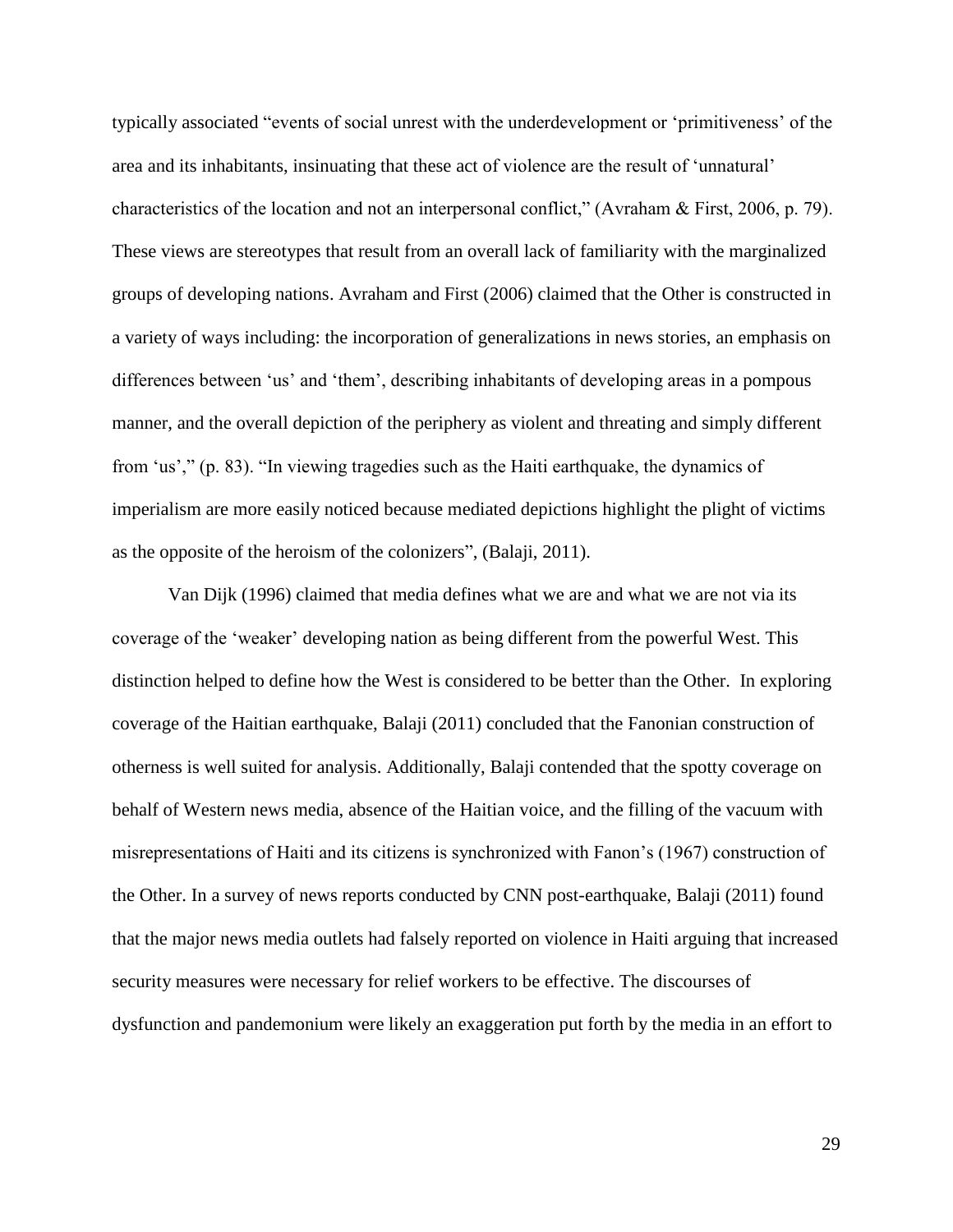fit viewer perception per Balaji. The news media's reports reaffirmed the hegemony associated with Blacks and other marginalized groups.

Husband (1975) and Troyna (1982) demonstrated that in its depictions of the West and developing nations, British news media took the viewpoint of a White Anglo-centrism and saw Blacks as a threat (Avraham & Firs,t 2009). Absent from this particular point of view was the mentioning of "ongoing discrimination and unequal allocation of resources which contributes to the increased marginality of [Blacks and other] groups," (Avraham & First, 2009, p. 74). These facts are conveniently omitted in a mediated effort to ensure that 'we' remain apprehensive of 'them'. These omissions can prove to be harmful to an audience's perception of inhabitants of developing nations since the media is often times the only window to the Other for those in power.

#### **Invisibility of Western Imperialism**

Several Western news media outlets represented the Others of developing nations as suffering and desolate beings that can only be uplifted through the hands of the benevolent West. This argument is supported by Heron (2007) who contended that in regard to developmental discourse, developing nations are typically represented in news media as "places of suffering, starvations, and bloodshed" , (p. 2). As stated before, Western news media are well known as an artist who paints a picture of suffering developing nations yet readily omits the acts of Western imperialism that played a historical hand in these nations' present-day condition. In Hall's (1990) assessment of the developmental gaze he argued that this concept presents the West as sensitive to the needs of the Other. Hall (1990) claimed that in regard to this developmental gaze, the white eye "specifically frames the racialization of impoverished [inhabitants of developing nations], simultaneously disavows a politic of accountability, while never actually entering the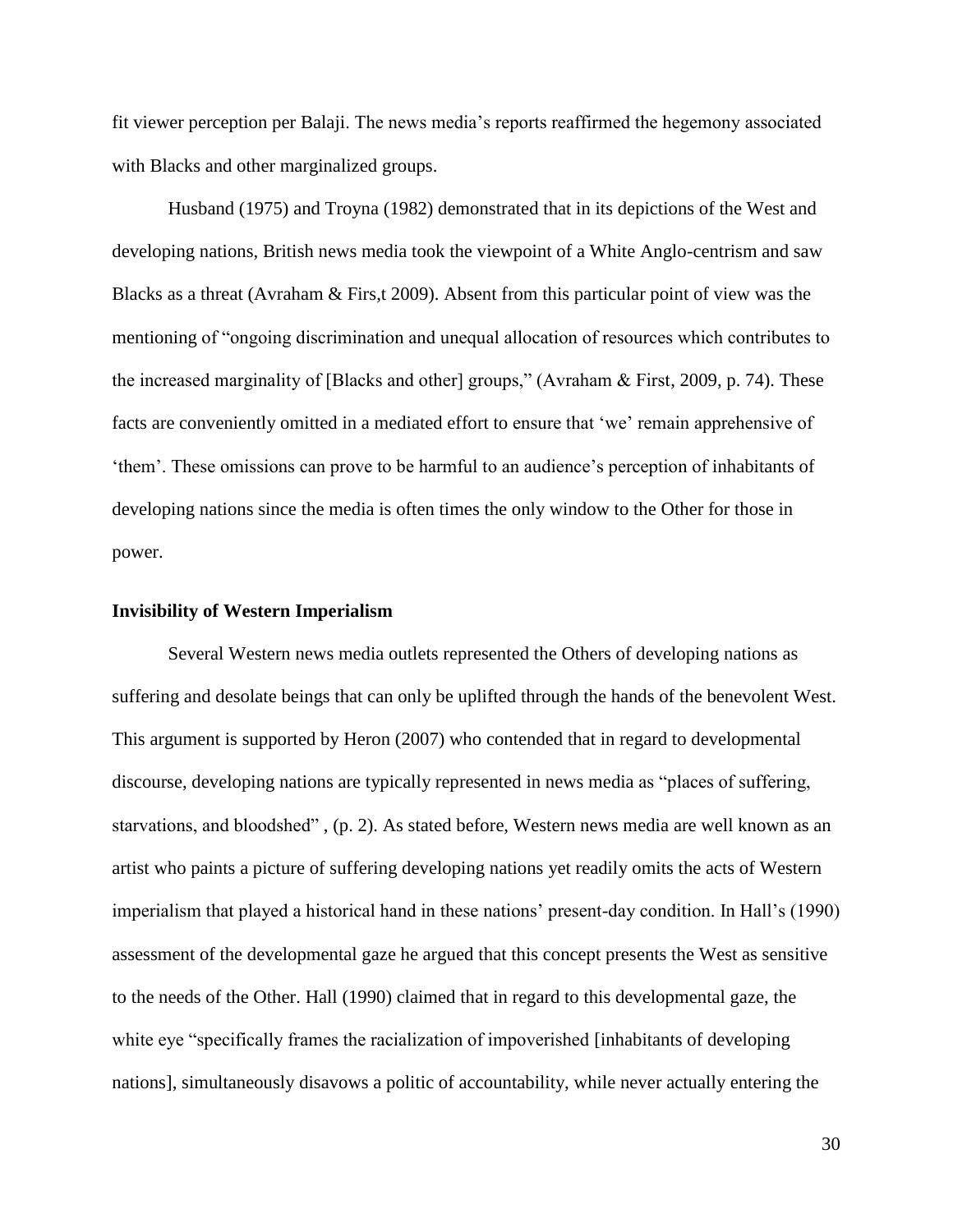frame," (Mason, 2010, p. 99). This means that as the West evaluates and represents the Other in mediated discourse it makes sure to posit itself on the outside and not acknowledge its role in the deterioration of developing nations.

Projects of visibility and invisibility allow Western nations to depict themselves as places of benevolence. In her exploration of the CBC's coverage of the earthquake, Mason (2010) found that Canada was represented as a generous nation at "the expense of thorough analysis of Canada's political and economic role in Haiti both currently and historically," (p. 99). Engler and Fenton (2005) found that although Canada and other Western nations claim to be helpful to Haiti, historical accounts suggest otherwise. For example, U.S. and Canadian governments facilitated the removal of President Aristide, the commander in chief of Haiti. Although the CBC reported that Aristide resigned and fled the nation as militant rebels approached, Engler and Fenton (2005) determined that this was false and that he was actually escorted to a jet and sent to the Central Republic of Africa. All the while the U.S., France and Canada worked together to create an interim government. Aristide's officials claimed that he was kidnapped, while the CBC supports the claim that he was pushed out by riots and rallies on behalf of Haitian citizens who were opposed to his dictator-like control over the nation (Mason, 2010).

The West also used natural disasters as an excuse to engage in reform efforts in developing nations. David Brooks, a New York Times columnist, characterized Haiti as a "progress-resistant" nation. Brooks set aside the question of imperialism to ask, "Why is Haiti so poor?"(Ulysse, 2010). In answering his own question, the columnist recognized that the nation's history of oppression, slavery and colonialism could be to blame but that other Caribbean nations had experienced similar pasts but appear to have brighter futures. "Brooks ignores the fact that Haitians endured a history of bondage, killing for one's independence, and becoming a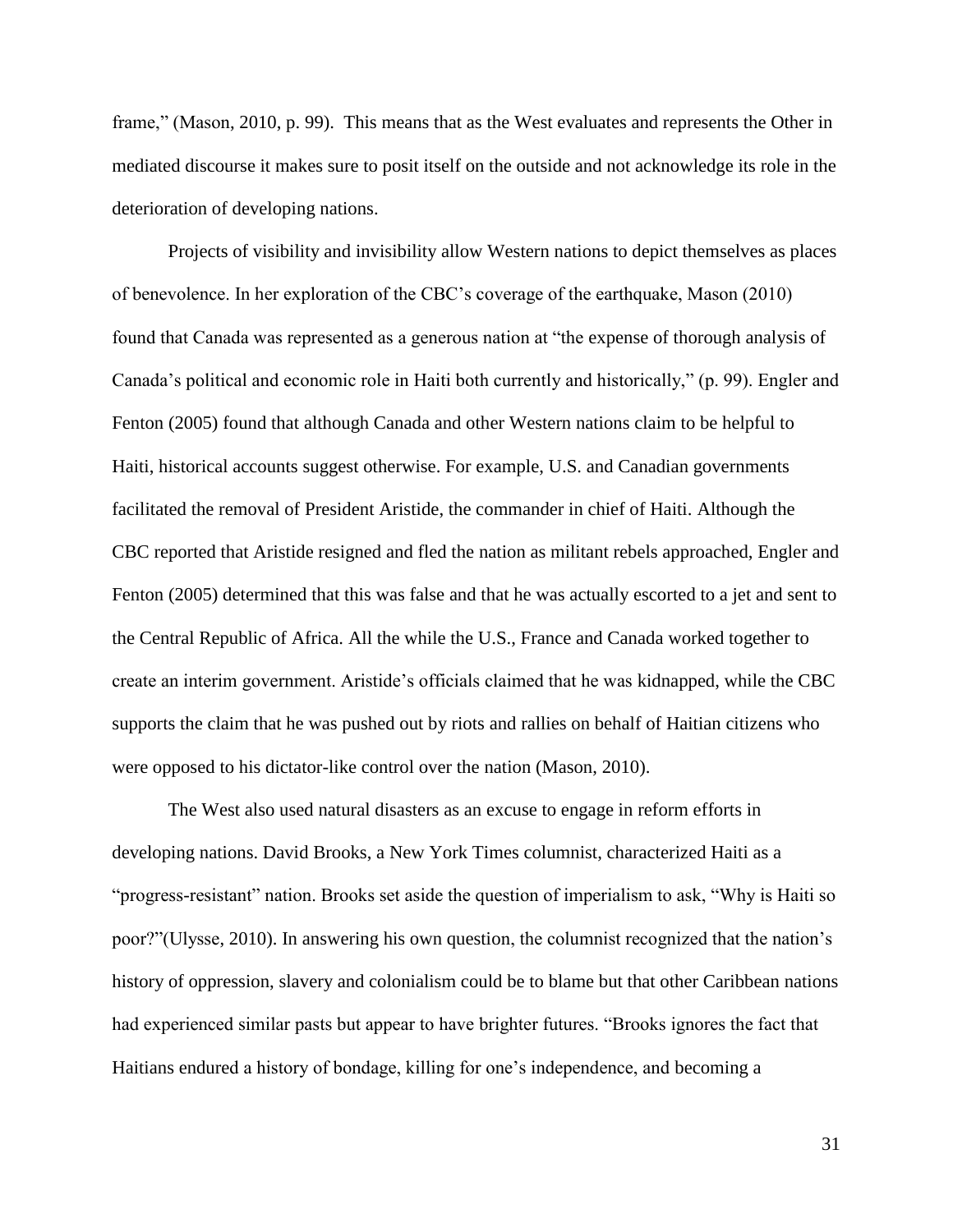geopolitical pariah, while its neighbors were granted their freedom centuries later at a peaceful ceremony," (Ulysse, 2010). In a short 2010 commentary titled "Disaster Capitalism Alert: Stop Them Before They Shock Again", Naomi Klein argued that the exploitation of natural disasters was a common practice. According to Klein (2010), the Heritage Foundation, a humanitarian organization released the following statement in regard to Haiti:

> In addition to providing immediate humanitarian assistance, the U.S. response to the tragic earthquake in Haiti offers opportunities to re-shape Haiti's long-dysfunctional government and economy as well as to improve the public image of the United States in the region. (cited in Klein 2010)

Statements such as these may lead one to conclude that both governmental transitions and natural disasters have transformed into opportunities for the West to act upon interests of economic priorities.

## **Theoretical Framework**

The researcher selected a theoretical framework that would further aid in the analysis of journalistic articles to answer the two research questions posed. Jiwani's (2006) use of "common sense stock knowledge" was applied in analyzing the discourses present in the sample. Jiwani constructed this concept as a shorthand term in reference to Stuart Hall's (1990) argument. In his argument, Hall (1990) claimed that "routinized practices, normative values and institutionalization practices of behaviors frame and structure media representations and interpretations," (p.31).

Hall (1984) observed that "we mainly tell stories like we've told them before, or we borrow from the whole inventory of telling stories and of narratives," (Jiwani, 2006, p. 5). Another way to describe Hall's observation is that the news media's narrative structure leads to an activation of previous representations which in turn ground and inform the meaning of current representations (Jiwani, 2006). According to Van Zoonen (1994), "what falls outside an already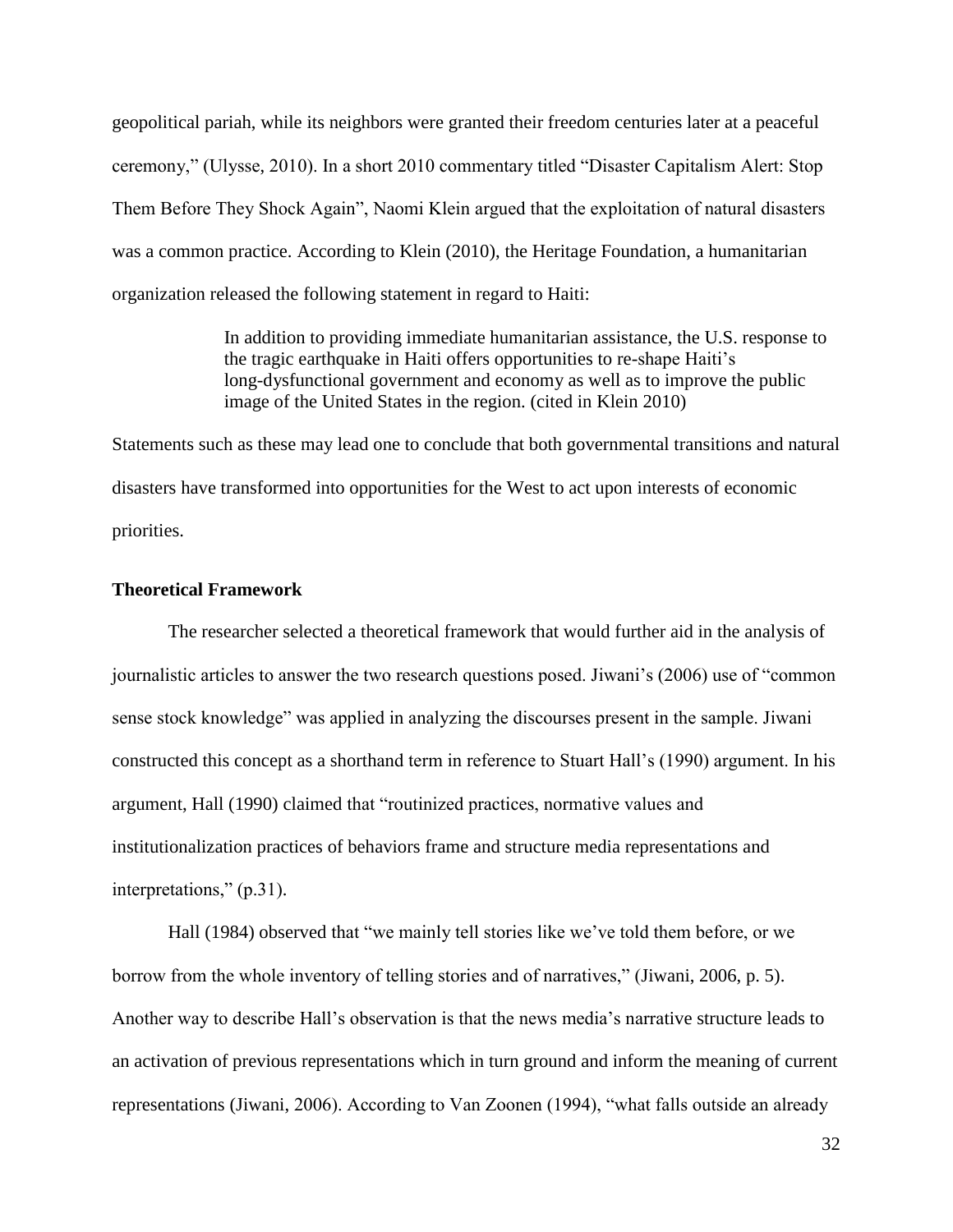existing consensus is hard to make sense of, except as 'otherness' or 'deviance'" (p. 38). Jiwani, (2006, p. 37) argued that news media transmits hegemonic ideology in four different ways.

First the news media shape public opinion by defining issues, setting agendas, framing the parameters of debate, and providing us with the very categories of language by which to make sense of the issues. Second, as representative public texts, the news media influence policy makers by presumably presenting the people's view. Third, the media impact socialization – in fact, they are a powerful instrument of socialization by "prescribing and describing (Bannerji 1986) the world and social rules governing that world. It is through the media that we learn how we fit in the social order and, moreover how to increase our chances of fitting in and the freedoms and penalties that we may accrue. Fourth, the media sell audiences as potential consumers to advertisers (Hackett et al., 2000; Winter, 1997). As profit making industries, the media attempt to provide a fare that audiences are likely to consume, a fare that rests on audience familiarity and resonance.

The news media work in conjunction with other forms of dominant media to uphold a symbolic image of a nation and its dominant discourses. The historically based stories that are often portrayed by Western journalists when reporting on developing nations are typically intended to make sense to those citizens who share the dominant perspective of the media source and are therefore considered to be the ideal (Jiwani, 2006). In majority of Western societies, this ideal citizen is primarily described as a white, heterosexual, economically stable, and ablebodied male. Those individuals who fail to "fit" the image of the ideal citizen are consistently underrepresented or misrepresented as abnormal, undeserving Others, who do not deserve to inhabit the nation at all whether or not it is their native land (Jiwani, 2006).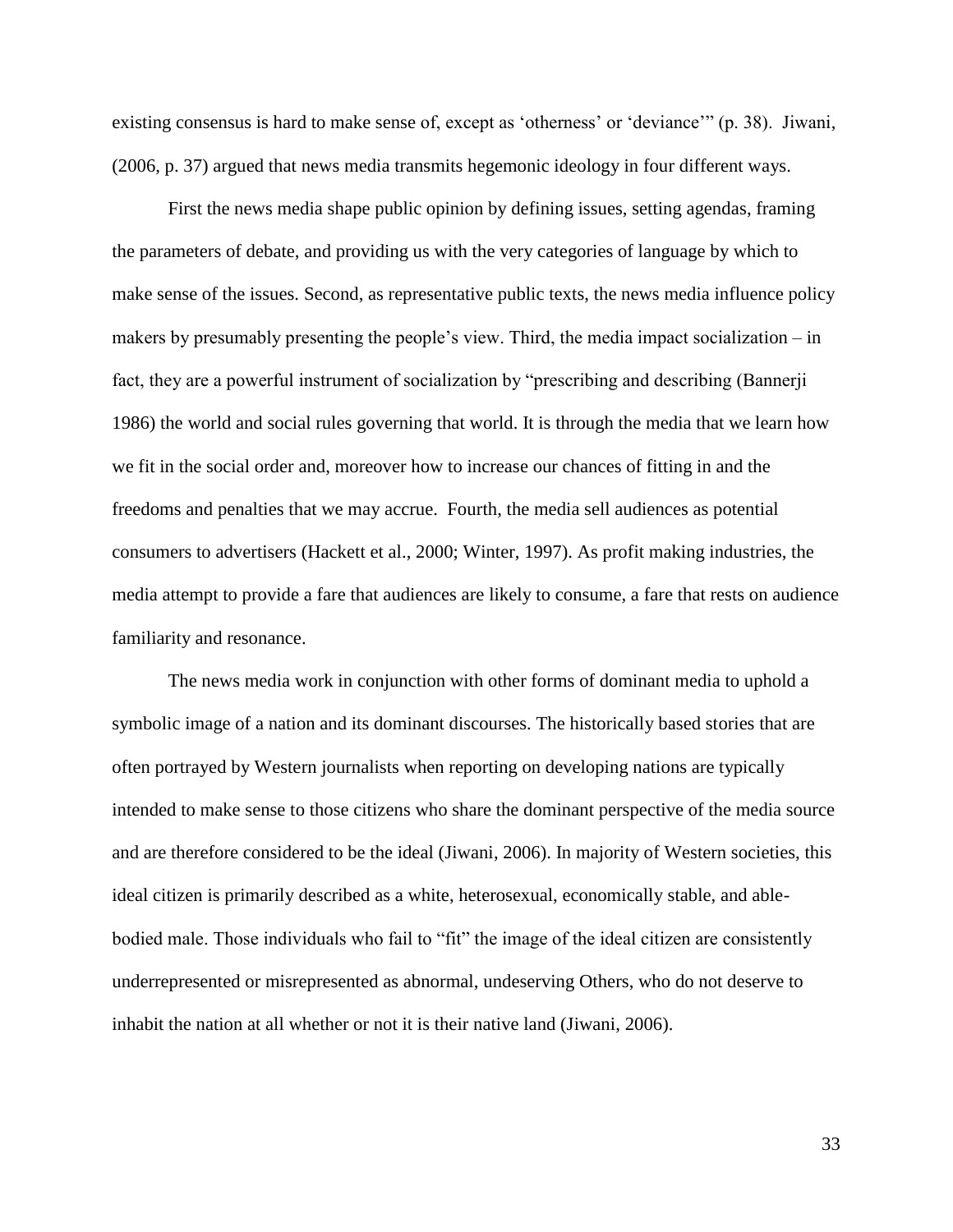News media operates from a position of power since it is primarily run by those who actively engage or adhere to the dominant discourses of the West. Jiwani (2006) argued that "news is a complex of culture and commodity. It has to be intelligible to make sense, and it has to have an inherent structure of appeal in order to capture a market," (p. 38). It is here that the researcher draws upon Jiwani's (2006) theory of "common sense stock knowledge" which offers an explanation of the methods used in media coverage of local, national and international occurrences. Connell (1980) suggested: "The explanations proffered by news and current affairs programs are made to seem the 'best sense' of a given situation. They are, in the unfolding of television's accounts, [and in the press] categorized as 'common sense', 'moderate public opinion,' 'rational understanding' or 'the consensus,'" (Jiwani, 2006). Based on this description, common sense stock knowledge is a social construction that is ideological, gendered and racialized.

This constructed social reality is created in mass media, with an emphasis on news media, via the deployment of filters, frames and stereotypes (Gitlin, 1979, 1980; Jiwani, 2006). In addition to this position, Bennet (2003) identified four biases in the production of news stories. These biases are personalization, dramatization, fragmentation, and authority-disorder bias. The four biases of production in news stories have resulted in the racialization of particular groups of people by demarcating them as different from the majority (Jiwani, 2006). The process of racialization results in ascribed qualities that emphasize the differences of these minority groups. Hall (1990) argued that the "media's racist manner is not because it is operated by active racists, instead it has been powerfully constrained by a particular set of ideological discourses that result in a structure and set of practices," (p. 27).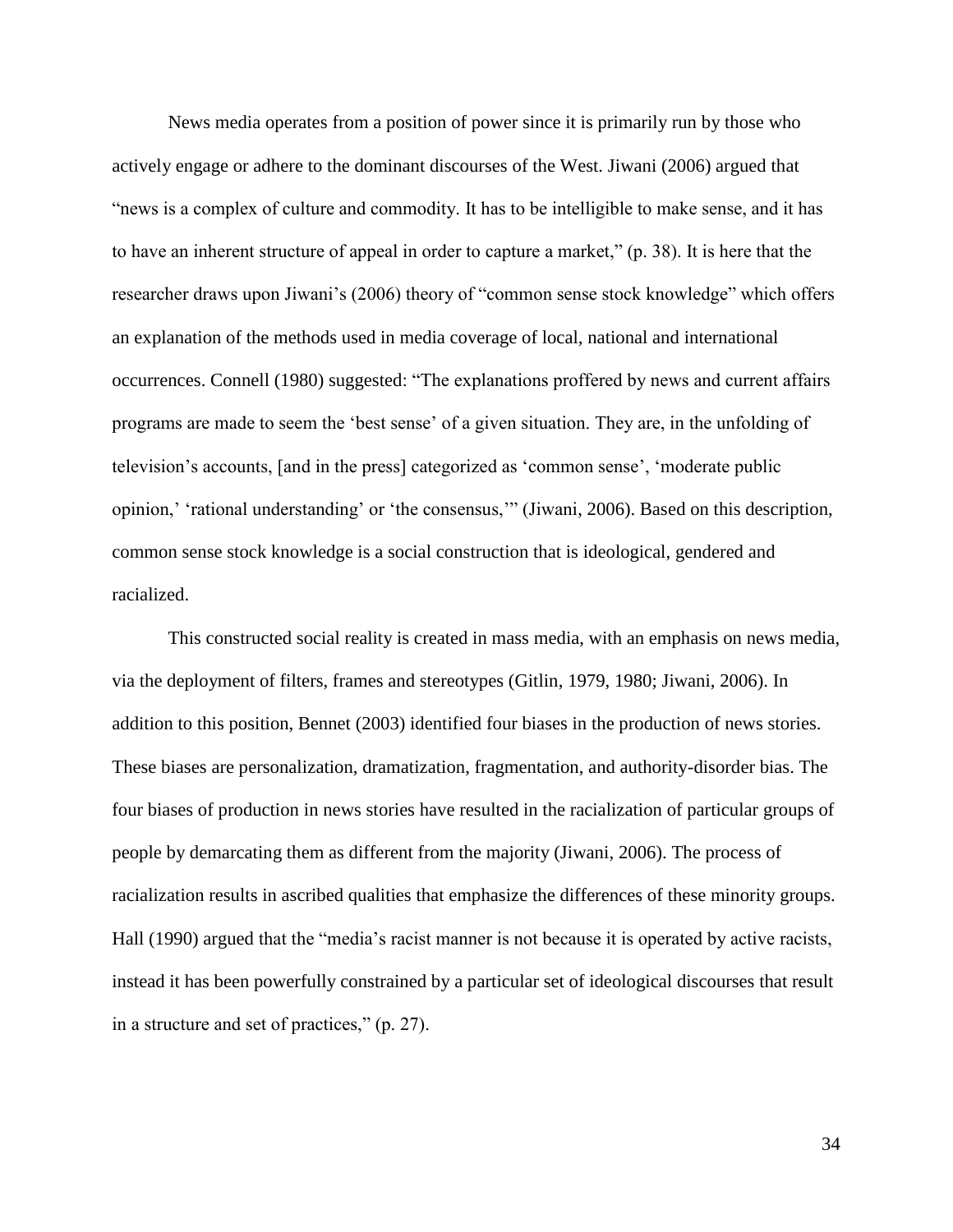Omi and Winant (1993) took the position that the news media' representation of Others are grounded in a legacy of imperialism and colonialism. In observing the news media of today, it is apparent that there is a "correlation between contemporary representations of racialized people in mass media and those representations generated during the colonial period," (Jiwani, 2006, p. 31). Hall (1990, p. 14) noted, "the 'white-eye' is always outside the frame-but seeing and positioning everything within it," (Jiwani, 2006, p. 32). This view is relevant in describing today's news media because it is a capitalist establishment that is owned and operated by Western corporations. These corporations have the power to exercise their own influences or standards on whatever stories are distributed to an audience. This "normative White/Western standard determines the categorization of minorities and ultimately influences how they are perceived and treated," (Jiwani, 2006, p. 32). The skewing of one's perception of others can prove to be quite detrimental to minorities and inhabitants of developing nations because these representations tarnish their image and can lead to economic constraints and even violence.

In addition to these misrepresentations, Others are also susceptible to underrepresentation, which can prove to be just as disadvantageous. It is a significant issue because it actively "communicates the relative absence of a particular group in the symbolic order represented by the dominant media, "(Jiwani, 2006, p. 41). When the media fail to represent a group completely, means that according to that outlet that group does not exist. Jiwani (2006) stated:

> For racialized minority groups, the lack of representation indicates that they do not matter, that they are invisible in the nation, and that, as invisible Others, they remain on the margins. Being under-represented, however, translates into minimal, marginal, and stereotypical representations. This reaffirms the minoritized status of racialized communities. It basically negates their history and contribution to the development of the nation-state and erases their ongoing participation in the social order.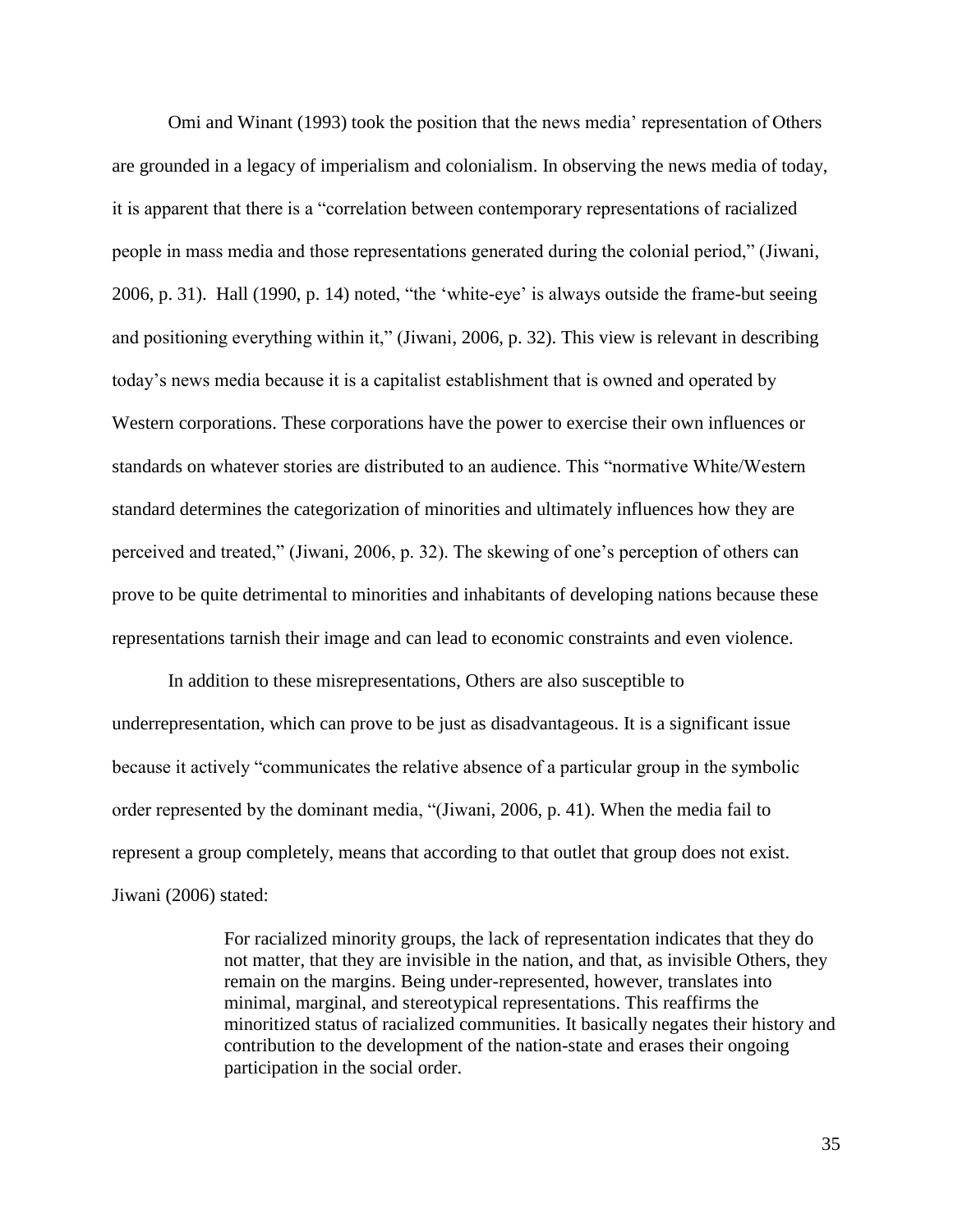It is because of that historically based underrepresentation that Others are ultimately cast to the outskirts of Western society.

The stereotypical representations of racialized minorities or Others tend to fall into the themes of crime and deviance, ethnic exotica, athletic prowess and societal achievement, which readily creates the "us v. them" dynamic (Jiwani, 2006). What is considered to be unknown is a social construction of the known. The Other is therefore a "strategic necessity for the West's self-definition to occur. "The nation as a peaceful haven becomes contrasted to their countries which are characterized by war, corruption and instability" (Jiwani, 2006, p. 42).

In today's society media is less likely to engage in overt racism but there are still many covert forms of racism on display in news media. Media institutions tend to use "modes of inferential racism by which to communicate race and racism," (Jiwani, 2006, p. 44). Hall (1990a) defined inferential racism as an idea that directly refers to "those apparently naturalized representations of events and situations relating to race, whether 'factual' or 'fictional', which have racist premises and propositions inscribed in them as a set of unquestioned assumptions," (pp. 12-13).

In addition to the more traditional ideas of racism there are also more contemporary discourses that utilize other categories of race. Jiwani (2006) argued that within hegemonic establishments there is a growing tendency to covertly express racism via the use of terms like "immigrants" and "foreigners" to refer to individuals fashioned as Others in terms of their language, religion, and ethnic origin and practices. Gilroy (1991) and Hall (1989) referred to this as cultural racism. Hall (1989b) stated: "differences in culture, in ways of life, in systems of belief in ethnic identity and tradition now matter more than anything which can be traced to specifically genetic or biological forms of racism," (p. 11). Hall (1990a) continued the argument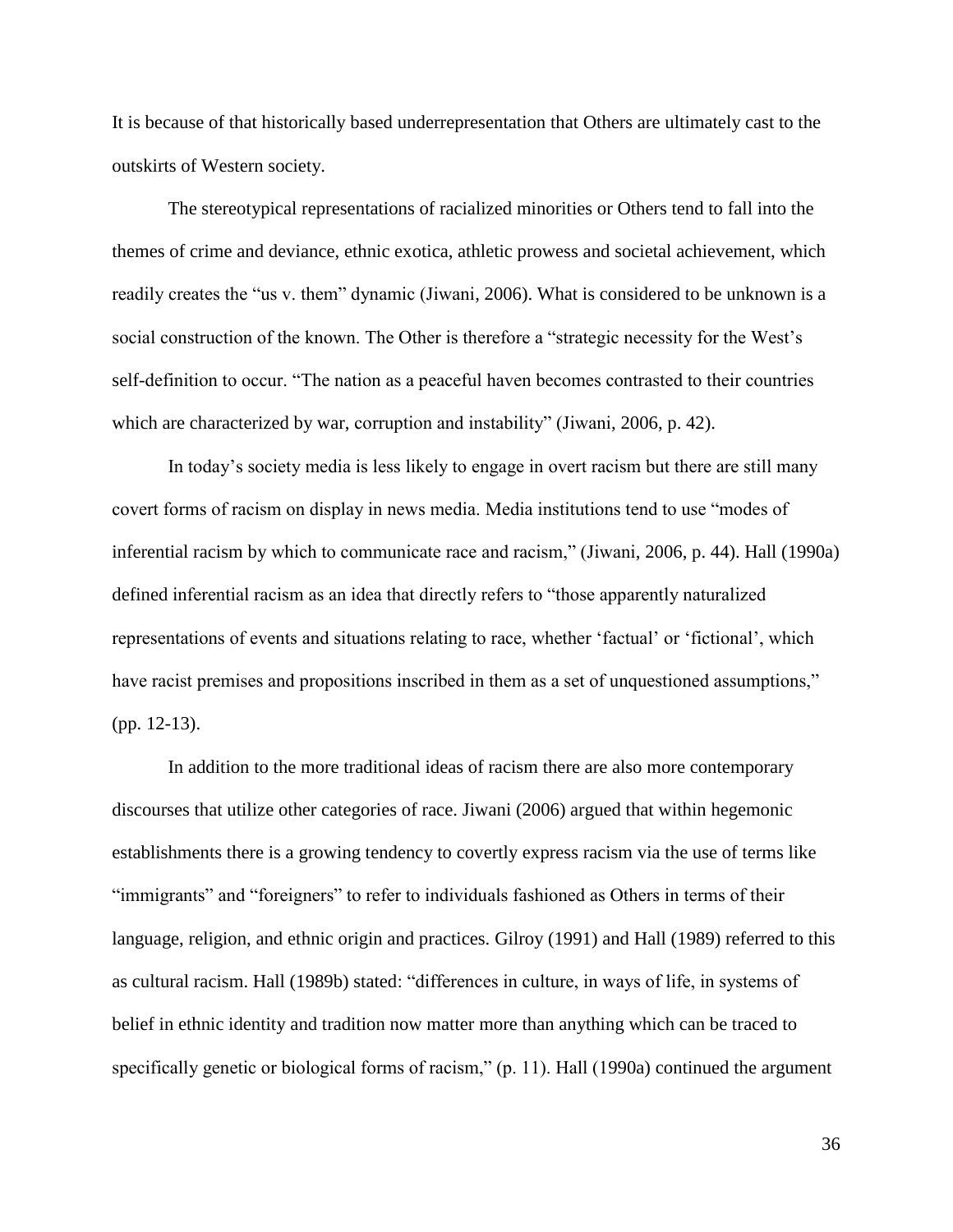stating that "the power coordinates keep the traditional forms of racism intact, since the aim of the discourse is to reassert the superiority of the dominant group and the inferiority of Others," (Jiwani, 2006, p. 91). Cultural racism provides a vehicle for an increased separation between the West and cultures of developing nations. The unknown creates a level of anxiety and confusion that leads to racism. This is also relevant for those cultures foreign to the West but also inhabit its borders.

The historical implications concerning media representation of developing nations supports the current research's goal of analysis of the United States, Canada, and France's coverage of Haiti and Haitians post the earthquake of January 2010. The methodological framework of choice aids in the understanding of the way in which nations with specific historical implications with Haiti have chosen to represent the nation in the wake of a major disaster.

## CHAPTER 3: METHODOLOGY

## **Introduction**

The purpose of the following chapter is to discuss the methodology used to analyze the sample selected for the current study. Here the researcher provided justification for the use of journalistic discourse analysis. This particular methodology is used as a form of qualitative discourse analysis. According to Hsieh and Shannon (2005) qualitative content analysis is defined as "a research method for the subjective interpretation of the content of text data through the systematic classification process of coding and identifying themes or patterns," (p. 1278). The researcher found this form of analysis to be useful for the current study because it attempts to identify core concepts and meanings (Patton 2002). The researcher integrated these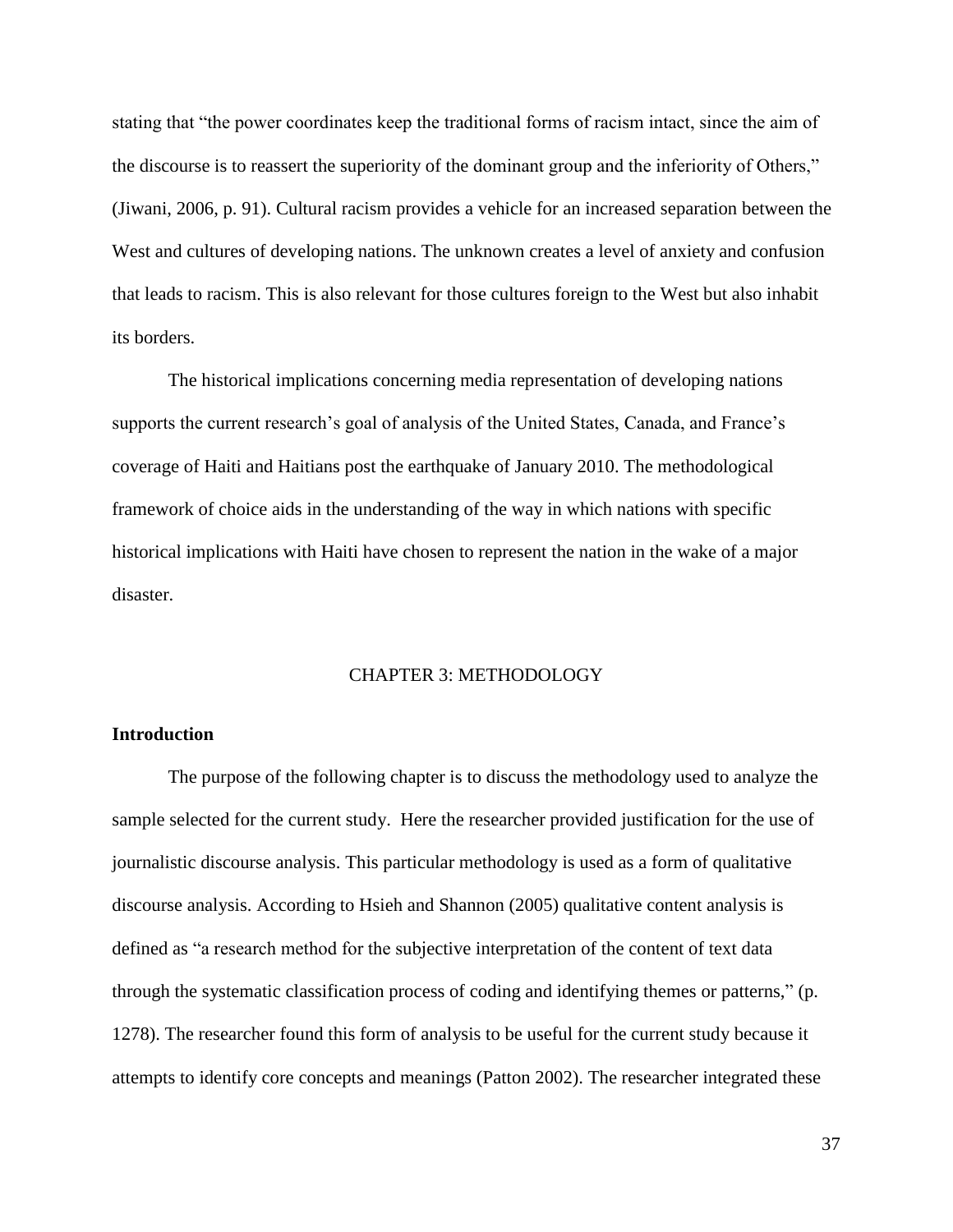aspects of qualitative content analysis with journalistic discourse analysis as a means of providing richness in analysis which is often missing in discourse analysis alone. This chapter also provides an explanation of the procedures used as well as the steps used for coding each article and means for data management.

## **Method**

The researcher provides a broad examination of the frames presented in the various discourses that contribute to the situating of Haiti as outside of the parameters of the dominant society. These frames were examined via the use of the qualitative method of journalistic discourse analysis. Alsina (1993) stated that journalistic discourse is "socially embedded in a production system as a result of a process of three phases: production, circulation, and consumption," (p. 9). For the purpose of this study, the researcher centered attention on the production phase of the concept. The use of journalistic discourse analysis allows the researcher to construct a code book for the purpose of determining the major themes and frames present in the selected articles as well as linking those discourses to the historical content between Haiti, the United States, Canada and France.

Perelman (1989) conceptually defined journalistic discourse as a "construction of reality based on historical determinants and the formal aspects used by media in such a process," (p. 31). Perelman (1989) argued that a journalists' reality is not based upon the occurrences of the day, but instead it is the occurrences related to the past that are responsible for the construction of the dominant modes of knowing. From this argument scholars have concluded that language not only serves as a means of communication, but also serves as a means of persuasion (Perelman, 1989, Litz, 2005). This means that a journalist's discourse has the power to influence his or her audience's behavior via their use of historical implications in covering news.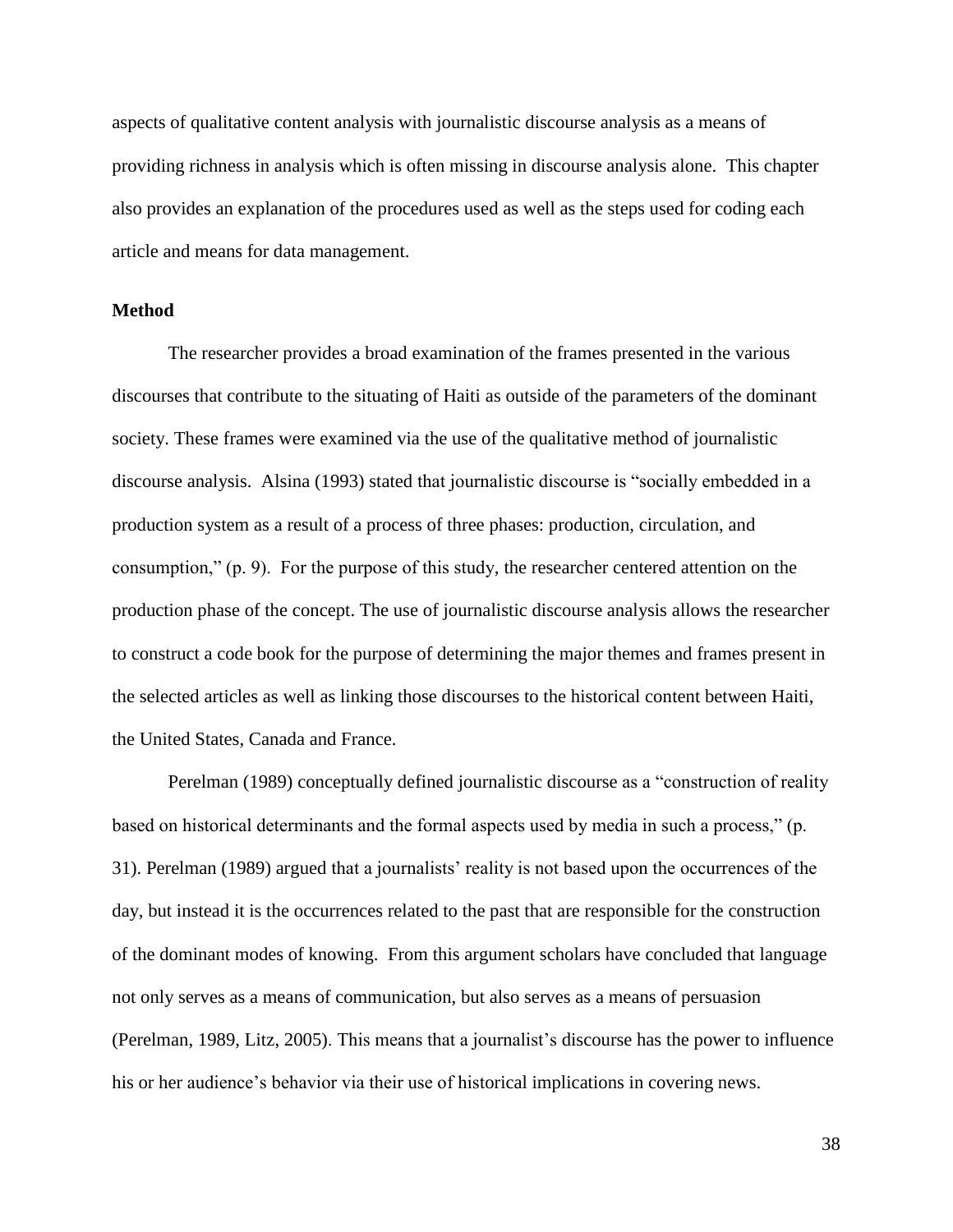The second definition was coined by van Dijk (2005) and Tuchman (1972) which stated that journalistic discourse analysis serves as a "framework through which the social world is routinely constructed, where relationships are reproduced and the sender expresses his or her subjectivity," (Masjuán 2010, p.213). The objectivity that Western news media hails itself on is not as prevalent as it claims to be. Instead, journalists typically report the news subjectively by interjecting their own views in their coverage of news. In combining the two views, most scholars have accepted the definition that states: "the construction of the discourse is a specialized, mediated, socially legitimized and institutionalized process in which a certain reality is constructed through a symbolic system that produces meaning accordingly with the interests of the sender and through a specific treatment of the discourse," (Masjuán 2010, p.213). It is the hybrid of the two popular definitions of journalistic discourse that the researcher will use to apply to the current study.

## **Sample Size**

Thirty articles per publication were analyzed totaling a number of ninety news articles. The researcher chose to sample ninety articles based on the one-month time period of analysis and the number of articles that were written by each publication pertaining to the earthquake in Haiti during that time. The articles were analyzed to determine the way in which publications from the three Western nations covered Haiti in the wake of the natural disaster, and determine the similarities and differences among the three publications.

### **Procedure**

To acquire the articles that pertained to Haiti the researcher used Lexis Nexis, an electronic database. More specifically, the researcher conducted an advanced search with the terms "Haiti" and "earthquake" to ensure that the results generated would primarily pertain to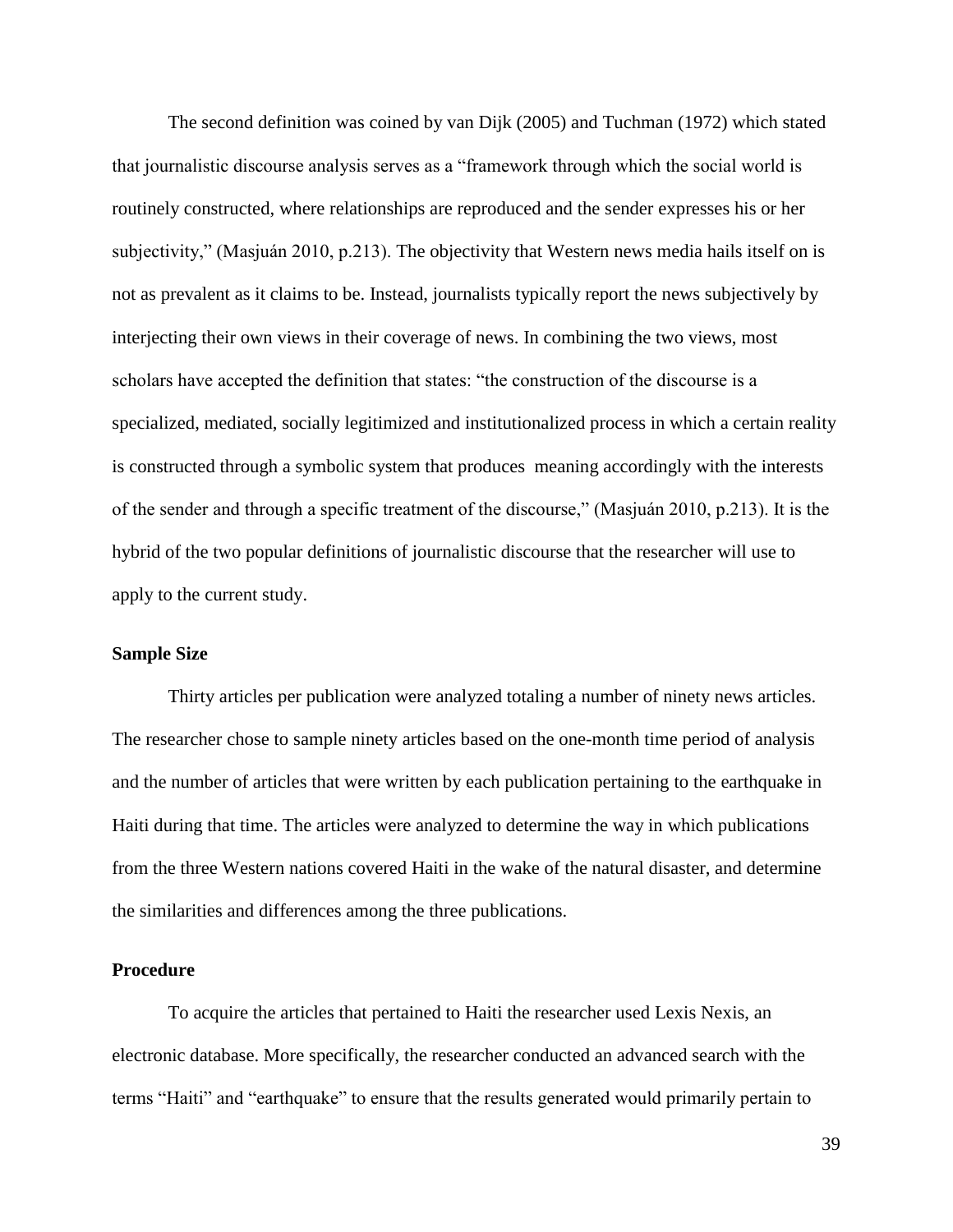coverage of the disaster. After narrowing the pool of results to a manageable sample size, the researcher electronically converted each article into a PDF document, keeping each newspaper's articles separate from the others in three different files.

The researcher borrowed from the coding procedures of several scholars (Krippendorff, 1980; Myers, Klak, and Koehl, 1996; Riffe, Lacy, and Fico 1998**;** Potter 2009**)** in an effort to discover what themes were present in each publication regarding coverage of the January 2010 earthquake in Haiti. These scholars employed a systematic methodology to divulge the recurrence of key words and phrases that can be grouped together to expose the dominant frames recognized to describe Haiti. The researcher read each article repeatedly and electronically highlighted and recorded words and phrases that were used to describe the nation and its inhabitants. After identifying these words and phrases, the researcher then grouped them as a means to identify all frames present in the sample.

#### **Time Period**

In an effort to thoroughly examine the selected articles, the researcher narrowed the period of evaluation from January 12, 2010 to February 28, 2010. This particular period was chosen because it consists of coverage of the disaster immediately after it occurred. The immediacy of the coverage is essential in an effort to foster a clear identification of the social construction of the Haitian identity on behalf of Western news media. This allows the researcher to study three specific themes: representations of Haiti and Haitians, the West's response and presence in Haiti, and the differences and similarities in news coverage amongst the three publications.

During this time period there were approximately 792 articles that were published with some reference to Haiti and/or the earthquake in the body of the article. The researcher narrowed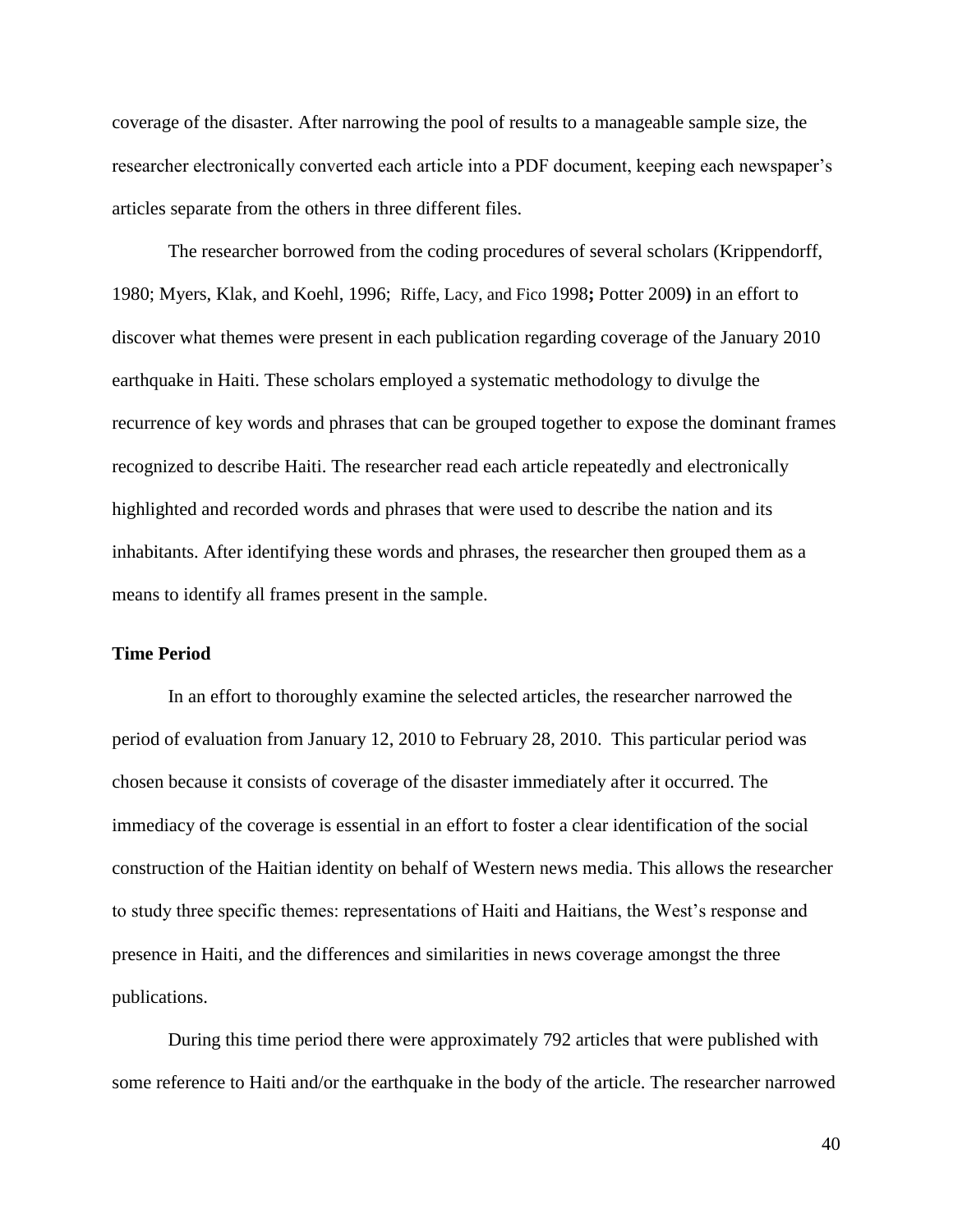the potential sample from 792 to 478 articles by only selecting those articles that had a direct reference to the nation and the actual earthquake. From the sample of 478, the researcher randomly selected ninety articles, thirty from each publication. Ninety articles were selected as a means of securing a more manageable number of articles for analysis.

#### CHAPTER 4: ANALYSIS

#### **Introduction**

Potter (2009) argued that frames offer an elementary understanding of the daily events that unfold in the world in an effort to ease the consumer's digestion of news information. According to Entman (1991), the frame is coupled with an overarching message or ideological principle. The current research revealed several dominant frames that are common in *The New York Times, Agence France Presse,* and *The Globe and Mail.* The researcher determined these frames by grouping words and phrases that were common to each publication in their coverage of the 2010 earthquake in Haiti. The frames that were prevalent in all three news media sources are benevolence of the West, poverty, violence, and poor infrastructure. In addition to these shared key frames are those that were significant but only exhibited in either one or two of the three selected publications. These additional frames will be discussed in the latter portion of this chapter and include poor government, history, and culture.

#### *Benevolence of the West*

While analyzing the ninety articles selected for the current study, the researcher found that one of the main themes in each publication is that of the humanitarian efforts or benevolence of the West and other developed nations. It is common for developed nations, particularly those in the West, to exhibit responses of pity on developing nations in times of disaster (Taylor,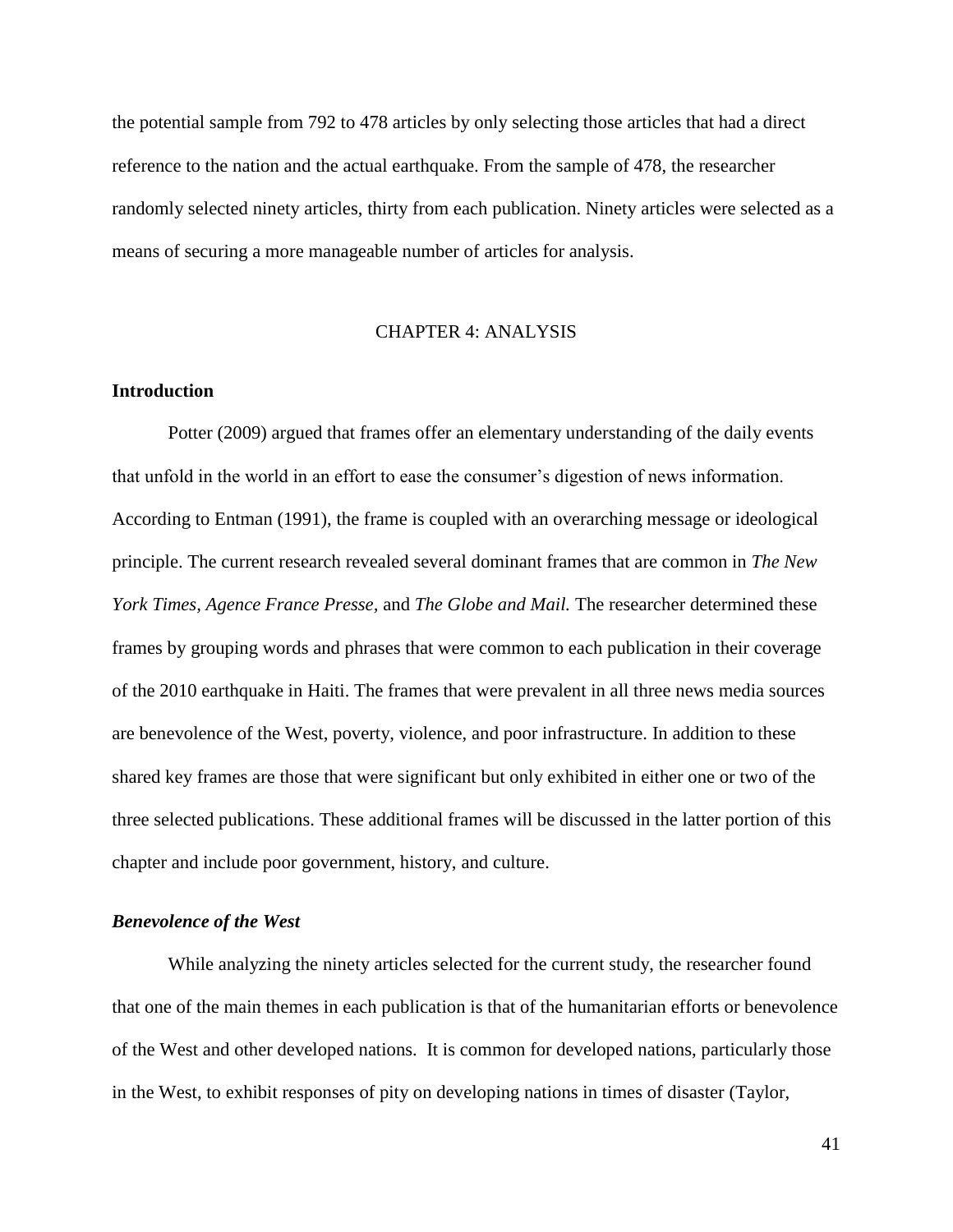2009). Words like help, aid, relief, rescue, and protection were readily used in the majority of the articles analyzed, with 81 of the 90 articles mentioning Western benevolence in some form. Uses of words like those listed are partly responsible for the reinforcement of the marginalization of citizens of developing nations (Potter, 2009). They provide the audience with the notion that these nations are unable to care for themselves and must be rescued by the efforts of the more developed and dominant West. Therefore, Haitians are framed as helpless individuals. Fanon (1967) contended that frames such as this one ultimately force the Other to acknowledge his/her inferiority to the dominant Western culture.

Although all of the publications placed a heavy emphasis on the efforts of the West, each one framed this "benevolence" differently. In regard to *The New York Times,* the publication charged other news media outlets with taking an abundance of credit for aid provided to Haiti on behalf of the United States. The newspaper noted that "Brian Williams of MSNBC announced that he and his crew were the only ones there with food, water and power, but that they were using those resources to provide reportage that would galvanize viewers to get involved," (NYT, 2010, January 16). According to *The New York Times* "CNN repeatedly made a point of showing a scene in which Dr. Sanjay Gupta, CNN's chief medical correspondent, ran through the street to minister to an infant, the camera lingering on him as he cradled her in his arms and examined her head for lacerations," (NYT, 2010, January 16). Additionally, the newspaper also highlighted some of the efforts of the United States government to aid Haiti in the wake of the natural disaster. Overall the United States government's efforts to help Haiti were framed as a means of unifying the superpower and Haiti.

The *Agence France Presse* took a rather different approach to framing Western benevolence. Rather than mention the efforts on behalf of the French and other developed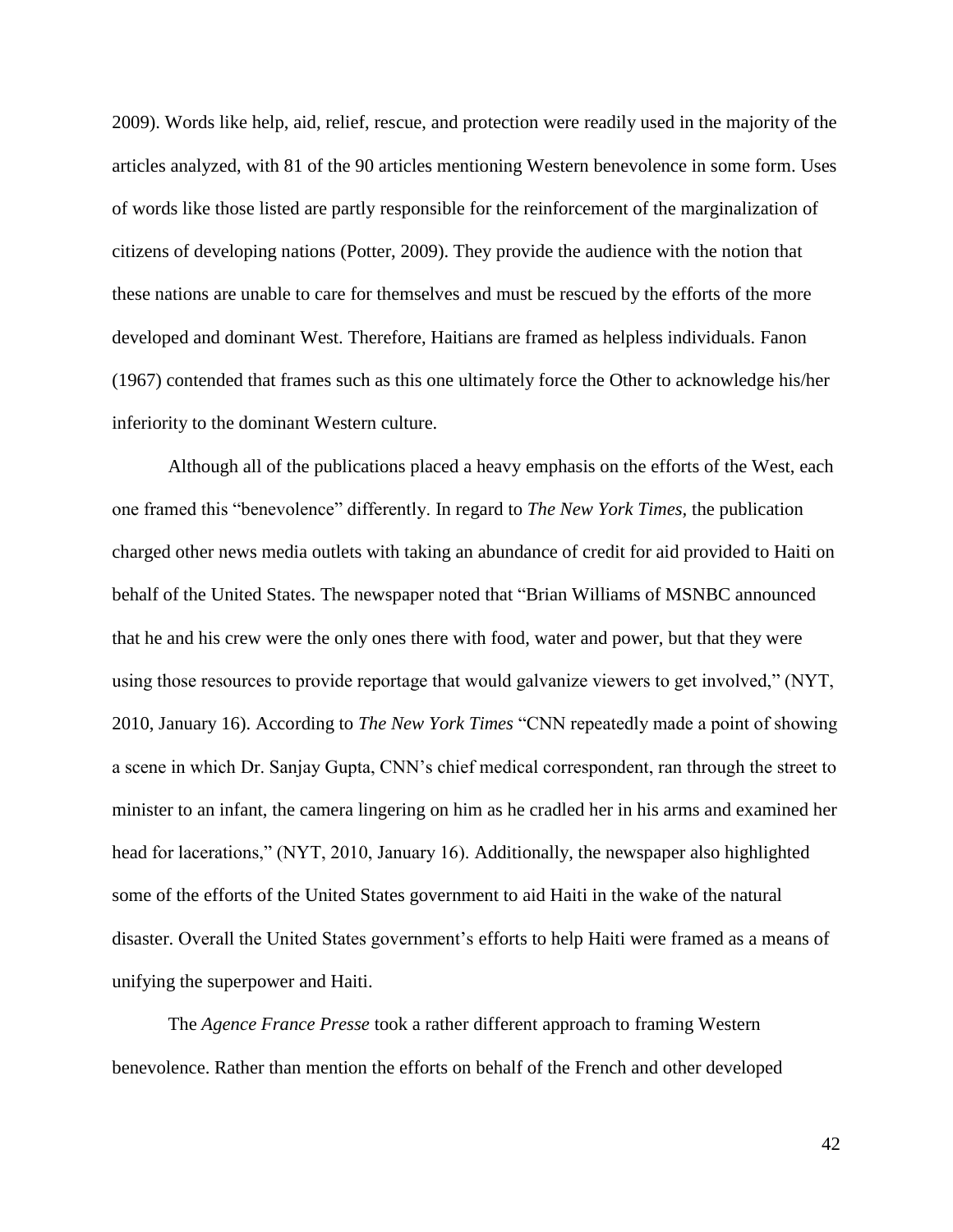nations, the AFP readily questioned the motive behind the United States' strong military presence in Haiti (see table 1.3.). In the thirty AFP articles analyzed the researcher found thirtytwo total words and phrases that referred to some type of US military or government presence in Haiti. In the January 30, 2010 article headlined "Ecuador president blasts aid 'imperialism' in Haiti trip," President Rafael Correa publicly questioned the presence of the US military forces. Correa stated: "There is a lot of imperialism among the donors. They donate first, but most of it goes back to them," (AFP, 2010, p. 2). Correa's statement implies that donors like the United States are less interested in the process of resuscitating Haiti and more so focused on its own personal gain. Several other leaders shared Correa's view concerning what appeared to be a US military occupation of Haiti. The AFP interviewed Fidel Castro who in an opinion article argued that neither the UN nor Washington have provided the public with a proper explanation of the US military role in Haiti. Venezuelan President Hugo Chavez, Bolivia's Evo Morales and Nicaraguan leader Daniel Ortega have all described the presence of some 20,000 US soldiers in Haiti as an "occupation" (AFP, 2010). In providing the reader with the viewpoints of these leaders, the AFP framed the US as a domineering superpower preying on a poor nation at its time of greatest need. The prevalence of military forces of the US and other nations further supports the argument that one of the more common frames of Western news media coverage of disaster in developing nations is that of marginalization.

In its frames of benevolence in coverage of the catastrophic earthquake, *The Globe and Mail* readily praised Canada and its citizens for large amount of aid that it extended to Haiti. Although each publication provided some detail on the humanitarian efforts of its nation of origin, *The Globe and Mail* only highlighted Canadian efforts and was sure to continuously note that Canada was the first nation to arrive in Haiti after the disaster struck. The newspaper did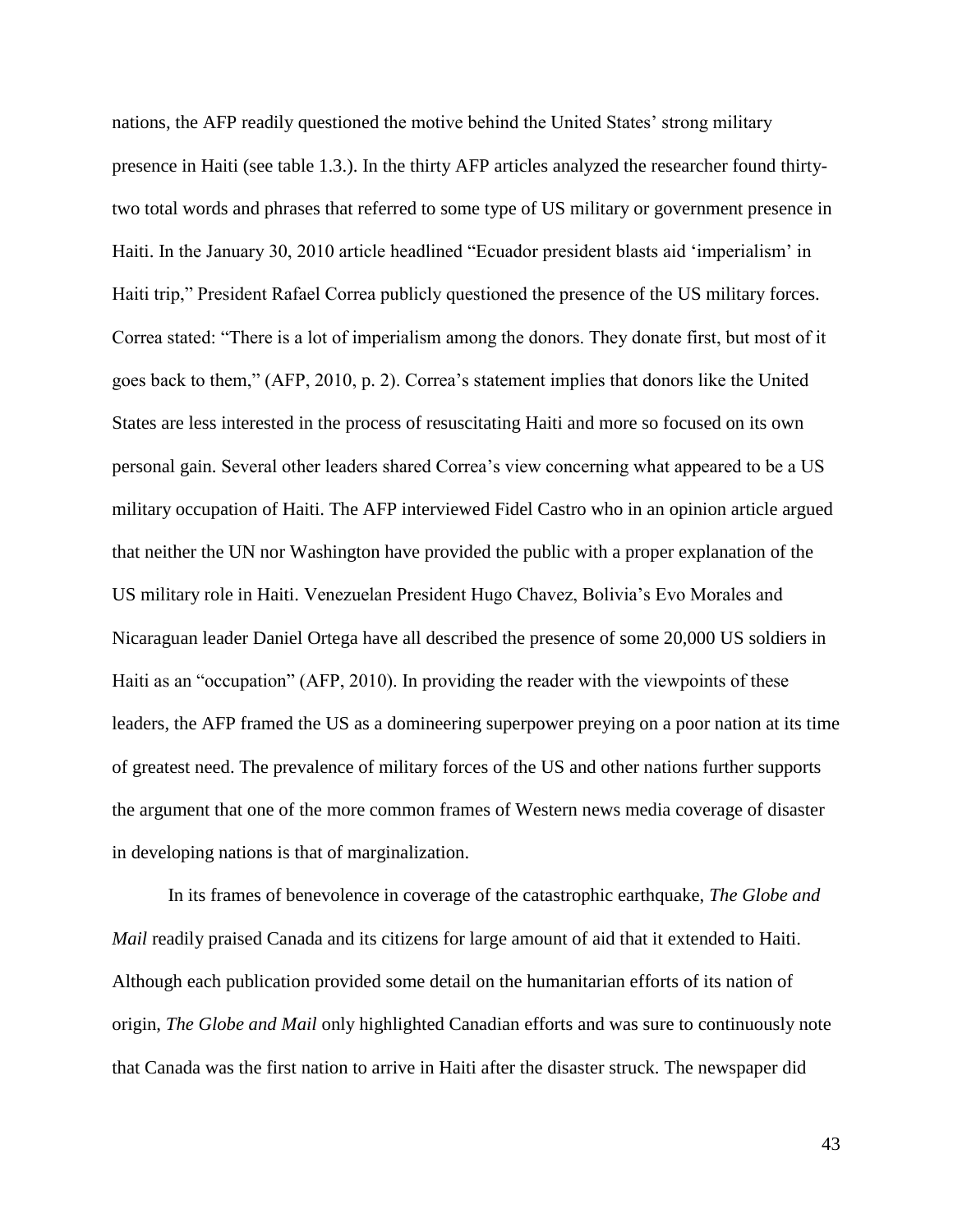provide some insight into the efforts of other nations but readily reminded the reader that Canada

served as some type of leader in the efforts to help Haiti.

Table 1- Words and Phrases Used by *The New York Times* in Reference to Benevolence of the West in Coverage of the January 2010 Earthquake, January 2010-February 2010.

| Search Word or Phrase                           | Number of References |
|-------------------------------------------------|----------------------|
| Help; aid; aid efforts; donations; fund raising |                      |
| effort; gift                                    | 32                   |
| Relief; relief workers; disaster relief; search |                      |
| and rescue; rescuers                            | 32                   |
| Reconstruction; long-term reconstruction;       |                      |
| rebuild; recovery; recover                      | 30                   |
|                                                 |                      |
| Protect; protection                             | 12                   |
| Disaster Response                               |                      |

Table 2- Words and Phrases Used by the *Agence France Presse* in Reference to Benevolence of the West in Coverage of the January 2010 Earthquake, January 2010-February 2010.

| <b>Search Words and Phrases</b>                 | Number of References |
|-------------------------------------------------|----------------------|
| Relief; relief workers; disaster relief; search | 29                   |
| and rescue; rescuers                            |                      |
| Reconstruction; long-term reconstruction;       | 26                   |
| rebuild; recovery; recover                      |                      |
|                                                 |                      |
| Help; aid; aid efforts; donations; fund raising | 35                   |
| effort; gift                                    |                      |
| Mission; peacekeeping missions; humanitarian    | 11                   |
| Protect; protection; protecting                 |                      |

Table 3- Words and Phrases Used by the *Agence France Presse* in Reference to Accusations of US Occupation of Haiti in Coverage of the January 2010 Earthquake, January 2010-February 2010.

| Search Words and Phrases             | Number of References |
|--------------------------------------|----------------------|
| Troops; soldiers; military officials |                      |
| US forces                            |                      |
| Militarization                       |                      |
| Police                               |                      |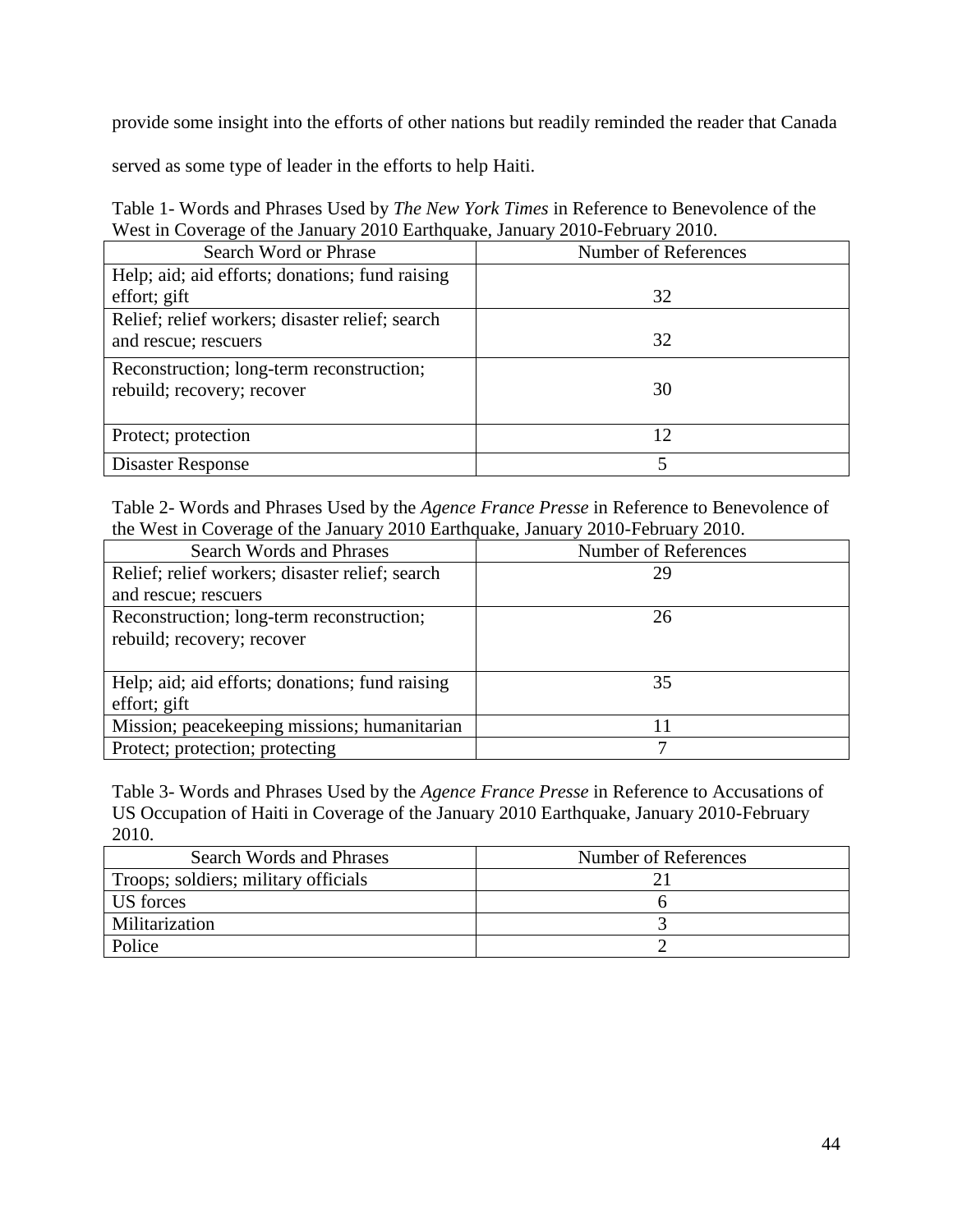| Search Words and Phrases                      | Number of References |
|-----------------------------------------------|----------------------|
| Rebuilding; recover; recovery; reconstruction | 7Q                   |
| Aid; assistance; help; support; donors        |                      |
| Relief efforts; relief; rescue; relief team   |                      |
| Humanitarian; peacekeeping; peace-building    |                      |
| team; mission                                 |                      |

Table 4-Words and Phrases Used by *The Globe and Mail* in Reference to Benevolence of the West in Coverage of the January 2010 Earthquake, January 2010-February 2010

#### *Poverty*

Another common frame found in the 2010 coverage of the earthquake in Haiti is the reference to the impoverished condition in comparison to other nations in the Americas or Western Hemisphere. The media often portrayed the poverty of Haitians and Haiti as a problem that the nation created single-handedly with little to no reference to the role that Western countries had in the nation's current state. When there were references to the historical presence of the West as a means to provide explanation for Haiti's current state, the researcher noticed that neither publication pointed the finger at its host nation. This is an example of the invisibility of Western imperialism.

Haiti was readily framed as a poverty stricken state which could prove to create or compound the poor image that the nation has in the minds of the dominant, Western audience. Picard (2010) recognized that the audience is left with the impression that Haiti is a uniformly poor nation by watching and reading coverage of the disaster (The Globe and Mail, 2010, January 21). Among the ninety articles analyzed the researcher coded for words and phrases like poor and poorest nation in the Western Hemisphere/Americas on forty different occasions. Because poverty stricken areas are typically viewed as areas of danger and hazard, representing Haiti as such further marginalizes the nation (Austin-Broos 2005; Bourgeois 1996; Caldeira 2000; Jacubowicz 1994; Perlman 1976; Taylor 2009).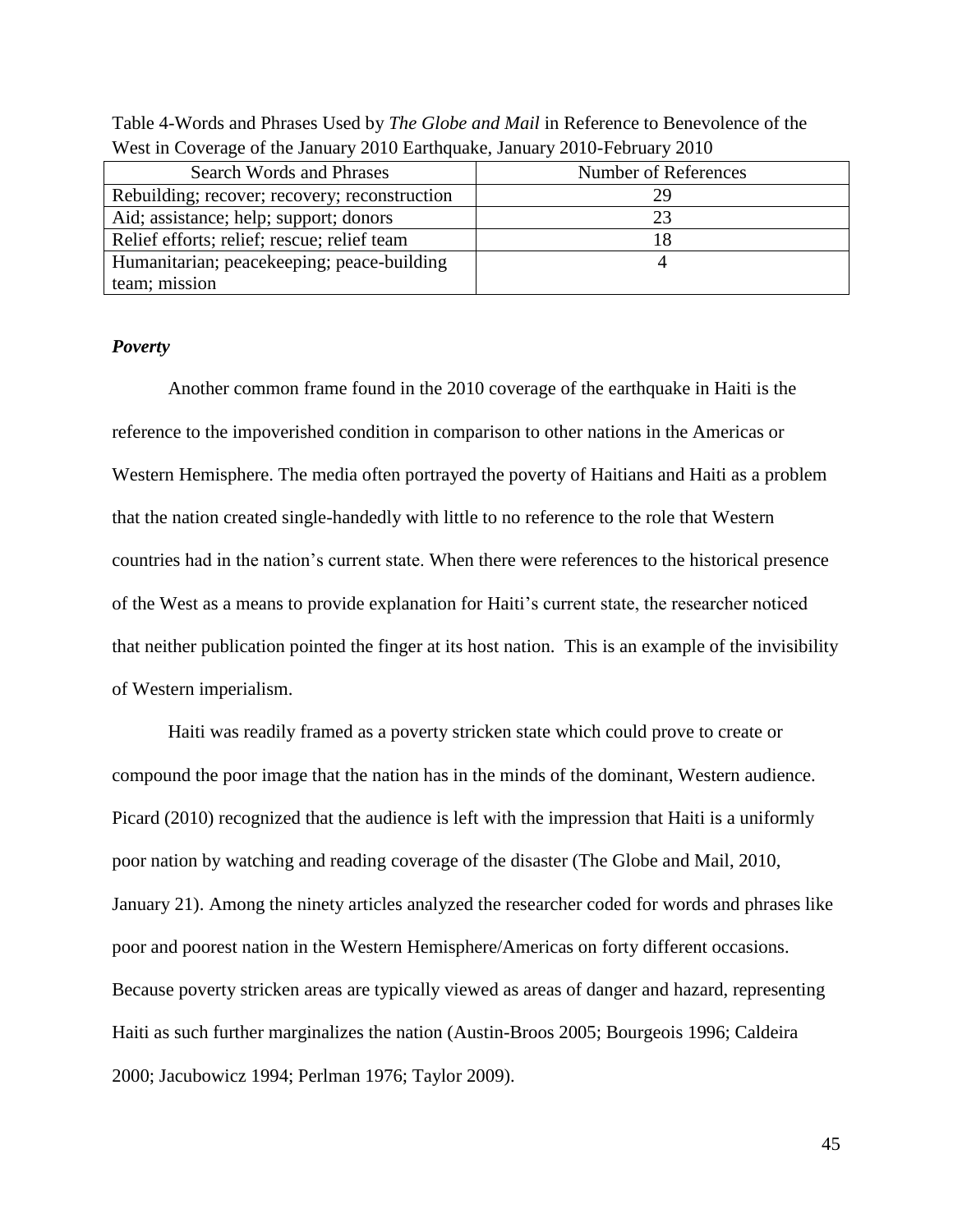Each publication provided more information concerning the level of poverty in Haiti instead of focusing on the physical and emotional impact of the disaster itself. The presence of such discourses supports the argument that news media often publish information that appeals to and upholds the ideals of the dominant culture. News media serves as a window to foreign lands for many Westerners, and because most of these people have been introduced to Haiti as a miserable and poor nation they expect for that frame to remain the same. These images of marginalization have resonated in the dominant culture for decades and provide a foundation for the present day representations of Haiti. Highlighting the impoverished state of the nation further justifies the West's domination over Haiti and other developing nations

Table 5-Words and Phrases Used by *The New York Times* in Reference to Poverty in Haiti in Coverage of the January 2010 Earthquake, January 2010-February 2010.

| Search Word or Phrase                      | Number of References |
|--------------------------------------------|----------------------|
| Poverty; impoverished                      |                      |
| Poor; poorest nation in Western Hemisphere |                      |
| Suffering; desperate; misery; pain         |                      |

Table 6-Words and Phrases Used in the *Agence France Presse* in Reference to Poverty in Haiti in Coverage of the January 2010 Earthquake, January 2010-February 2010

| Search Words and Phrases                    | Number of References |
|---------------------------------------------|----------------------|
| Poor; Poorest nation in Americas/Western    |                      |
| Hemisphere; wretchedly poor nation          |                      |
| Impoverished; poverty; stricken; struggling |                      |
| Aid-dependent                               |                      |

Table 7-Words and Phrases Used in *The Globe and Mail* in Reference to Poverty in Haiti in Coverage of the January 2010 Earthquake, January 2010-February 2010

| Search Words and Phrases                | Number of References |
|-----------------------------------------|----------------------|
| Poor; poorest nation/country in Western |                      |
| Hemisphere                              |                      |
| Misery; suffering; homelessness         |                      |
| Impoverished; poverty; stricken         |                      |
| <b>Slums</b>                            |                      |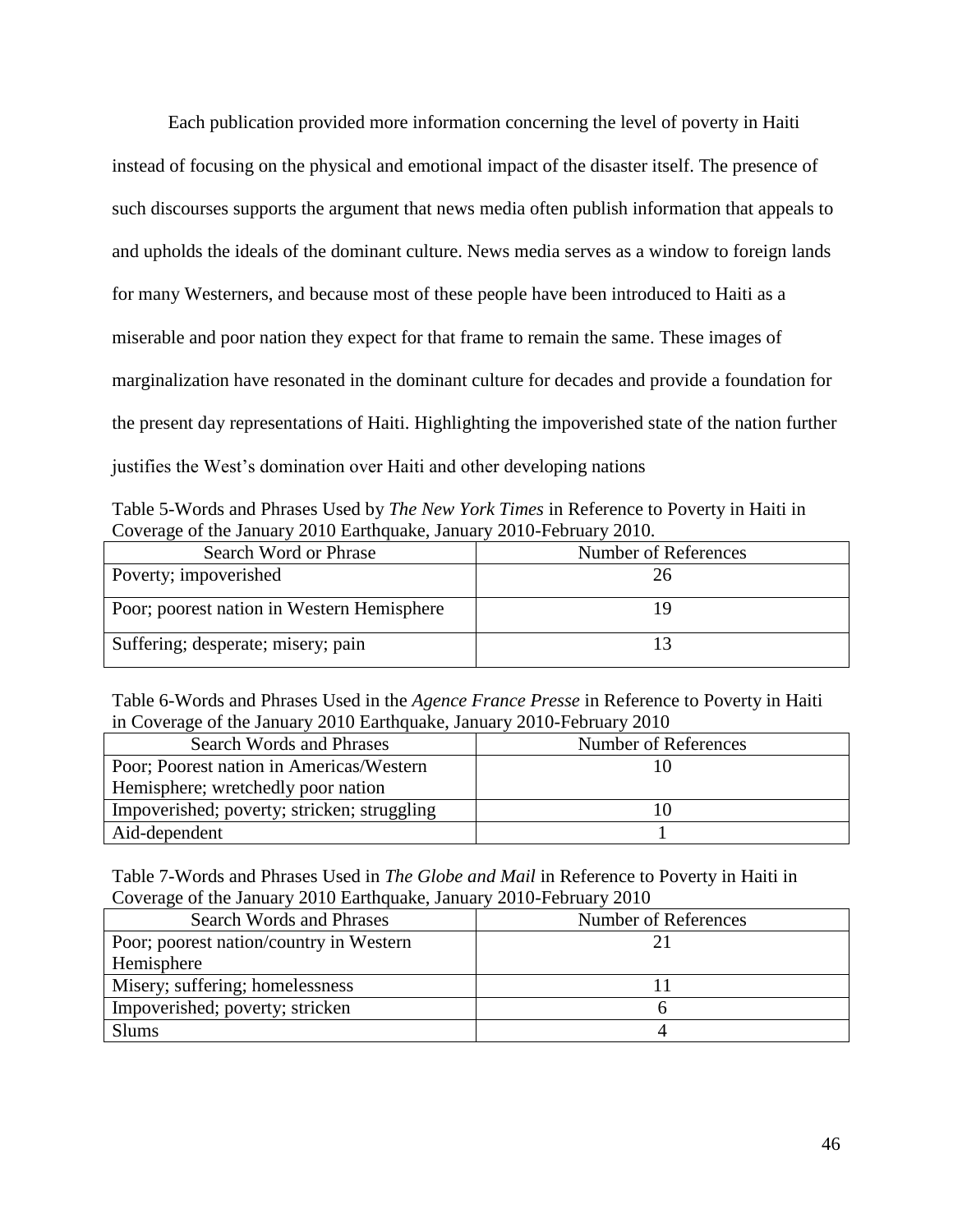#### *Violence*

The prevalence of panic and looting served as common frames in Western news media coverage of disasters in developing nations like Haiti (Anand 2005; Luther & Zhou 2005; Quanrantelli 1996; Liu 2009). According to Liu (2009) these particular frames fail to provide an adequate accommodation for the complexity of disasters and misrepresent their impact. This commonality mirrored coverage of the earthquake in *The New York Times, Agence France Presse,* and *The Globe and Mail*. Words like looting, ransacking, and pillaging were referenced fifty-seven times in the three publications, while the word violence was referenced thirty-five times. The researcher rationalized looting and ransacking as acts of violence each publication readily used these words in the same sentence as words and phrases like violence, unrest, scuffles and chaos. Here the news media makes survival tactics like looting synonymous to acts of violence. The comparison between the two does not accurately represent Haitians because in several of the articles, the journalist failed to describe the lack of food and resources present and the reasons for looting. There were few stories discussing the efforts of parents to search the area in hope of acquiring enough food to feed and provide shelter for a starving family. For example, in one AFP report the journalist discussed the shooting and killing of looters caught ransacking in a Haitian supermarket. The report went on to say that many of those individuals were present and looting because they had gone over a week without any consistent source of food or water (AFP, 2010, January 18). The researcher noted only four references where the news media discussed the battle for food and resources in relation to looting and ransacking. One can argue that these instincts of survival are universal and would probably be prevalent in a more developed nation under the same conditions.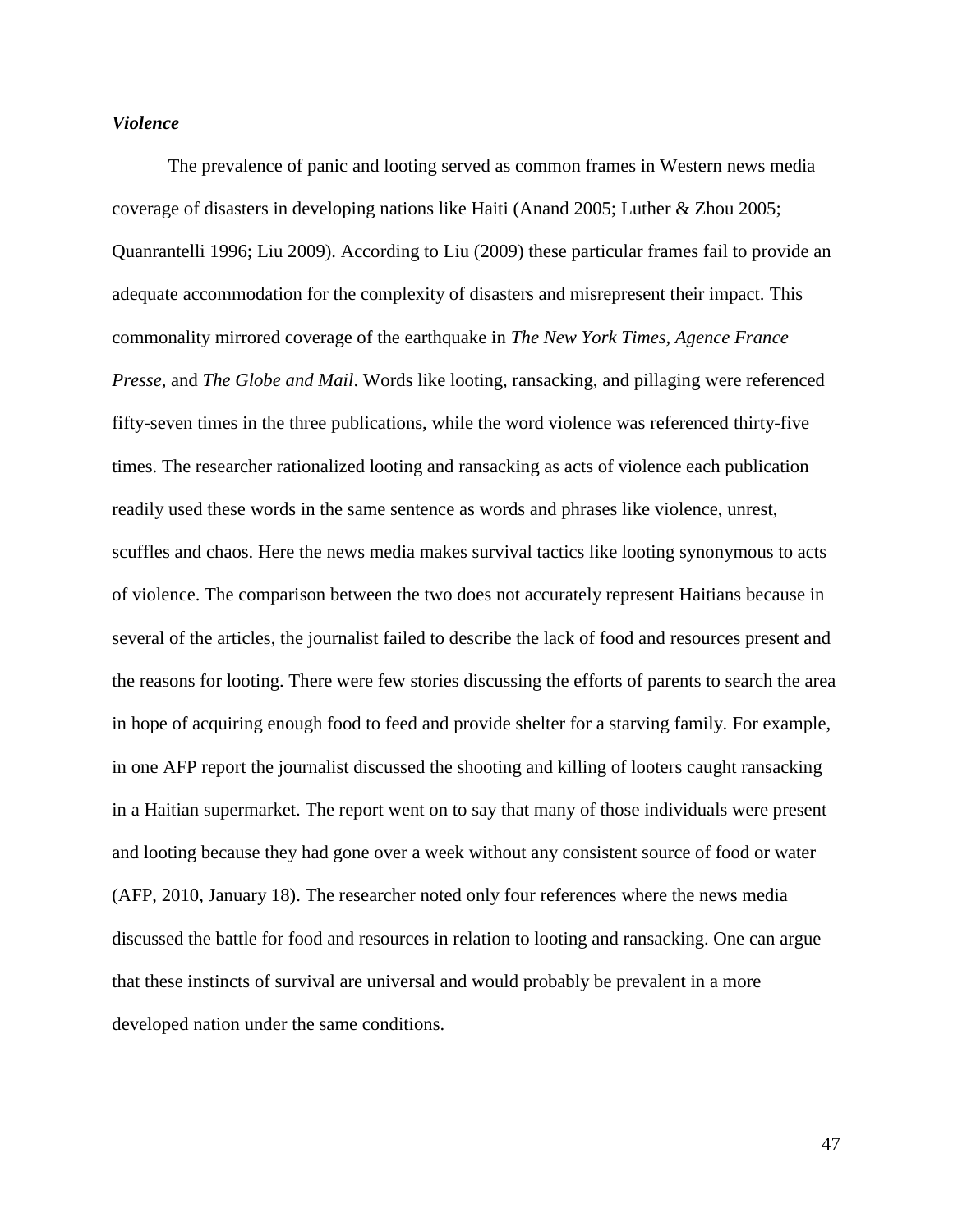Instead many of the articles portrayed Haitians as barbaric scavengers. There were portraits painted of less civilized areas. For example, in an AFP article the journalist reported: "In the stinking capital Port-au-Prince, where corpses lay abandoned under the rubble and palace gardens were turned into putrid slums, groups of survivors roamed the streets to scrounge supplies," (AFP, 2010, January 19). A combined analysis of all three publications revealed use of words like chaos, melees, riots and dysfunction to describe the situation in Haiti-a total of twenty-six references in all. Like frames of violence, these frames of panic and unrest are also common in Western news media coverage of disaster in developing nations. One can argue that here the position of Haitians as the Other in relation to the Western culture is further reinforced.

Another realm of violence portrayed in the sample analyzed is that of gang violence. References to this particular category of violence were most prevalent in *The Globe and Mail.* In this publication there were a total of fifteen references to gangs and gang violence via the use of words and phrases like gangs, drug-transit point, and drug-producing nation. Of these references eight implied that Haiti was a leader in the drug trade. *The Globe and Mail* said that Haiti is a major transit point for cocaine bound for the United States (The Globe and Mail, 2010, January 20). Several reports have proven that these claims are exaggerated.

| Table 8- Words and Phrases Used by <i>The New York Times</i> in Reference to Violence in Haiti in |                     |
|---------------------------------------------------------------------------------------------------|---------------------|
| Coverage of the January 2010 Earthquake, January 2010-February 2010.                              |                     |
| $\theta$ cand $W$ and an Dhussa                                                                   | Munkay of Defensess |

| Search Word or Phrase                     | Number of References |
|-------------------------------------------|----------------------|
| Security                                  | 11                   |
| <b>Brutal</b>                             |                      |
| Battle for food; battle for resources     |                      |
| Looting and scuffles; looting             | 17                   |
| Unrest; melees; chaos; dysfunction; anger | 15                   |
| Violence                                  | 13                   |
| Weapons (guns, machetes, knives, etc.)    | 14                   |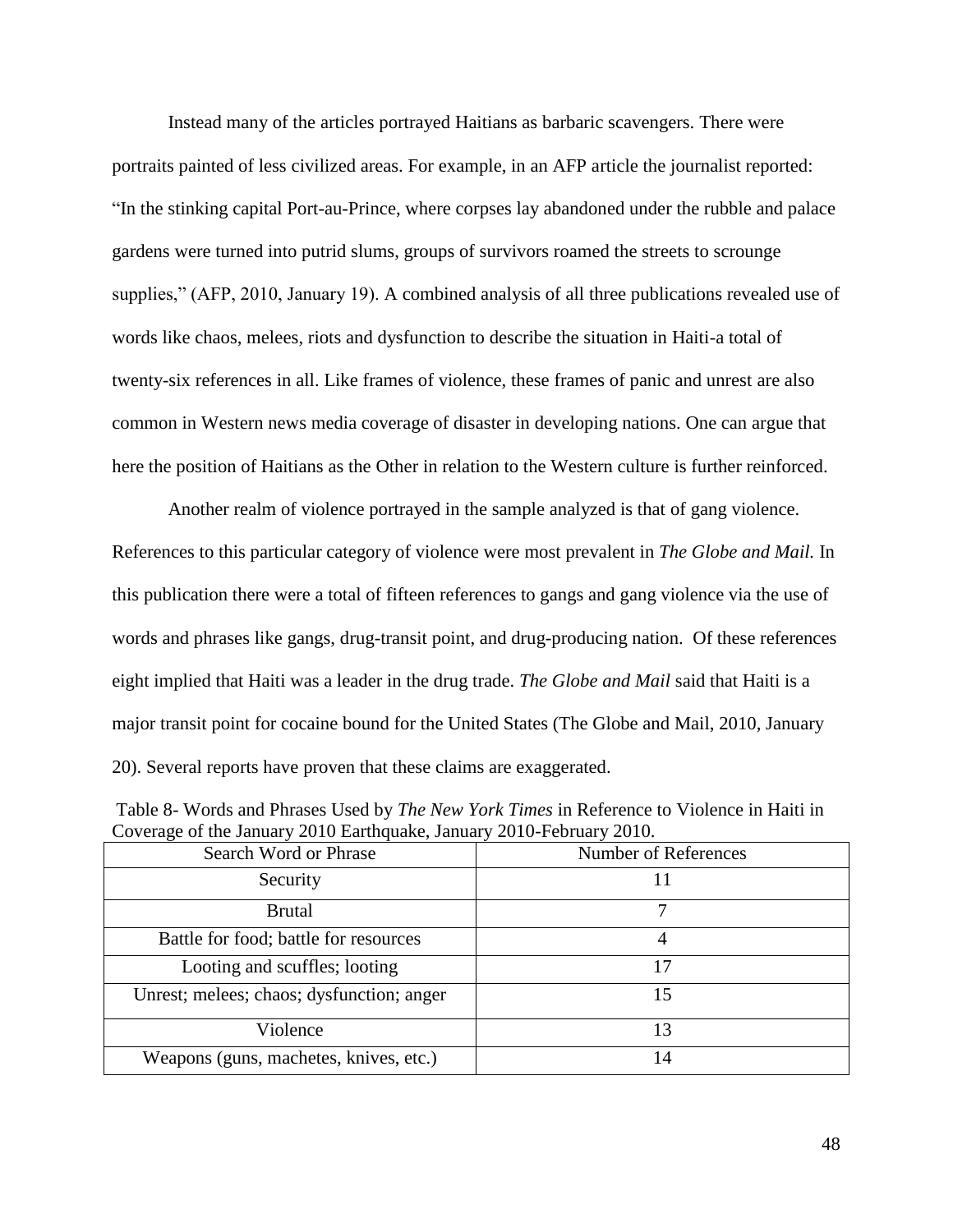Table 9-Words and Phrases Used by the *Agence France Presse* in Reference to Violence in Haiti in Coverage of the January 2010 Earthquake, January 2010-February 2010.

| $\cdots$ $\cdots$ . The state $\cdots$ is a second $\cdots$ if $\cdots$ is a second second second second second second second second second second second second second second second second second second second second second second secon |                      |
|----------------------------------------------------------------------------------------------------------------------------------------------------------------------------------------------------------------------------------------------|----------------------|
| Search Words and Phrases                                                                                                                                                                                                                     | Number of References |
| Looters; looting; pillaging; ransacking                                                                                                                                                                                                      | 22                   |
| Violence                                                                                                                                                                                                                                     |                      |
| Security                                                                                                                                                                                                                                     |                      |
| Weapons (guns, machetes, knives, etc.)                                                                                                                                                                                                       |                      |
| Riots; dysfunctional; lawlessness                                                                                                                                                                                                            |                      |

Table 10-Words and Phrases Used by *The Globe and Mail* in Reference to Violence in Haiti in Coverage of the January 2010 Earthquake, January 2010-February 2010.

| <b>Search Words and Phrases</b>           | Number of References |
|-------------------------------------------|----------------------|
| Violence; crime                           | 16                   |
| Looting; looters; pillaging; ransacking   | 12                   |
| Drugs; drug-transit point; drug-producing |                      |
| country                                   |                      |
| Chaos; unrest                             |                      |
| Guns; gunfire; machete                    |                      |
| Gangs                                     |                      |
|                                           |                      |

## *Poor Infrastructure*

The severe impact of the earthquake was partially blamed on the poor infrastructure of the nation. In an article published in *The Globe and Mail,* Simpson (2010) stated that "homes and other buildings constructed with rickety foundations obviously could not withstand the quake; nor, indeed, could some of the ones built more sturdily." The position taken by Simpson and other journalists whose work was analyzed is that a more suitable infrastructure may have saved the lives of thousands of Haitians. This may be so, but the journalists fail to note that the infrastructure is weak because the nation is poor, and that the nation is poor primarily because of the financial constraints placed upon it by Western nations. Collectively the three publications had sixty-one references that pertained to Haiti's poor and fragile infrastructure. These references give the notion that Haiti is somewhat at fault for the vast amount of devastation that occurred in the wake of this natural disaster.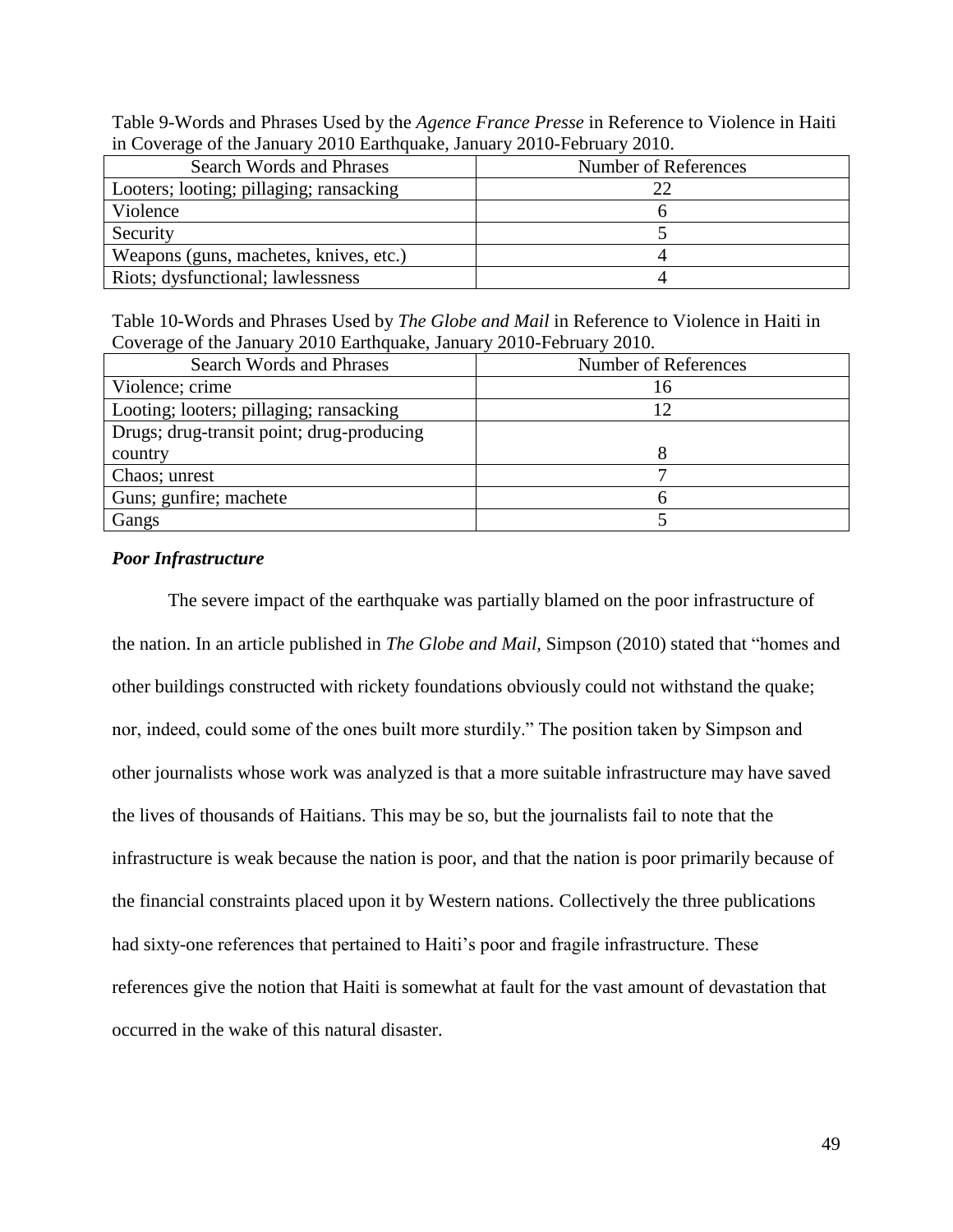Table 11- Words and Phrases Used by *The New York Times* in Reference to Poor Infrastructure in Coverage of the January 2010 Earthquake, January 2010-February 2010.

| Search Word or Phrase                           | Number of References |
|-------------------------------------------------|----------------------|
| Decaying bodies; corpses; mass grave            | 18                   |
| Poor infrastructure                             | 14                   |
| Refugees; squatters; homeless; displaced        | 12                   |
| families; people displaced                      |                      |
| Tent cities; tents; tarps; sheets; family-sized | 15                   |
| tents                                           |                      |
| Collapsed; flattened city; rubble               | 10                   |
| Camps; organized camps; ad hoc camps;           | 8                    |
| encampment                                      |                      |
| Relocation                                      | 6                    |

Table 12- Words and Phrases Used by the *Agence France Presse* in Reference to Poor Infrastructure in Coverage of the January 2010 Earthquake, January 2010-February 2010.

| minustrature in Coverage of the sumain f 2010 Europaine, sumain f 2010 February 2010. |                      |
|---------------------------------------------------------------------------------------|----------------------|
| Search Words and Phrases                                                              | Number of References |
| Collapsed; damaged; crumpled                                                          |                      |
| Flimsy building/construction; shantytowns                                             |                      |
| Morgues                                                                               |                      |
| Rubble                                                                                |                      |

Table 13- Words and Phrases Used by *The Globe and Mail* in Reference to Poor Infrastructure in Coverage of the January 2010 Earthquake, January 2010-February 2010.

| Search Words and Phrases                        | Number of References |
|-------------------------------------------------|----------------------|
| Poor condition; badly built; abysmal            |                      |
| infrastructure; fragile infrastructure; lack of |                      |
| safety standards; inadequate infrastructure     |                      |
| Collapsed; unstable                             |                      |
| Rickety foundation; poor foundation             |                      |

# *Poor Government*

Both *The New York Times* and *The Globe and Mail* referred to Haiti's government in

coverage of the earthquake, a total of thirty-three references in all. Of these total references,

twenty-nine of them used terms like turmoil, corruption and ruins to describe the government of

the earthquake ravaged nation. Coverage of the Caribbean nation's government on behalf of

these two publications parallels the political interest that the United States and Canada had in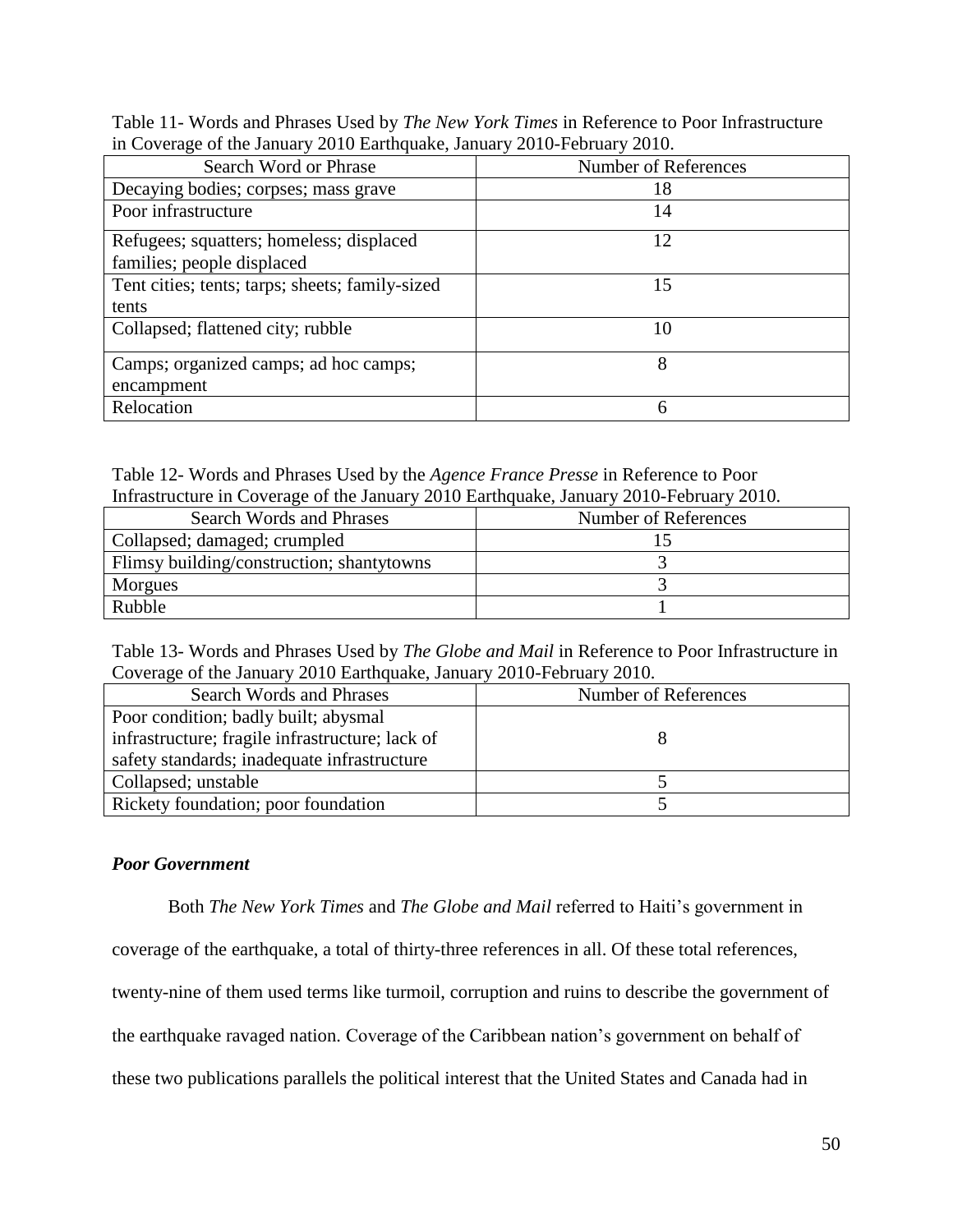Haiti over the last few decades. These two Western nations historically and currently hold the position that Haitians cannot depend on their corrupt government and need the West to step in and rescue them. This is another example of common frame of the pitiful developing nation that needs a Western hero to save the day. According to *The Globe and Mail*, "Haiti's rickety and mistrusted political structures needed the most effort and that Canada has to be part of the search for a new political compact," (Koring 2010).

Table 14- Words and Phrases Used by *The New York Times* in Reference to Claims of Poor Government in Coverage of the January 2010 Earthquake, January 2010-February 2010.

| Search Word or Phrase      | Number of References |
|----------------------------|----------------------|
| Gov't in ruins             |                      |
| Corruption; abandonment    |                      |
| Political tumult           |                      |
| Authoritarian dictatorship |                      |

Table 15- Words and Phrases Used by *The Globe and Mail* in Reference to Claims of Poor Government in Coverage of the January 2010 Earthquake, January 2010-February 2010.

| Search Words and Phrases | Number of References |
|--------------------------|----------------------|
| Corruption               |                      |
| Political turmoil        |                      |
| <b>Barely functional</b> |                      |

### *History*

The newspapers often mentioned this historical feat in light of Haiti's current political struggles. In regard to the nation's history, the overall frame that emerged is Haiti's accomplishment as the world's first black republic that has ultimately failed to achieve its full potential. An example of this can be found in an article published in *The Globe and Mail,* which acknowledged that "Haitians revolted and got themselves free, but have been cursed ever since." The predominant message in these articles is one of failure. Of course, most of the newspaper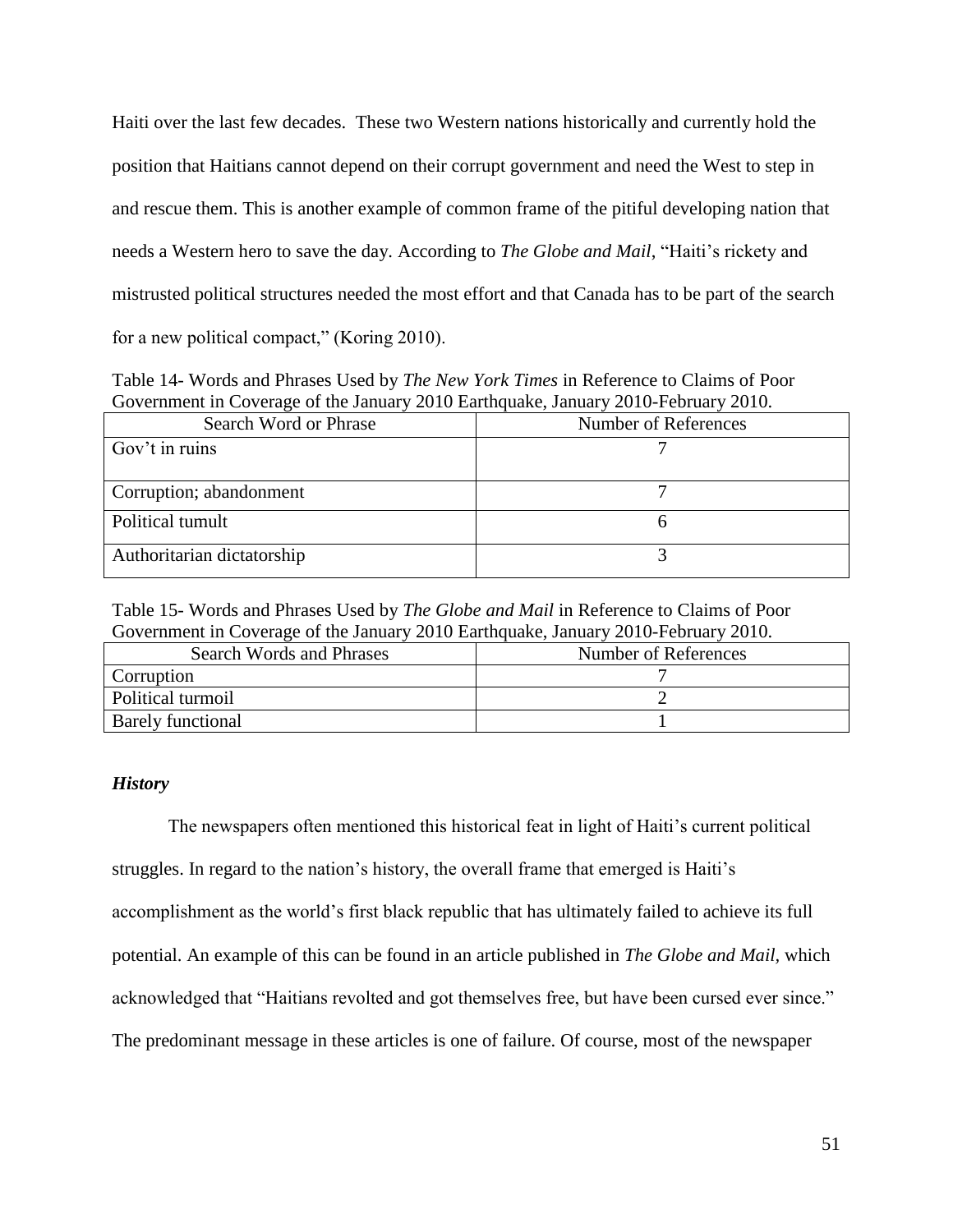articles that referred to Haiti's history failed to acknowledge the difficulties the first black republic endured. They ignored how other countries contributed to Haiti's political strife.

In the colonial times of the early nineteenth century, an independent black republic was an atrocity in the eyes slaveholders and the Western world alike. Representations of failure for the first independent black republic fell in step with notions of slavery and justified discriminatory racial policies (Potter 2009). Alfred Hunt wrote, "To those looking for failure in the emancipation of the former French colony, Haiti represented an affront to the laws of nature and the republic was therefore doomed to fail" (1988, 2). This so called destiny of failure was associated with Haiti's culture in both *The New York Times* and *The Globe and Mail* are discussed in the following section of this chapter.

Table 16- Words and Phrases Used by *The New York Times* in Reference to Haiti's History in Coverage of the January 2010 Earthquake, January 2010-February 2010.

| Search Word or Phrase                      | Number of References |
|--------------------------------------------|----------------------|
| Africans; African slaves; slaves           | 14                   |
| Colonial; French; United States            | 9                    |
| Revolt; great revolt; independence; war    | 8                    |
| Plantation; sugar plantations; cane fields |                      |
| Coup d'etat                                | 6                    |
| Debt; reparations; payments                |                      |

Table 17- Words and Phrases Used by *The Globe and Mail* in Reference to Haiti's History in Coverage of the January 2010 Earthquake, January 2010-February 2010.

| Search Words and Phrases         | Number of References |
|----------------------------------|----------------------|
| Slave; Africa; Africans; slavery |                      |
| France; French                   |                      |
| Coup                             |                      |
| Revolt                           |                      |

# *Culture*

Here the researcher determined that *The New York* times provided a view that Haiti is a

nation that suffers because it is simply destined to do so. In several articles, journalists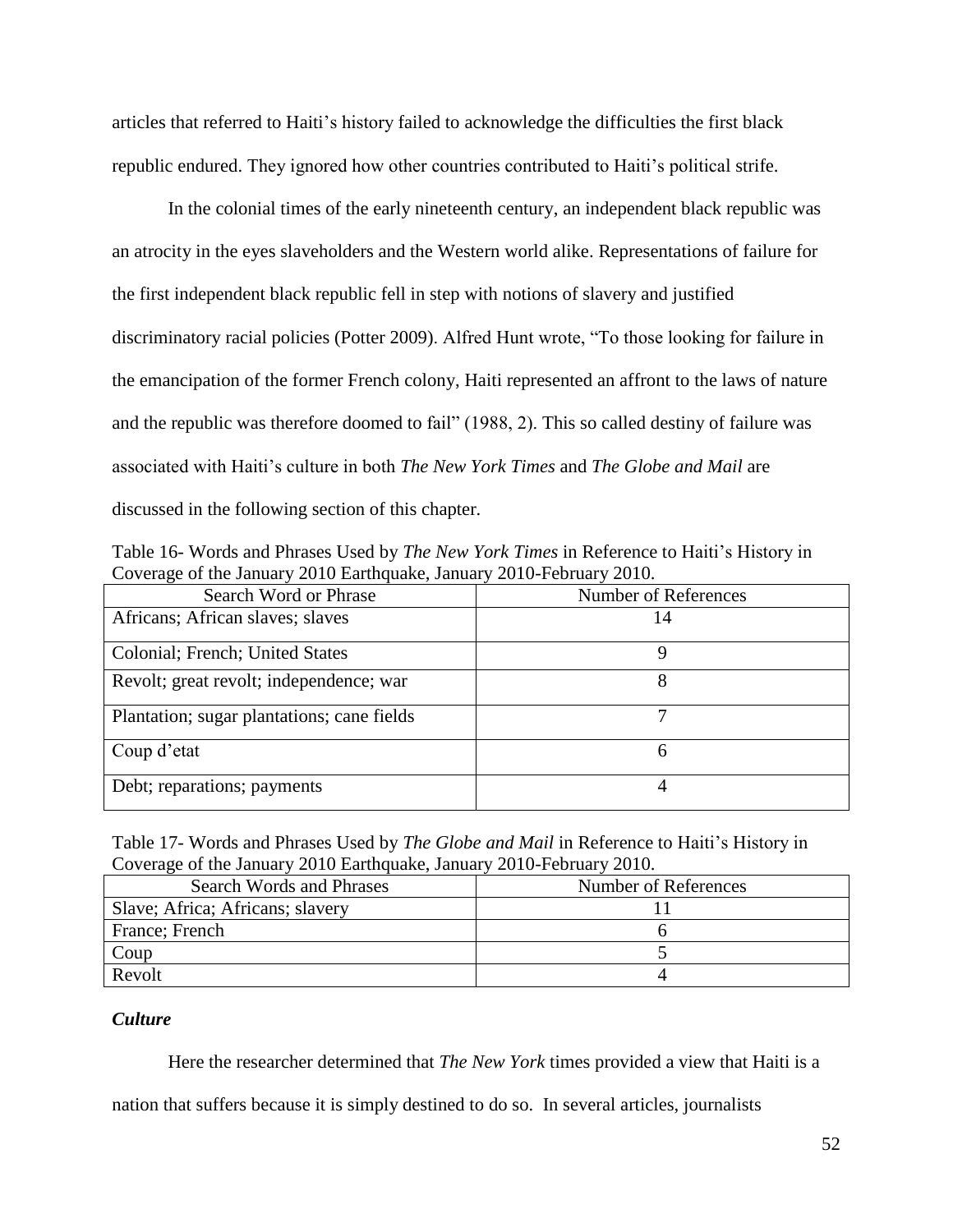concluded that this destiny had been determined because of Haitian's practice of vodou as a religion. This view is similar to that of the one charged against the citizens of New Orleans who after suffering from the devastation of Hurricane Katrina in 2005, where deemed fit to be punished by the natural disaster because of their historical ties to the practice.

In a February 20, 2010 article, S.G. Freedman quoted Reverend Pat Robertson's view on Haiti, voodoo, and the nation's suffering. Rev. Robertson said "Haiti has suffered because its rebellious slaves swore a pact with the devil to overthrow the French two centuries ago. Ever since they have been cursed by one thing or another," (p.2). Freedman went on to conclude that that "the slave revolt that brought Haiti independence indeed relied on voodoo." Here the journalist gives Haitians no credit for the feat they achieved in taking their independence from France without the presence of outside forces. This position is similar to that of the West which typically feels as if a slave led nation had no way of earning its independence on its own without the involvement of some non-human help.

The researcher found that it was *The New York Times* that most readily placed the blame on Haiti when it came to the suffering it endured during its history as well as the recent earthquake in January 2010. David Brooks posed the question "Why is Haiti so poor?" in his January 15, 2010 article covering the devastation of the natural disaster. In answering his own question, Brooks decided to blame the culture of the nation for the chaos that it experienced historically and in the present-day. The journalist borrowed from Lawrence E. Harrison, who argued in his book, "The Central Liberal Truth," that Haiti is suffering from a "complex web of progress-resistant cultural influences." Here Brooks and Lawrence agree that Haiti has brought this suffering upon itself and does not hold the nations that possess negative historical relations with Haiti accountable for the contribution they made to the nation's current state.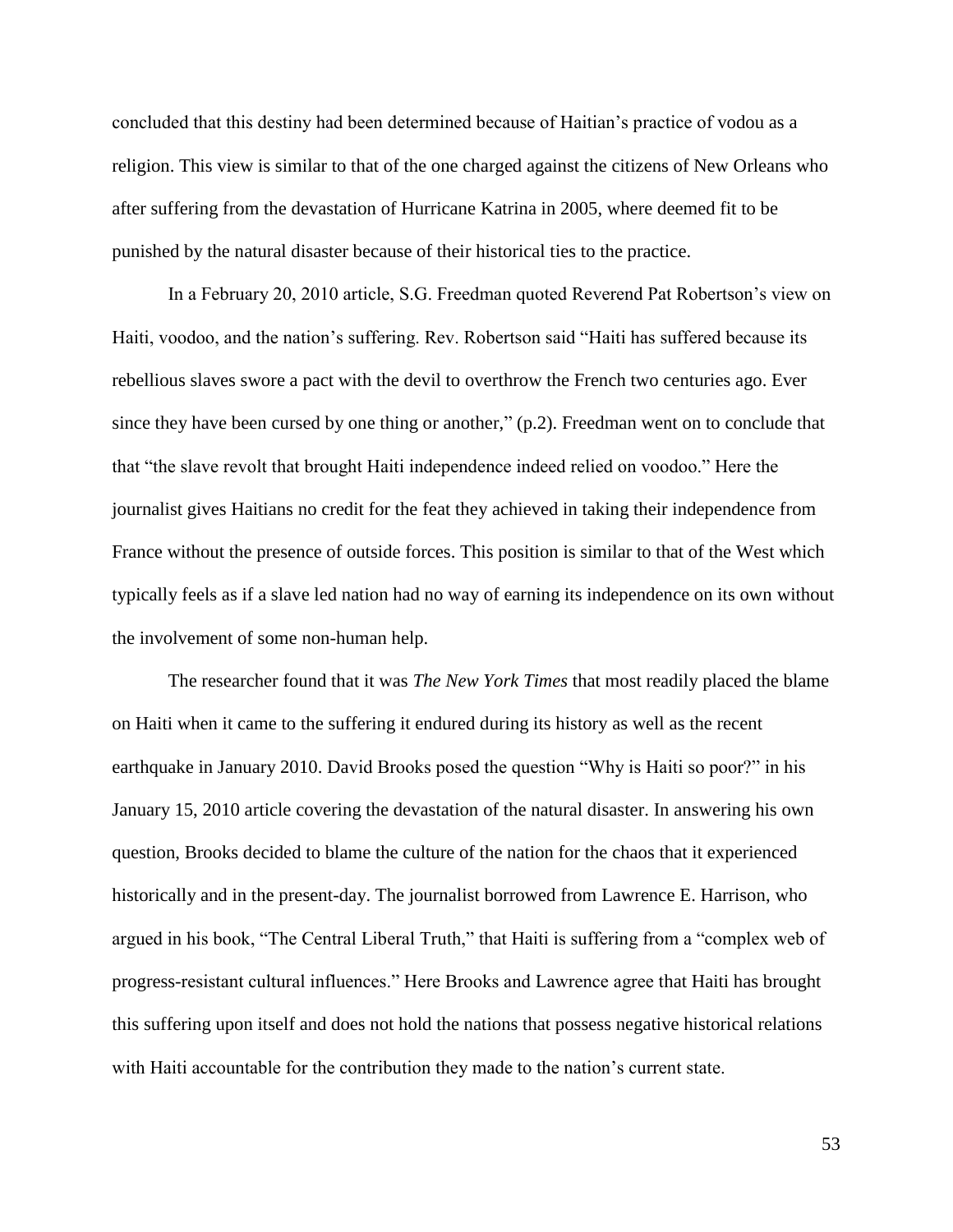| Coverage of the Jamaary 2010 Lammquake, Jamaary 2010 I cordary 2010. |                      |
|----------------------------------------------------------------------|----------------------|
| Search Word of Phrase                                                | Number of References |
| Vodou                                                                |                      |
| Progress-resistent                                                   |                      |
| Poor parenting                                                       |                      |

Table 18- Words and Phrases Used by *The New York Times* in Reference to Haitian Culture in Coverage of the January 2010 Earthquake, January 2010-February 2010.

Table 19- Words and Phrases Used by *The Globe and Mail* in Reference to Haitian Culture in Coverage of the January 2010 Earthquake, January 2010-February 2010.

| Search Words and Phrases   | Number of References |
|----------------------------|----------------------|
| Vodou (voodoo)             |                      |
| Progress-resistant culture |                      |

### **Wrap-up of Analysis**

The researcher determined that there were several frames present in the sample analyzed. These frames were the benevolence of the West, poverty, violence, poor infrastructure, poor government, history and culture. Of the seven frames only four had a major presence in each publication sampled. All frames contributed to the marginalization of Haitians and the empowerment of the West. The researcher argues that these frames of marginalization are partially the result of racial discrimination. It is race and culture that served as the driving force for the justification of African slaves, where these black people were viewed as uncivilized and underdeveloped Others. These ideals have strong historical implications with documentation of travels of early European colonizers serving as the "window" to the world for citizens of the West.

#### CHAPTER 5: CONCLUSION

The purpose of this research was to identify and analyze the major frames present in coverage of the January 2010 earthquake in Haiti in *The New York Times, The Agence France*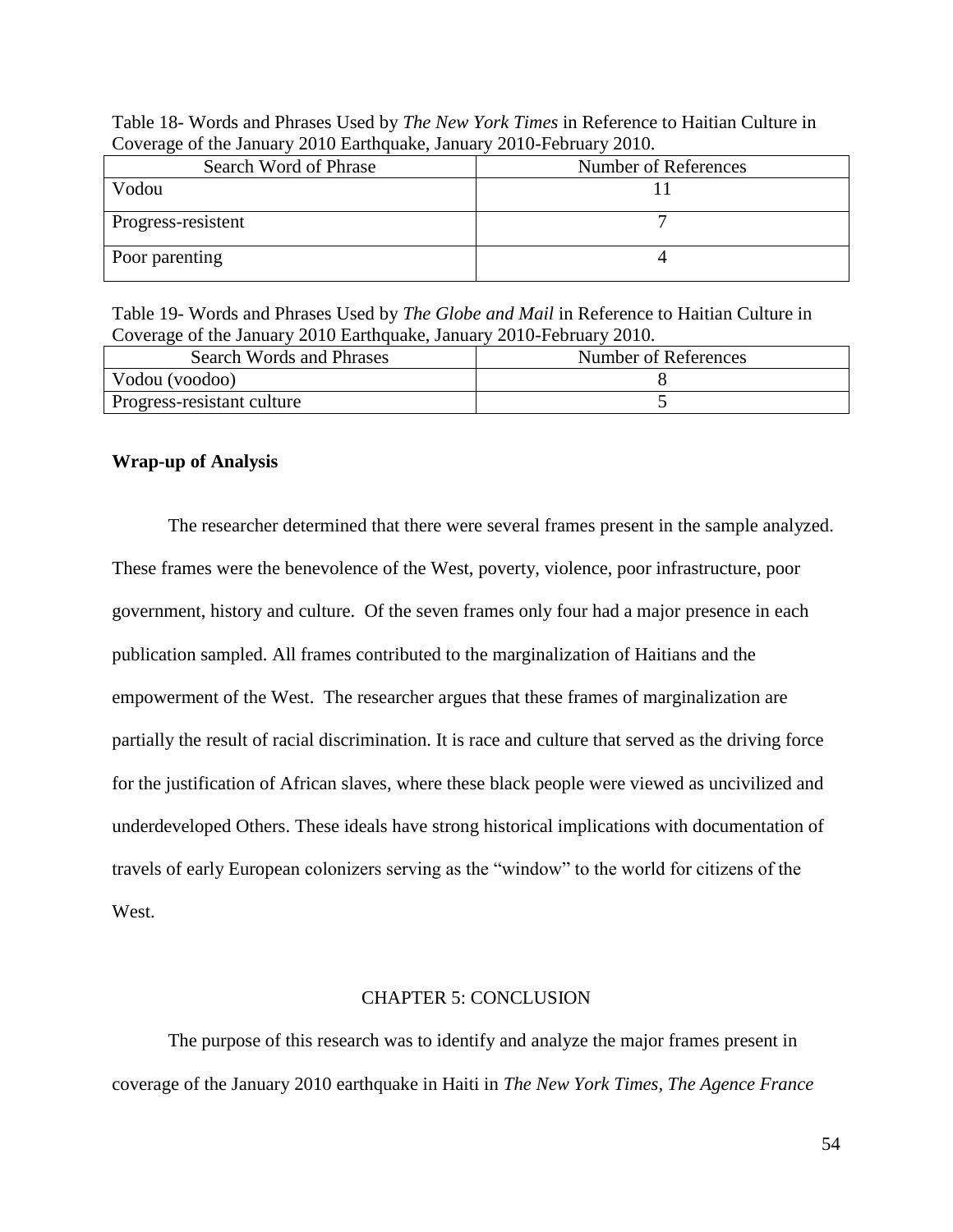*Presse, and The Globe and Mail.* The major frames revealed in the study were the benevolence of the West, poverty, violence, poor infrastructure, culture, history, and poor government. In each of these dominant frames the researcher was able to utilize Jiwani's (2006) theoretical framework of "common sense stock knowledge". Borrowing from Connell (1980), Jiwani (2006) argued that news media distributes news to make the "best sense" of a given situation; this information is typically in the form of common knowledge of a target audience. This common sense stock knowledge is ideological, gendered, racialized and socially constructed. This theory is reflexive in the dominant frames associated with Western news media coverage of disasters in developing nations.

One of the more common frames used in disaster coverage in developing nations is marginalization. These nations are marginalized via the representation of poor states as sites of moral and physical danger (Taylor 2009). In the case of disaster coverage of the 2010 earthquake in Haiti, the nation was readily viewed as a site of moral and physical danger via the poor government, violence, and poor infrastructure frames. On several occasions Haiti was portrayed as a nation riddled with a government that was unable to effectively lead and stabilize the quakeravaged nation in the pages of *The New York Times* and *The Globe and Mail.* Both newspapers repeatedly noted that Haitians were in need of being rescued from their own government by a force in the West. As with all of the dominant frames identified in the analysis of the ninety articles sampled, the researcher found that there were historical implications associated with the way in which Haitian government was framed. The United States and Canada both have histories of political involvement in Haiti which explains the position that each publication took in framing Haiti's government. Findings in the current research support those of Potter (2009) where the researcher concluded that news media outlets in the United States, Canada, and France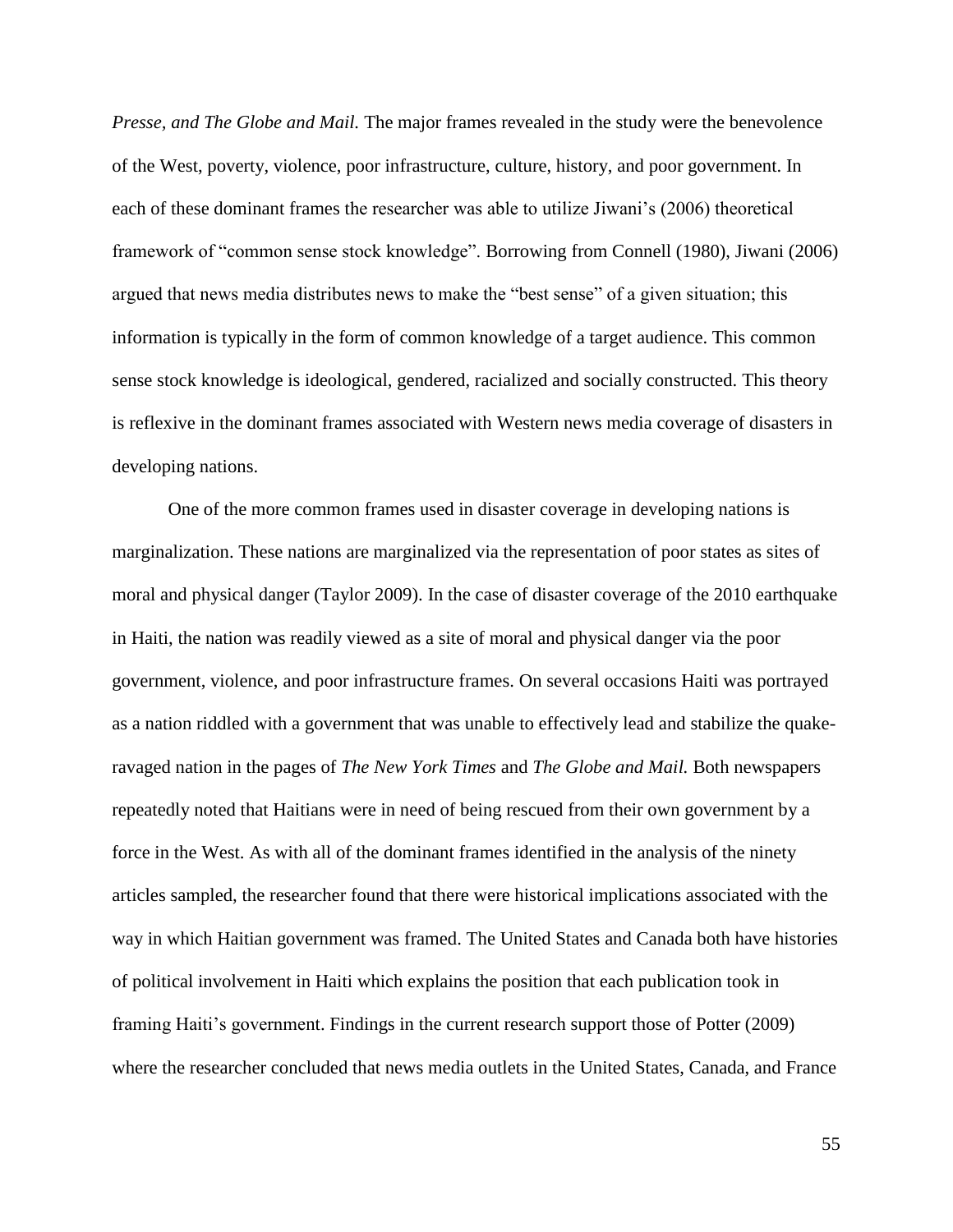often depict Haiti as a failed state while showing little to no regard for the role that Westerners have played in the Caribbean nation's current state.

The frames associated with violence in coverage of the catastrophic earthquake contributed to the identification of Haiti as a failed and marginalized nation. Nations framed as being immersed in acts of violence are commonly viewed as hazardous areas in the eyes of the audience. Although Haiti is a nation that has a history of violence, the researcher concludes that the frames associated with violence in Haiti have been exaggerated in the three publications sampled. The majority of the violence references pertained to looting, but the articles failed to mention the dismal situation that faced those Haitians with no food and shelter. In each publication the poverty and poor infrastructure frames represented Haitians as impoverished, miserable and desperate people who were condemned to poorly built homes that were atop extremely fragile infrastructure. There are many slums and poorly built buildings in the nation but each publication fails to connect the poverty and disparity associated with Haiti to historical involvement on behalf of the West. In regard to the relationship between Haiti and the drug trade, information from the National Drug Intelligence Center which, has estimated the combined involvement of both nations on Hispaniola, failed to corroborate these claims. According to Potter (2009), although Haiti does play a role in the drug trade the representation of the nation as a leader in the drug trade was unwarrented. According to the 2003 Interagency Assessment of Cocaine Movement, only 22 percent of cocaine bound for the U.S. traveled through the Caribbean; the vast majority of it, 77 percent, traveled through Central America and Mexico (USDOJ 2005). As a whole, Hispaniola was involved with only an estimated 7 percent of all cocaine headed to the U.S. (Potter 2009).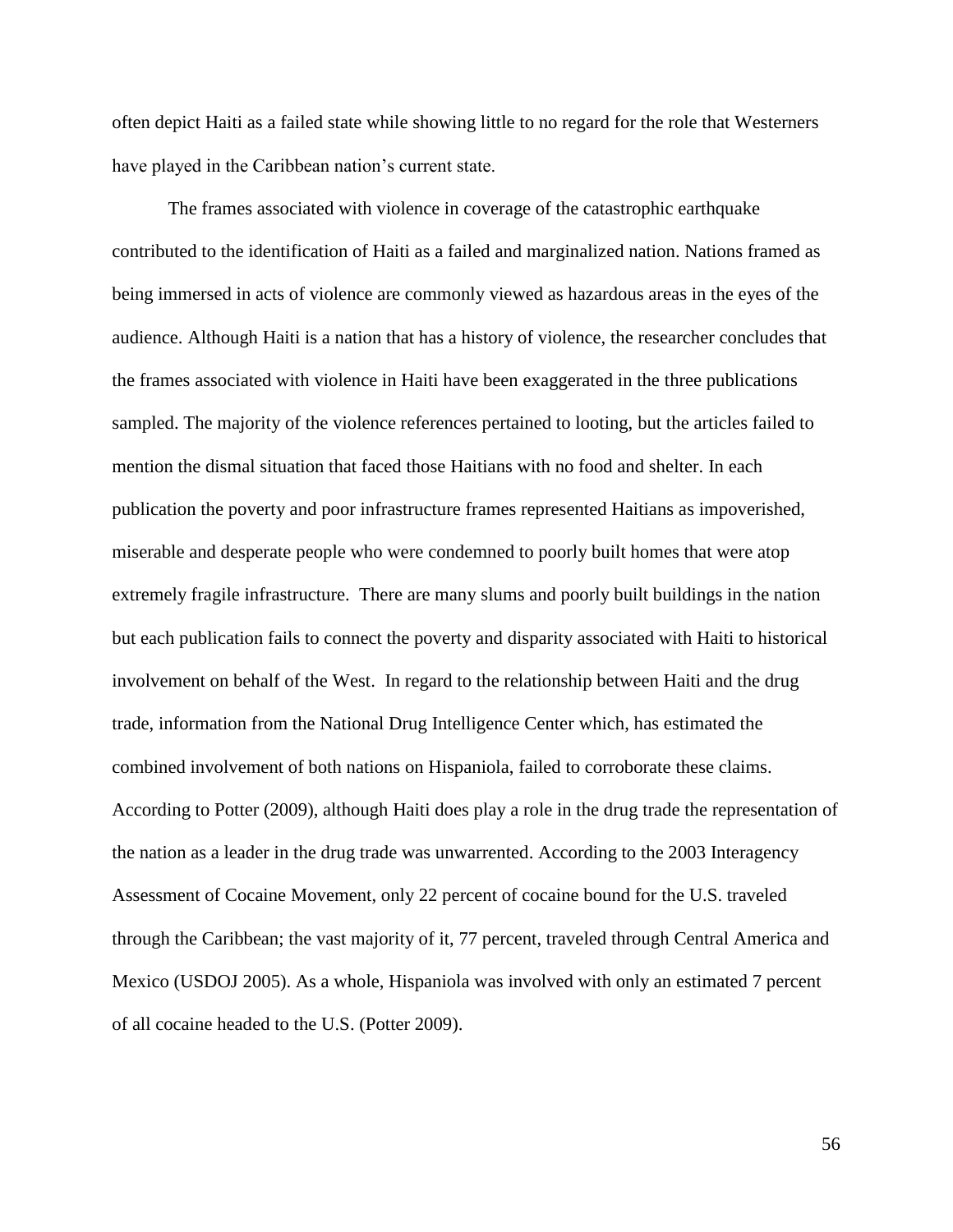Frames with lesser significance in the sample analyzed were that of history and culture.

These two frames were more recognizable in *The New York Times* and *The Globe and Mail* than they were in the *Agence France Presse.* Although France has the most deeply rooted history with Haiti, it failed to mention the nation's history a significant number of times. The researcher found this to be rather interesting and concluded the absence of Haitian history to be an example of the invisibility of Western imperialism. If the *Agence France Presse* were to provide a comprehensive history of Haiti, it would also have to discuss the fact that it was the loser in the Haitian Revolution. In addition to that, the publication would also need to take some responsibility for Haiti's current state of poverty because of the debt that Haiti owed to France and other nations. Although the other two publications did recognize Haiti's history, it framed the nation as one that quickly fell from glory because of its own doings, taking little to no responsibility for their own involvement. When the history of the nation was indirectly referenced, it was primarily in the form of describing Haiti as a failed or cursed nation. With its failure directly associated with the alleged pact with the devil that the nation's fore fathers made with the devil in order to defeat the French in the Haitian Revolution.

In answering the final two questions asked in the current study, the researcher found that there were slight differences in coverage of the disaster among the three publications sampled. The researcher determined that these differences in coverage were primarily based on the histories that each nation shares with Haiti, the current relationship that Haiti has with each nation, and the image that each nation is attempting to uphold whether that be nation of benevolence or one desiring to be unified with the earthquake ravaged nation. The overarching similarity that was found regarding each publication's coverage of the disaster was the fact the invisibility of Western imperialism was highly evident. Neither publication readily admitted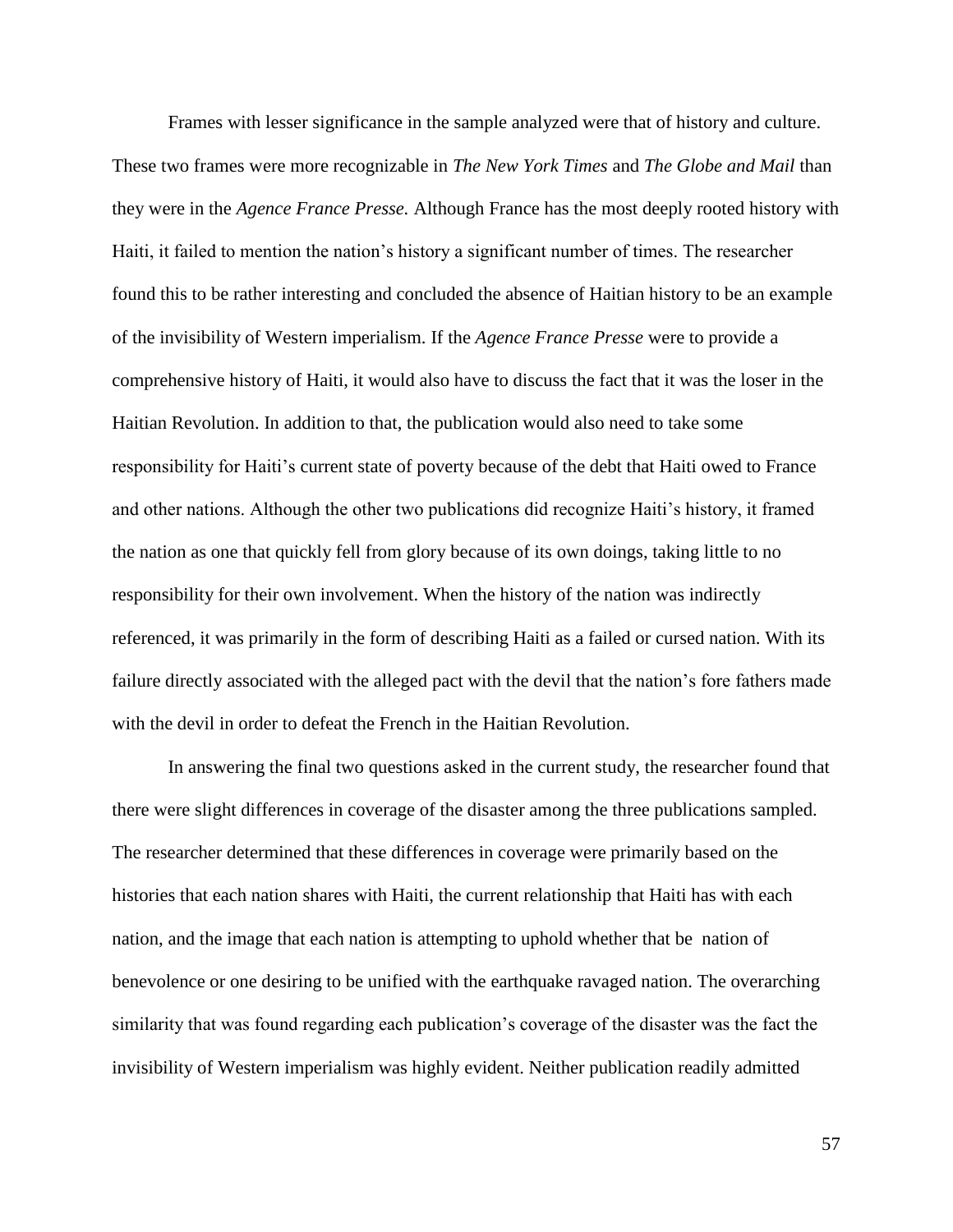responsibility for its host nation's involvement in the contribution to Haiti's current state of poverty and disarray.

## **Limitations**

The researcher identified two limitations to this study's approach to analyzing the representations of Haiti and Haitians in coverage of the January 2010 earthquake. First, the time frame selected for the sample was limiting. The limited time frame did provide a good amount of depth in analyzing the initial coverage of the disaster. However, because it has been over two years since the earthquake ravaged Haiti, an analysis of more current coverage could enhance the study. The second limitation identified pertains to the fact that the researcher only analyzed print media and did not look at pictures, video and audio.

#### **Implications for Future Research**

Based on the limitations identified, the researcher has some suggestions for future research. It is suggested that others interested in this particular subject matter engage in an analysis of not only print media, but audio, video and still pictures as well. Second, it would be beneficial to engage in analysis of more recent coverage of Haiti as a means to widen the scope of analysis. Finally, the researcher suggests that those interested in the subject utilize other methods to provide for more holistic findings.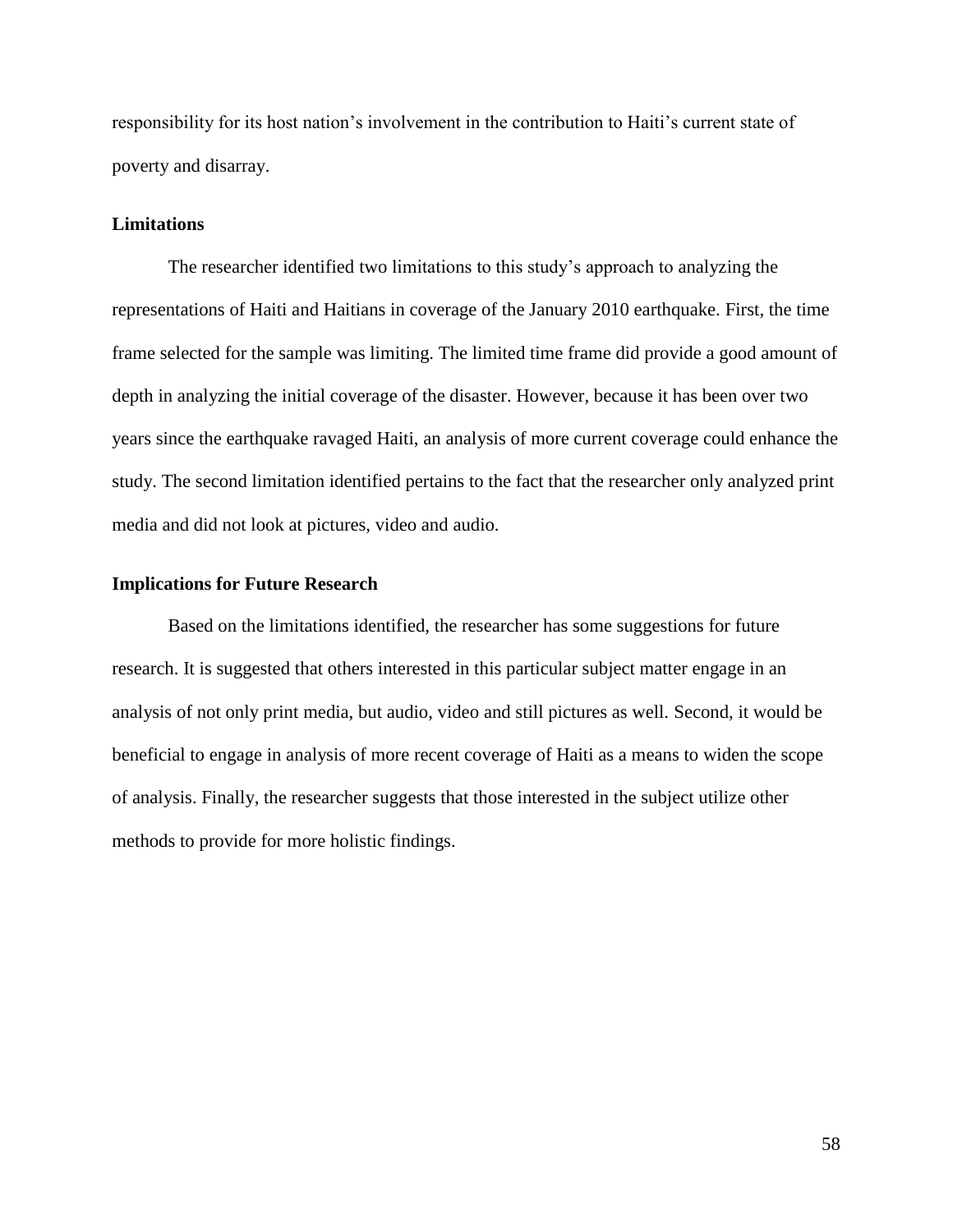## REFERENCES

Anderson, B.(1991). Imagined Communities. New York, NY:Verso.

- Archer, B. (23 January 2010). One cruise this week docks for sunny fun in the Dominican Republic. Another stops in Haiti. It's the same island. So why does one seem worse? *The Globe and Mail.* p. A13.
- Austin-Broos, D. (2005) The politics of moral order: A brief anatomy of racing, *Social Analysis.* 49(2): 182–90.
- Avraham, E. 2000. Cities and Their News Media Images. Cities 17 (5): 363-370
- Avraham & First (2006). Media, power and space: Ways of constructing the periphery as the 'other'. *Social & Cultural Geography.* 7(1). 71-86.
- Balaji, M. (2011). Racializing pity: The Haiti earthquake and the plight of 'others'. *Critical Studies in Media Communication.* 28(1). 50-67.
- Bennet, L. *News the Politics of Illusion*. 5<sup>th</sup> ed. White Plains, NY: Longman.8
- Berger, P. & Kellner, H. (1964). Marriage and the construction of reality. *Diogenes.* 1-24.
- Bond, R.; Mccrone, D. & A. Brown (2003). National identity and economic development: Reiteration, recapture, reinterpretation and repudiation. *Nations and Nationalism*. 371– 391.
- Brown, A.D. (2006), A narrative approach to collective identities. *Journal of Management Studies.* 43, 731–753.
- Brown, D. (1995). *Inventing New England: Regional tourism in the nineteenth century*. Washington, DC: Smithsonian Institution Press.
- Chen, J. & Gursoy, D. (2001). An investigation of tourists' destination loyalty and preferences. International Journal of Contemporary Hospitality Management.
- Cohen, E. (2002). Authenticity, equity and sustainability in tourism. *Journal of Sustainable Tourism.* 10(4). 267.
- Coombs, W.T. (2007), Ongoing Crisis Communication: Planning, Managing, and Responding, 2nd ed., Sage, Thousand Oaks, CA.
- Cooper, H. and Landler, M. (18 January 2010). Experts wonder about U.S. role in Haiti after the cameras leave. *The New York Times.* pp. 10.

Cresswell, T. (1996). *In place out of place: Geography, ideology and transgression*.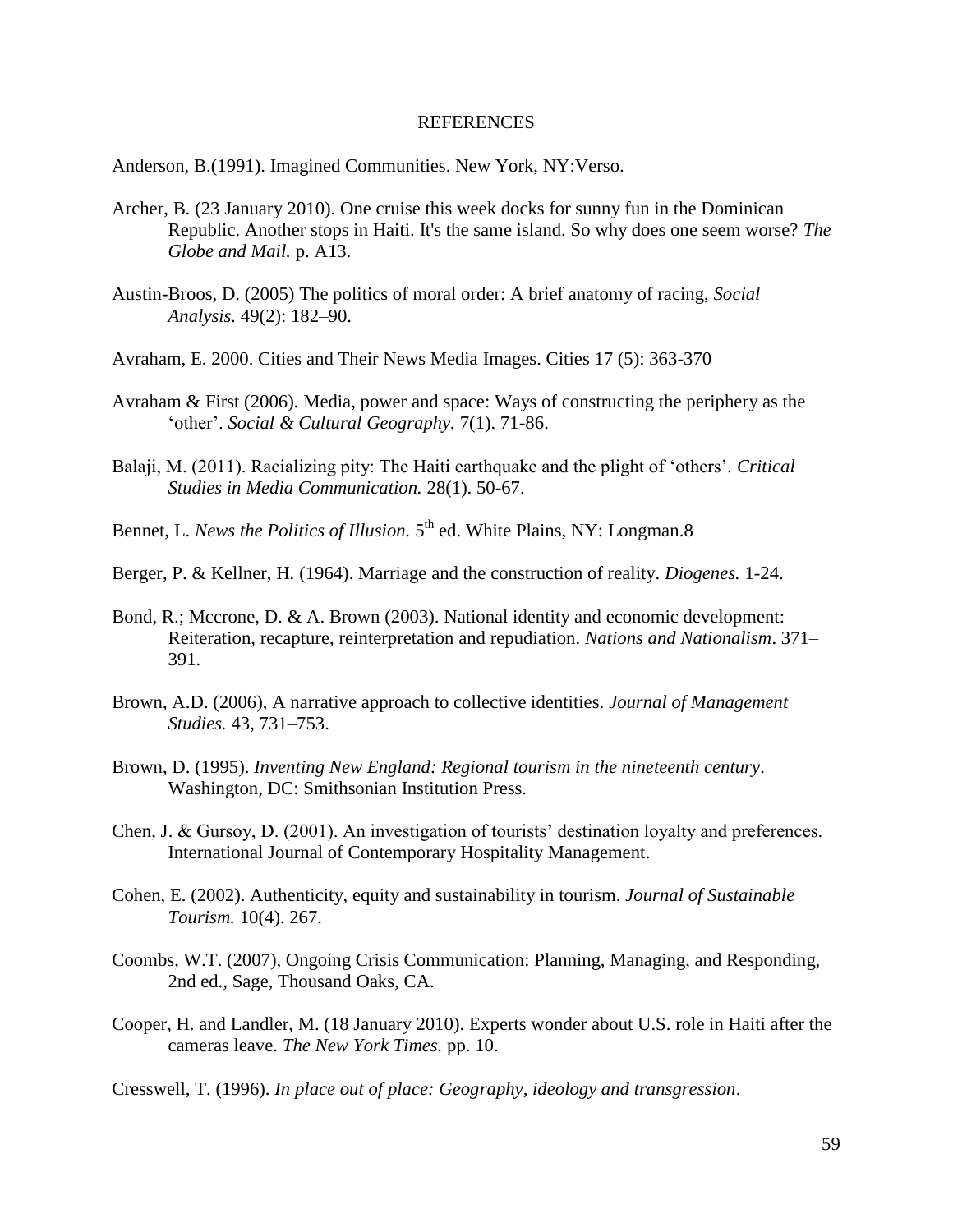Minneapolis, MN: University of Minnesota Press.

- Curtin, P.A. and Gaither, T.K. (2005). Privileging identity, difference and power: The circuit of culture as a basis for public relations theory. *Journal of Public Relations Research.* 17(2). 91-115.
- Gaither, T. K.,&Curtin, P. A. (2007). International public relations: Toward an integrated theoretical base. In T. Hansen-Horn&B.D. Neff (Eds.), Public relations theory.NewYork: Allyn and Bacon.
- Delaney, D. (2002). The space that race makes. *Professional Geographer.* 54(1). 6-15
- Dodman, D. (2007), A place or a people? Social and cultural geographies of the anglophone Caribbean. *Social and Cultural Geographies*, 143–150.
- Dorogi, T. L. (2001). Tainted perceptions: Liberal-democracy and American popular images of China. Lanham, MD: University Press of America.
- du Gay, P., Hall, S., Janes, L., Mackay, H.,&Negus, K. (1997). Doing cultural studies: The story of the Sony Walkman. London: Sage.
- de Vresse, C.H. (2005). News framing: Theory and typology. *Information Design Journal.* 13(1). 51-62.
- de Vries, M.S. (2004). Framing crises: response patterns to explosions in fireworks factories, *Administration and Society*, 36(5),594-614.
- Durfee, J.L. (2006). Social change and status quo: framing effects on risk perception, *Science Communication,* 27(4), 459-95.
- Durham, F.D. (2001), "Breaching powerful boundaries: a post-modern critique of framing", in Reese, S.D., Gandy, O.H. and Grant, A.E. (Eds), Framing Public life: Perspectives on Media and Our Understanding of the Social World, Erlbaum, Mahwah, NJ, 123-36.
- Dumont, J.-P. (1984). A matter of touristic ''Indiff´erance'''. *American Ethnologist* 11(1). 139–151.
- Elden, S. (2010). Land, terrain, territory. *Progress in Human Geography.* 34(6). 799-817.
- Entman, R. (1991). Framing US Coverage of International News: Contrasts in Narratives of the KAL and Iran Air Incidents. *Journal of Communication*. 41 (4): 6-27.
- Entman, R.M. (2003), Cascading activism: contesting the White House's frame after 9/11. *Political Communication*, 20, 415-32.
- Farmer, P. (1994). The Uses of Haiti. Common Courage Press.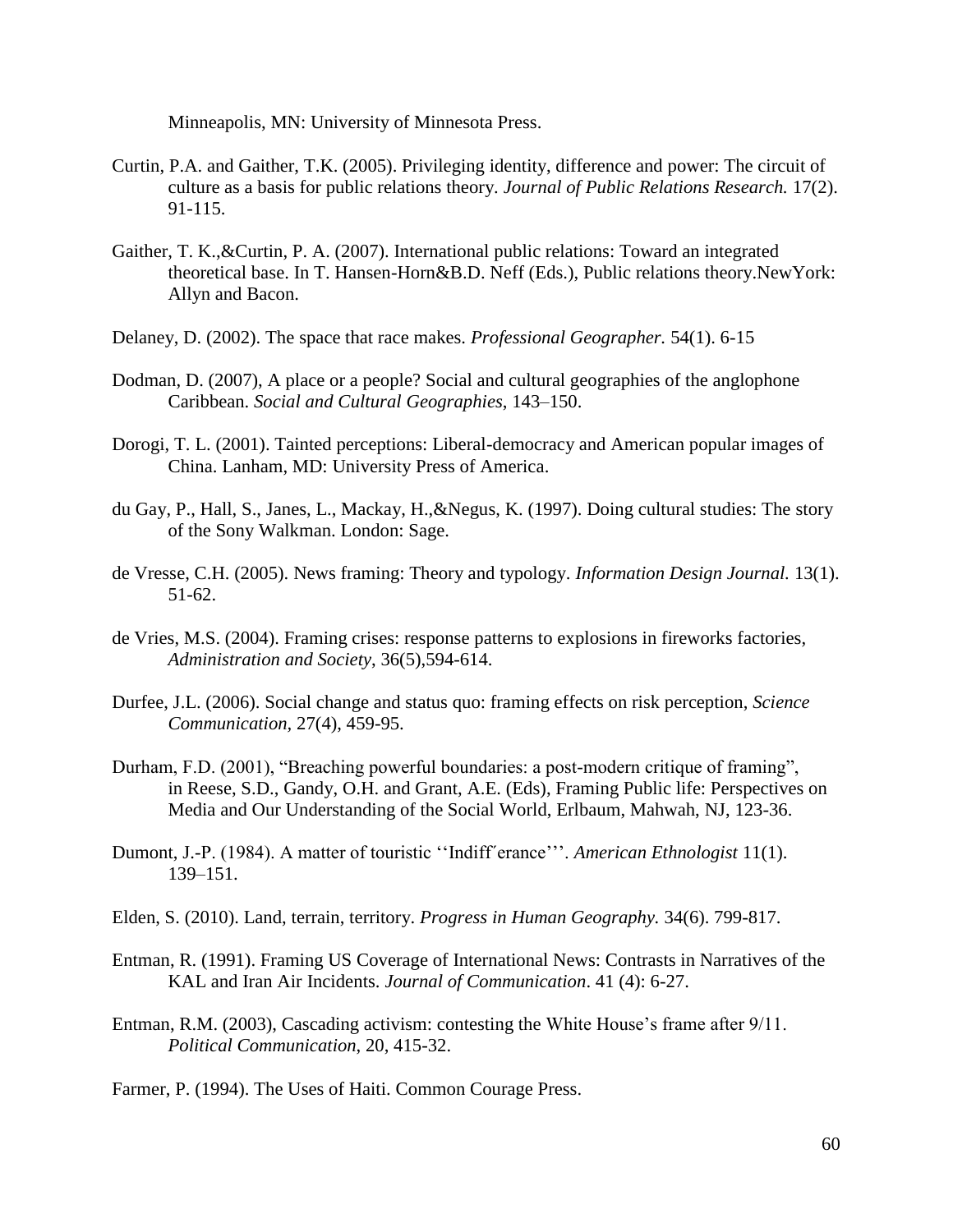- Ferguson, J. (2002). Of mimicry and membership: Africans and the ''new world society''. *Cultural Anthropology*, 17(4), 551-569.
- Frederick, H. H. (1993). Global communication & international relations . Belmont, CA: Wadsworth.
- Gitlin, T. (1979). News as ideology and contested area: Toward a theory of hegemony, crisis and opposition. *Socialist Review.* 9(6). 11-54.
- Gregory, S. (2003) 'Men in Paradise: Sex Tourism and the Political Economy ofMasculinity' in D. S. Moore, J. Kosek and A. Pandian (eds.) Race, Nature, and the Politics of Difference. Duke University Press: Durham, 323–355.
- Griffin, F. 1995. "Who set you to flowin'?": The African- American migration narrative. New York: Oxford University Press.
- Hall, S. (1990). The whites of their eyes, racist ideologies in the media. In Alvarado, M. and Thompson, J.O. (Eds.), The media reader (pp. 923). London: British Film Institute.
- Hsieh, H.-F., & Shannon, S.E. (2005). Three approaches to qualitative content analysis. *Qualitative Health Research*, 15(9), 1277-1288.
- Hopkins, J. (1998), Commodifying the countryside: Marketing myths of reality. In: C. Butler, C.M.
- Jiwani (2006). Discourses of denial: Mediations of race, gender, and violence. Toronto, Canada: UBC Press.
- Johnstone, B. (1990). *Stories, community, and place: Narratives for middle America*. Bloomington, IN: Indiana University Press.
- Kahn, M. (2000). Tahiti intertwined: Ancestral land, tourist postcard, and nuclear test site. *American Anthropologist*. 102(1). 7–24.
- Kane, A. (2000), Narratives of nationalism: Constructing Irish national identity during the Land War, 1879–82. *National Identities 2*. 245–264.
- Kemmis, D. (1990). *Community and the politics of place.* Norman, OK: University of Oklahoma Press.
- Kirshenblatt-Gimblett, B. (1998). Destination culture: Tourism, museumsand heritage. University of California Press, Berkeley, CA.
- Klak, T. 1994. Havana and Kingston: Mass Media Images and Empirical Observations of Two Caribbean Cities in Crisis. Urban Geography 15 (4): 318-344.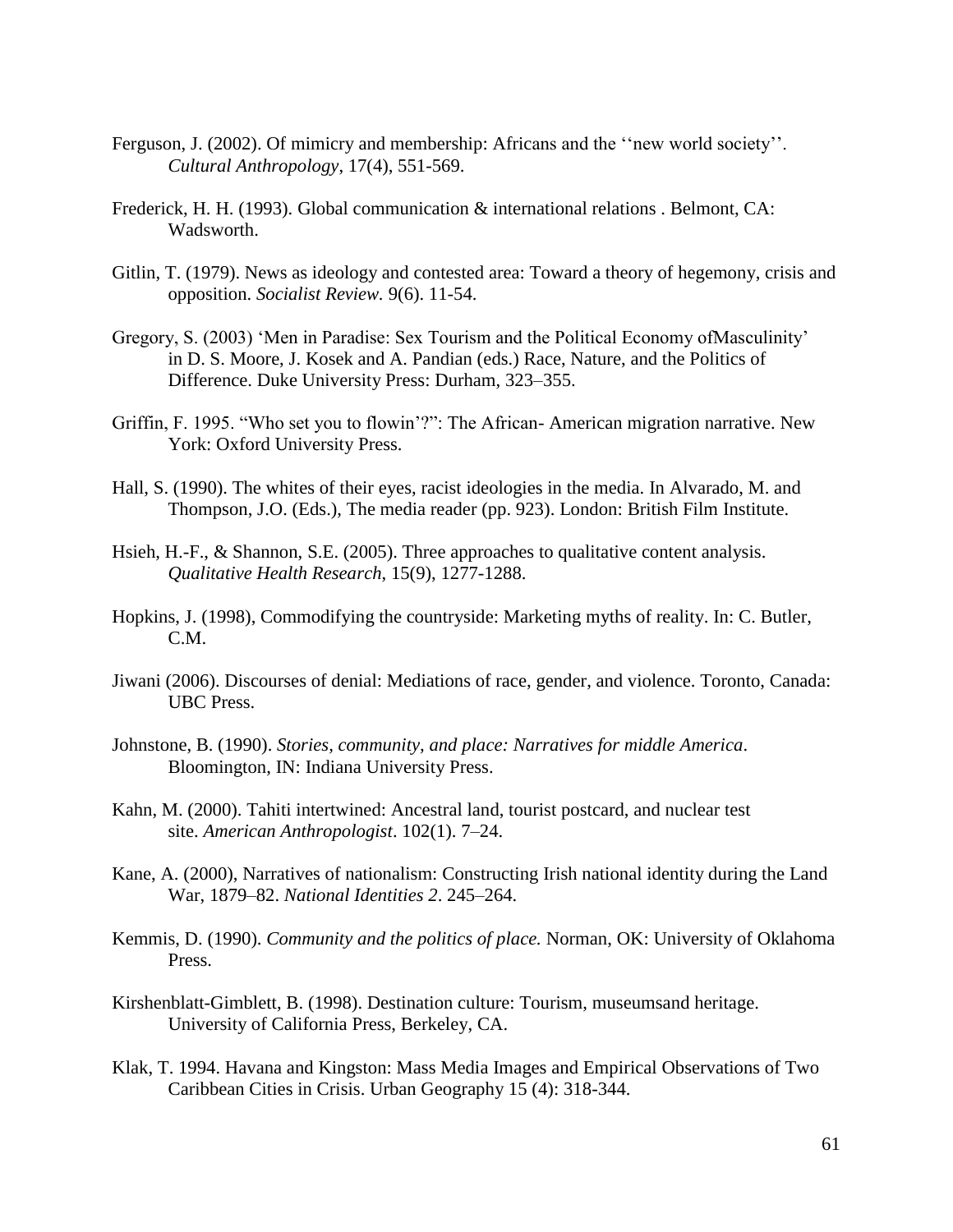Lawless, R. 1992. Haiti's Bad Press. Rochester, Vt.: Schenkman Books.

- Lawson, V. (2010). Reshaping economic geography? Producing spaces of inclusive development. *Economic Geography.* 86(4). 351-360.
- Lee, M. A., and N. Solomon. 1990. Unreliable Sources: A Guide to Detecting Bias in the News Media. Secaucus, N.J.: Carol Publishing Group.
- Liu, B.F. (2009). An analysis of US government and media disaster frames. *Journal of Communication Management.* 13(3). 268-283.
- Mackay, H. (1997). Introduction. In H. Mackay (Ed.), Consumption and everyday life (pp. 1– 12). Thousand Oaks, CA: Sage.
- Mason, C.L.(2011). Foreign aid as gift: The Canadian Broadcasting Corporation's response to the Haitian earthquake. *Critical Studies in Media Communication*. 28(2). 94-112.
- Myers, G., T. Klak, and T. Koehl. 1996. The Inscription of Difference: News Coverage of the Conflicts in Rwanda and Bosnia. *Political Geography* 15 (I): 21-46.
- Michaels, J., B. Nichols, and J. Keen. 2004. Haiti Faces Long Odds of Escaping "Sad Story." USA Today, 2 March, §A, 1.
- Minninger, S.(2010). Haiti-Tourism development in a post-disaster area. Contours. 20(1). 17-20.
- Mitchell, D. (2000). *A place for everyone: Cultural geographies of race.* In Cultural Geography: A Critical Introduction. Oxford: Blackwell Publishers Ltd.
- Nicholls, D. (1971). "Embryo-politics in Haiti." Government and Opposition 6 (Winter).
- Nicholls, D. (1974). A work of combat: Mulatto historians and the Haitian past, 1847-1867. *Journal of Interamerican Studies and World Affairs.* 16(1). 15-38.
- Pearlman and Melnik (2008). Hurricane Katrina's effect on the perception of New Orleans leisure toursists. *Journal of Travel and Marketing*. 25(1). 58-67.
- Perreaux, L. and Freeze, C. (18 January 2010). Violence, chaos choke global aid effort. *The Globe and Mail*. p. A1
- Picard, A. (21 January 2010). To rescue Haiti we must look at past mistakes. *The Globe and Mail.* p. L2.
- Picard, M. and Wood, R. E. (eds.) (1997) Tourism, Ethnicity, and the State in Asian and Pacific Societies. University of Hawai'i Press: Honolulu.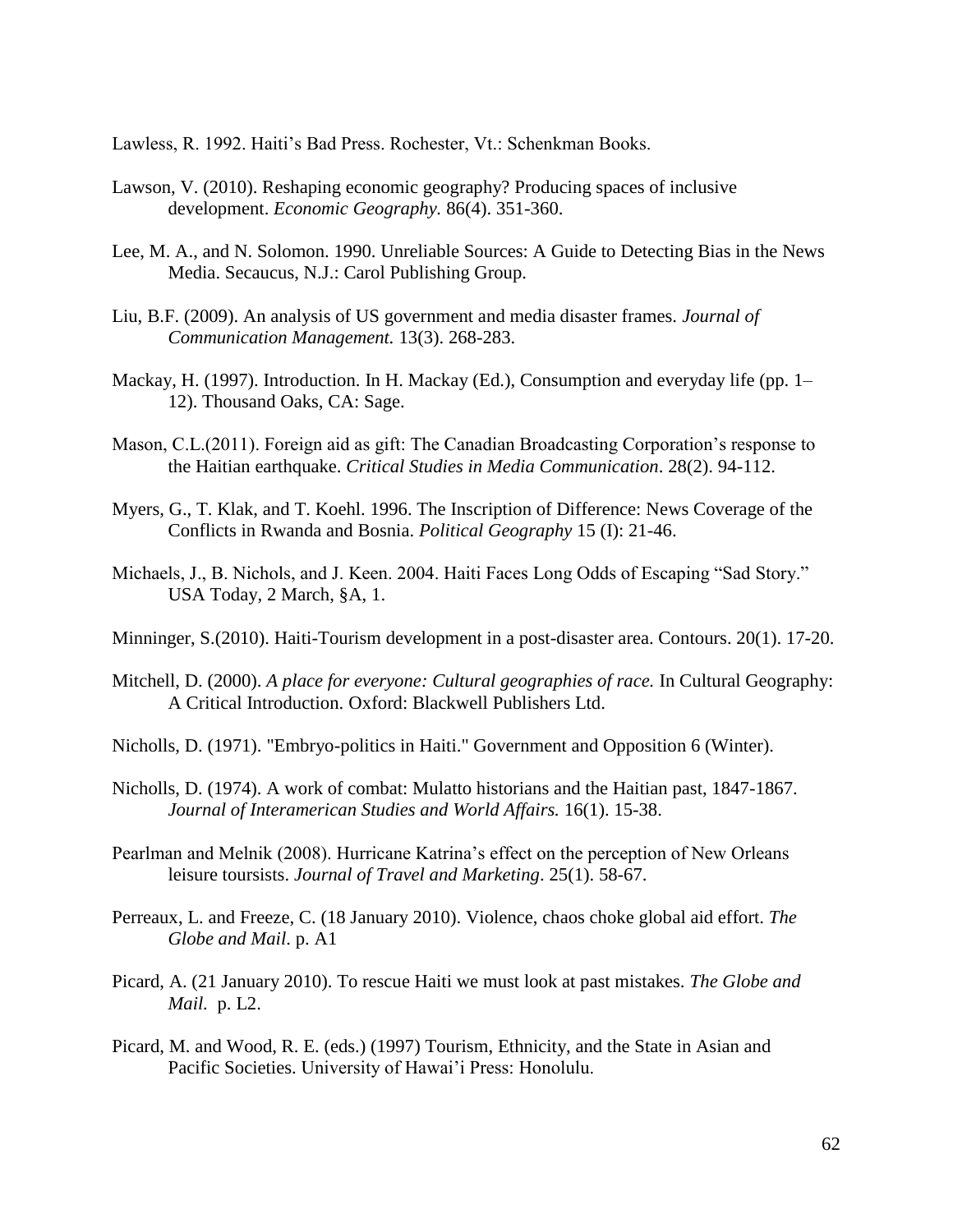- Pierre-Pierre, G. 1999. Edwidge Danticat: Chronicling the Haitian-American Experience. In A Haiti Anthology: LibPte, edited by C. Arthur and M. Dash, 203-zo4. Princeton, NJ.: Marcus Wiener Publishers.
- Relph, E. (1976). *Place and placelessness*. London, UK: Pion Limited.
- Rhodes-Pitts, S. (4 January 2004). A call for \$21 billion from France aims to lift Haiti's bicentennial blues. *The Globe.* p 5.
- Ryden, K.C. (1993). *Mapping the invisible landscape: Folklore, writing and the sense of place*. Iowa City, Iowa: University of Iowa Press.
- Sack, R. (1997). Homo Geographicus: A Framework for Action, Awareness, and Moral Concern. Baltimore, Md.: Johns Hopkins University Press.
- Seeger, M.W., Sellnow, T.L. and Ulmer, R.R. (2003), Communication and Organizational Crisis, Praeger, Westport, CN.
- Sharp, J. (1999). Critical Geopolitics. In Introducing Human Geographies, edited by P. Cloke, P. Crang and M. Goodwin, 181-188. London: Arnold Publishers.
- Sheller, M. (2004). Natural hedonism: The invention of Caribbean islands as tropical playgrounds' in S. Courtman (ed.) *Beyond the Blood, the Beach, and the Banana: New Perspectives in Caribbean Studies*. Ian Randle Publishers: Kingston and Miami, 170–185.
- Sheppard, N. (2007), "California wildfires: media blame another natural disaster on Bush", News Busters, available at http://newsbusters.org/blogs/noel-sheppard/ (accessed 29 November 2007).
- Smith, A.D. (1991), National Identity. Reno, NV: University of Nevada Press.
- Soja, E.W. (1989). *Postmodern geographies: The reassertion of space in critical social theory.*  London: Verso.
- Straubaar, J. (1991). Beyond media imperialism: asymmetrical interdependence and cultural proximity. Critical Studies in Mass Communication. 8. 1-11.
- Stegner, W.E. (1992). *Where the bluebird sings to the lemonade springs: Living and writing in the West.* New York, NY: Random House.
- Streit, C.K. (2004). Haiti Intervention in Operation. *Foreign Affairs.* 615-632.
- Stokowski, P.A. (1996). *Riches and regrets: Betting in two Colorado mountain towns.* Niwat, CO: University Press of Colorado.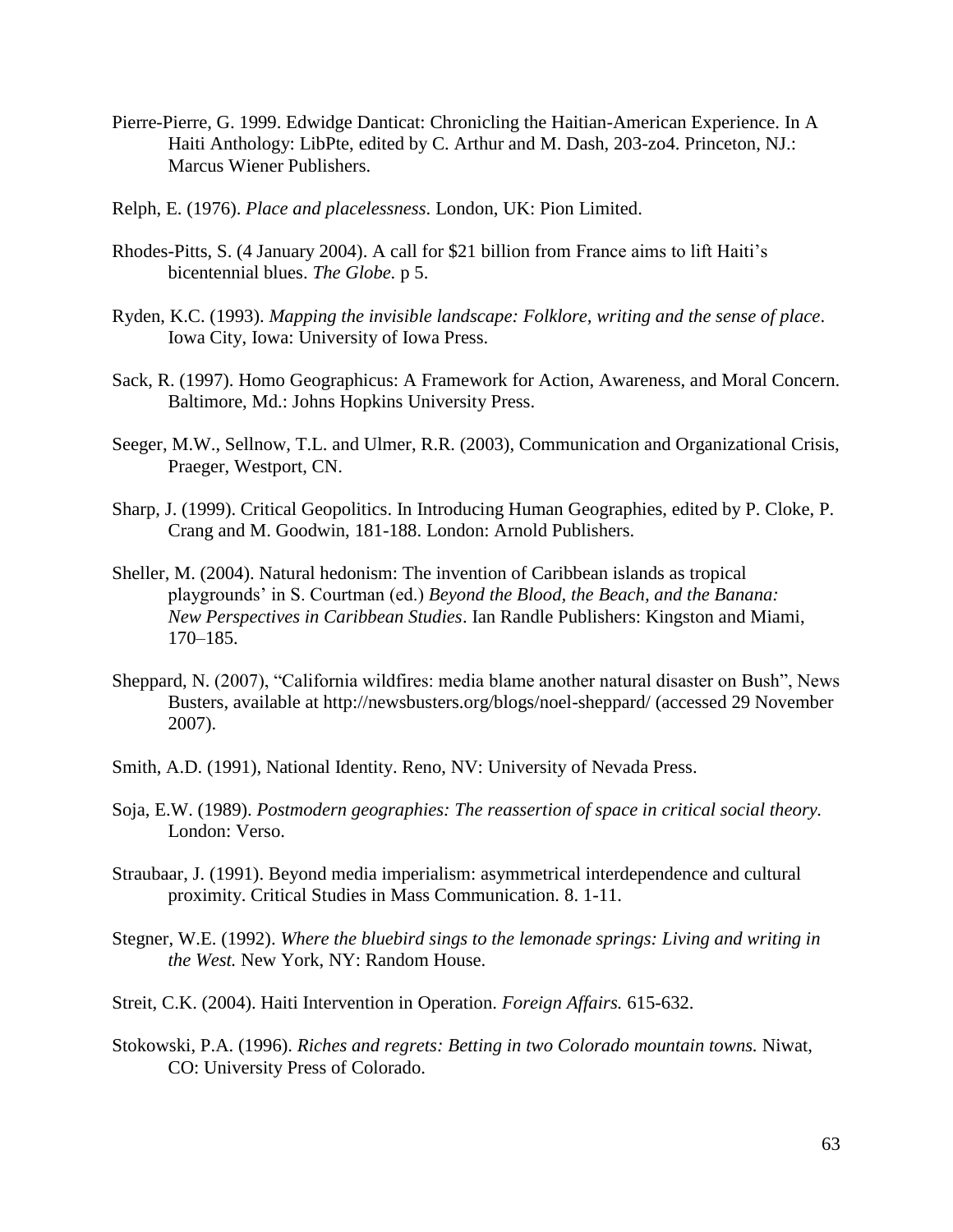- Stokowski, P.A. (2002). Languages of place and discourses of power: Constructing new senses of place. *Journal of Leisure Research.* 34(6). 368-382.
- Tankard, J.W. (2001), "The empirical approach to the study of media framing", in Reese, S.D., Gandy, O.S. and Grant, A.E. (Eds), Framing Public Life: Perspectives on Media and Our Understanding of the Social World, Erlbaum, Mahwah, NJ, 95-106.
- Taylor, E.B. (2009). Poverty as danger: Fear of crime in Santo Domingo. *International Journal of Cultural Studies.* 12(2), 131-148.
- Taylor, P. 2000. Critical Geopolitics. In The Dictionary of Human Geography, edited by R. J. Johnston, D. Gregory, G. Pratt, and M. Watts, 125-126.4th ed. Malden, Mass.: Blackwell Publishing.
- Tierney, K.J., Lindell, M.K. and Perry, R.W. (2001), Facing the Unexpected: Disaster Preparedness and Response in the United States, Joseph Henry, Washington, DC.
- Ulysse, G.A. (2010). Why representations of Haiti matter now more than ever. NACLA Report on the Americas. 43(4). 37-41.
- Urry, J. (2000). Sociology beyond societies: Mobilities for the twenty-first century. Routledge, London.
- Van Dijk, T.A. (1989). Mediating racism: The role of the media in the reproduction of racism. In R. Wodak (Ed.), Language, power and Ideology (pp. 199226). Amsterdam: John Benjamins.
- Vandergeest, P. & DuPuis,E. M. (1996). *Creating the countryside: The politics of rural and environmental discourse.* Philadelphia, PA: Temple University Press.
- Walker, D. 1997. Public Relations in Local Government: Strategic Approaches to Better Communication. London: Pitman Publishing.
- Wucker, M. (2007). Why the cocks fight: Dominicans, Haitians and the struggle for Hispaniola". Windows on Haiti.
- Yakabuski, K. (16 January 2010). Is the United States doomed to forsake Haiti once more? *The Globe and Mail*. pp. A21.
- Young, K.B. (2011). Walter Rodney and the politics of the Haitian ruling class: Rethinking the state in Haiti. *Journal of Third World Studies.* 28(1). 61-81.
- Zerubavel, E. (1996). Social memories: Steps to a sociology of the past. *Qualitative Sociology:*  19(3). 283-199.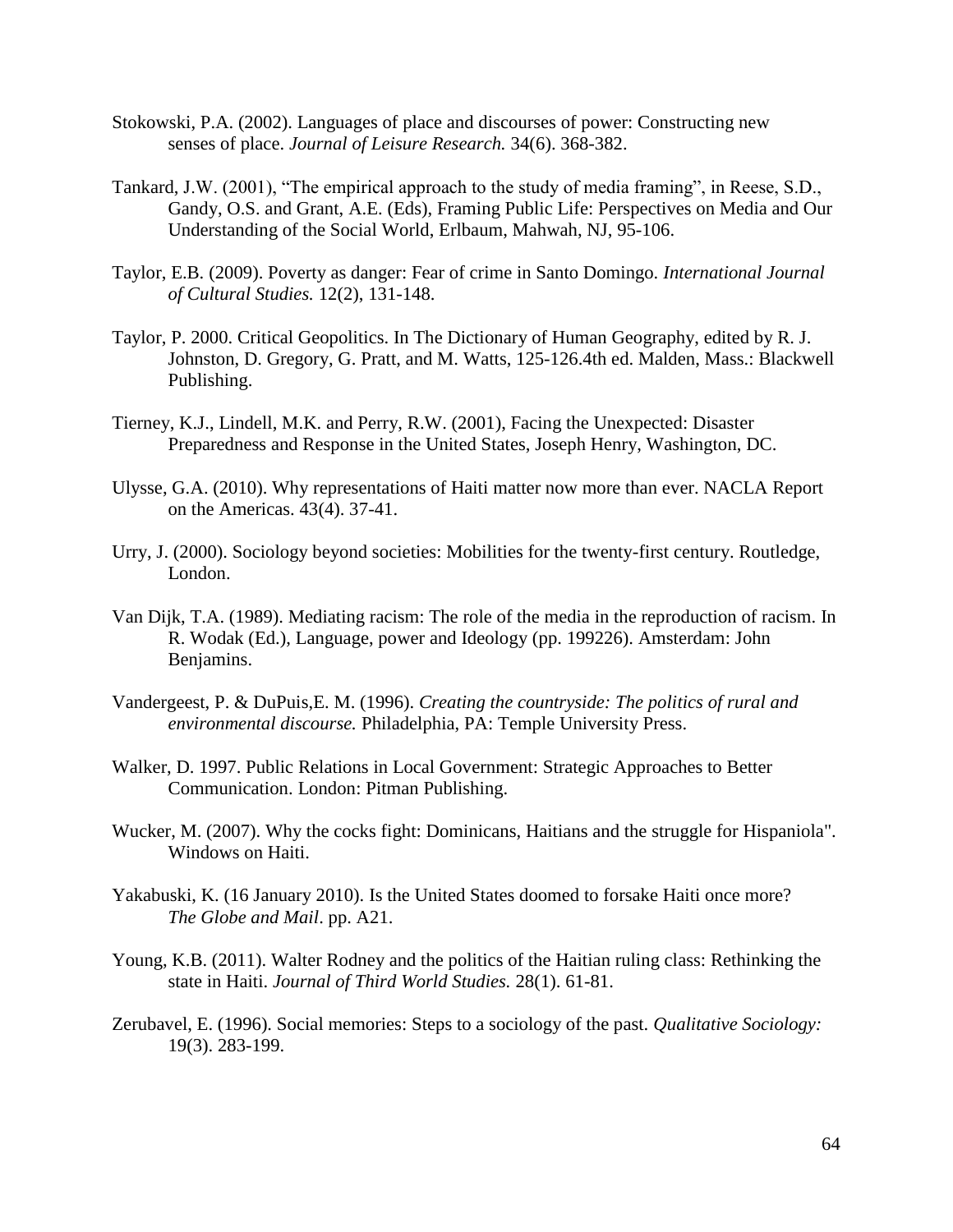## APPENDIX

## Sample of Articles

| <b>Name</b>   | <b>Title</b>          | <b>Author</b>   | <b>Section/Page</b> | <b>Date</b>     |
|---------------|-----------------------|-----------------|---------------------|-----------------|
| The New York  | Re "The               | Adams, J.       |                     | 15 January 2010 |
| <b>Times</b>  | Underlying            |                 |                     |                 |
|               | Tragedy" (Letter      |                 |                     |                 |
|               | to the editor)        |                 |                     |                 |
| The Globe and | Stepping Up to        | Agrell, S.      | A15                 | 15 January 2010 |
| Mail          | Help Out in the       |                 |                     |                 |
|               | Face of Disaster      |                 |                     |                 |
| The Globe and | The Earthquake        | Agrell, S.      | A15                 | 14 January 2010 |
| Mail          | in Haiti/A nation     |                 |                     |                 |
|               | in Ruins              |                 |                     |                 |
| The Globe and | One Cruise This       | Archer, B.      | A13                 | 23 January 2010 |
| Mail          | Week Docks for        |                 |                     |                 |
|               | Sunny Fun in the      |                 |                     |                 |
|               | Dominican             |                 |                     |                 |
|               | Republic.             |                 |                     |                 |
|               | Another Stops in      |                 |                     |                 |
|               | Haiti. It's the       |                 |                     |                 |
|               | Same Island. So       |                 |                     |                 |
|               | Why Does One          |                 |                     |                 |
|               | Seem Worse?           |                 |                     |                 |
| The New York  | Haiti in Ink and      | Bell, M.S.      | p. 3                | 17 January 2010 |
| <b>Times</b>  | Tears                 |                 |                     |                 |
| The New York  | The Underlying        | Brooks, D.      | p. 27               | 15 January 2010 |
| <b>Times</b>  | Tragedy               |                 |                     |                 |
| The New York  | For the Trapped       | Cave, D.        | p. 21               | 16 January 2010 |
| <b>Times</b>  | Rescue is but the     |                 |                     |                 |
|               | <b>First Hurdle</b>   |                 |                     |                 |
| The Globe and | We Need a             | Collier, P. and | A17                 | 14 January 2010 |
| Mail          | Marshall Plan for     | Warnholz        |                     |                 |
|               | Haiti                 |                 |                     |                 |
| The New York  | Lend Me Your          | Collins, G.     | p. 21               | 16 January 2010 |
| <b>Times</b>  | Ears                  |                 |                     |                 |
| The New York  | <b>Experts Wonder</b> | Cooper, H. and  | p. 10               | 18 January 2010 |
| <b>Times</b>  | About U.S. role       | Landler, M.     |                     |                 |
|               | in Haiti After the    |                 |                     |                 |
|               | Cameras Leave         |                 |                     |                 |
| The New York  | To Heal Haiti,        | Danner, M       | p. 31               | 22 January 2010 |
| <b>Times</b>  | Look to History,      |                 |                     |                 |
|               | Not Nature            |                 |                     |                 |
| The New York  | New Meaning to        | Fahim, K        | p. 17               | 16 January 2010 |
| <b>Times</b>  | the 'Haitian' in      |                 |                     |                 |
|               | 'Haitian-             |                 |                     |                 |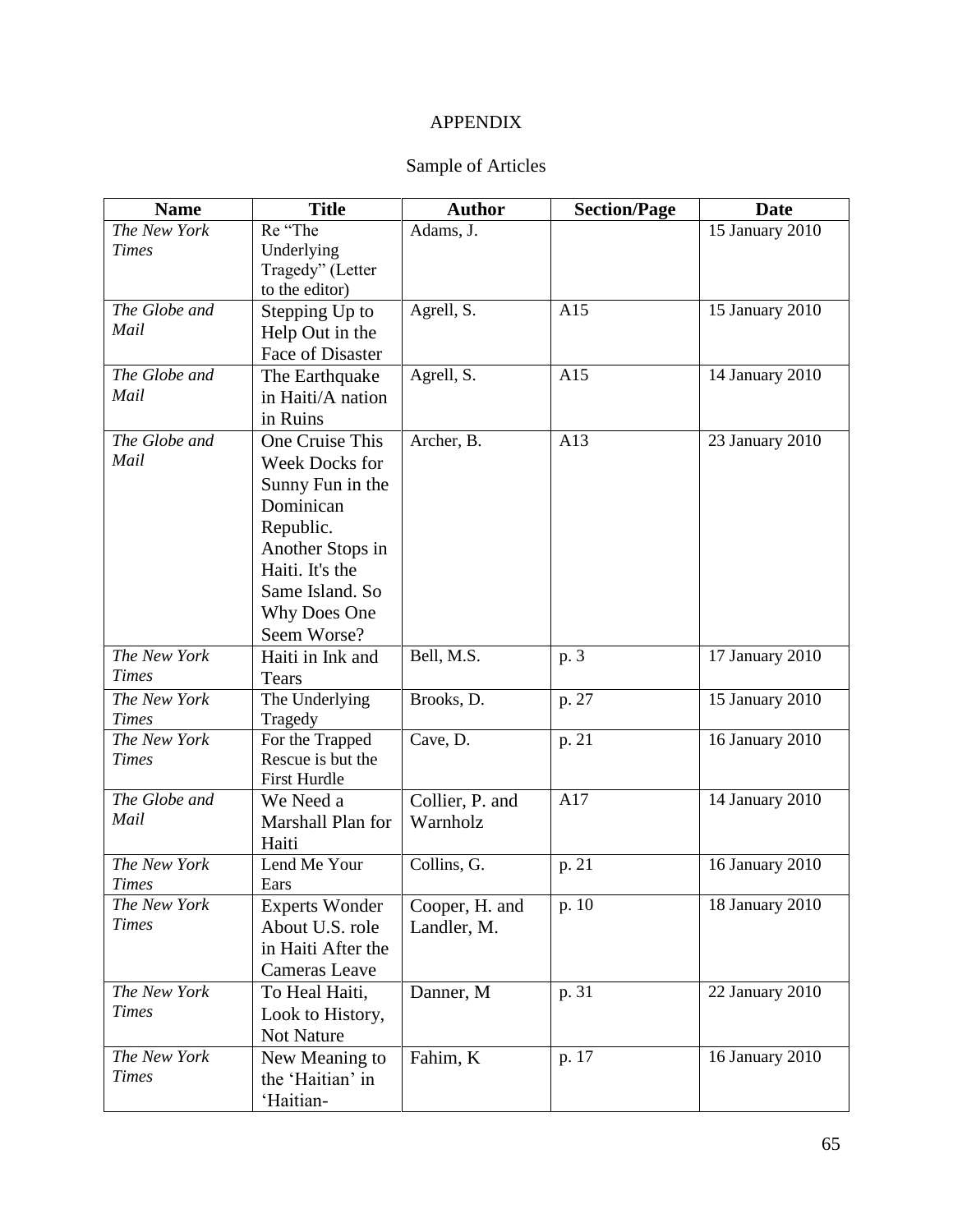|               | American'                |                  |       |                        |
|---------------|--------------------------|------------------|-------|------------------------|
| The New York  | Voodoo, a                | Freedman, S.G    | p. 14 | 20 January 2010        |
| <b>Times</b>  | Comfort in Haiti,        |                  |       |                        |
|               | Remains                  |                  |       |                        |
|               | Misunderstood            |                  |       |                        |
| The New York  | Managing                 | Fountain, H.     | p. 1  | 19 January 2010        |
| <b>Times</b>  | disaster with            |                  |       |                        |
|               | small steps              |                  |       |                        |
| The Globe and | Our Haitian              | Gagnon, L.       | A12   | 18 January 2010        |
| Mail          | Connection               |                  |       |                        |
| The Globe and | <b>Canadians Quick</b>   | Galloway, G.     | A14   | 15 January 2010        |
| Mail          | to Show Their            |                  |       |                        |
|               | Generosity               |                  |       |                        |
| The Globe and | Men with Guns            | Hammond, S.      | A14   | 22 January 2010        |
| Mail          | in Haiti                 |                  |       |                        |
| The Globe and | Canada to Hold           | Ibbitson, J.     | A1    | 18 January 2010        |
| Mail          | Haiti Summit             |                  |       |                        |
|               | Amid Historic            |                  |       |                        |
|               | <b>Relief Effort</b>     |                  |       |                        |
| The Globe and | <b>Drizzle Serves as</b> | Ibbitson, J.     | A13   | 21 January 2010        |
| Mail          | a Reminder: A            |                  |       |                        |
|               | Hard Rain's              |                  |       |                        |
|               | Gonna Fall               |                  |       |                        |
| The Globe and | Port-au-Prince           | Ibbitson, J. and | A13   | 21 January 2010        |
| Mail          | <b>Residents Begin</b>   | Waldie, P.       |       |                        |
|               | Grim Task of             |                  |       |                        |
|               | <b>Rebuilding City</b>   |                  |       |                        |
| The New York  | <b>Country Without</b>   | Kidder, T.       | p. 37 | 14 January 2010        |
| <b>Times</b>  | a Net                    |                  |       |                        |
| The Globe and | Will 'pity time'         | Koring, P.       | A15   | 14 January 2010        |
| Mail          | <b>Result in Lasting</b> |                  |       |                        |
|               | Change?                  |                  |       |                        |
| The Globe and | Hopes Fade in            | Lacey, M.        | p. 1  | <b>15 January 2010</b> |
| Mail          | Quake-ravaged            |                  |       |                        |
|               | Haiti, and Anger         |                  |       |                        |
|               | <b>Rises</b>             |                  |       |                        |
| The New York  | <b>Patience Wears</b>    | Lacey, M.        | p.1   | 16 January 2010        |
| <b>Times</b>  | Thin as Haiti's          |                  |       |                        |
|               | Desperation              |                  |       |                        |
|               | Grows                    |                  |       |                        |
| The New York  | Nightmare in             | Lacey, M.        | p. 1  | 21 January 2010        |
| <b>Times</b>  | Haiti: Untreated         |                  |       |                        |
|               | Illness and Injury       |                  |       |                        |
| The Globe and | Makeshift Clinic         | Leeder, J        | A20   | 9 February 2010        |
| Mail          | Has its Own              |                  |       |                        |
|               | Emergency                |                  |       |                        |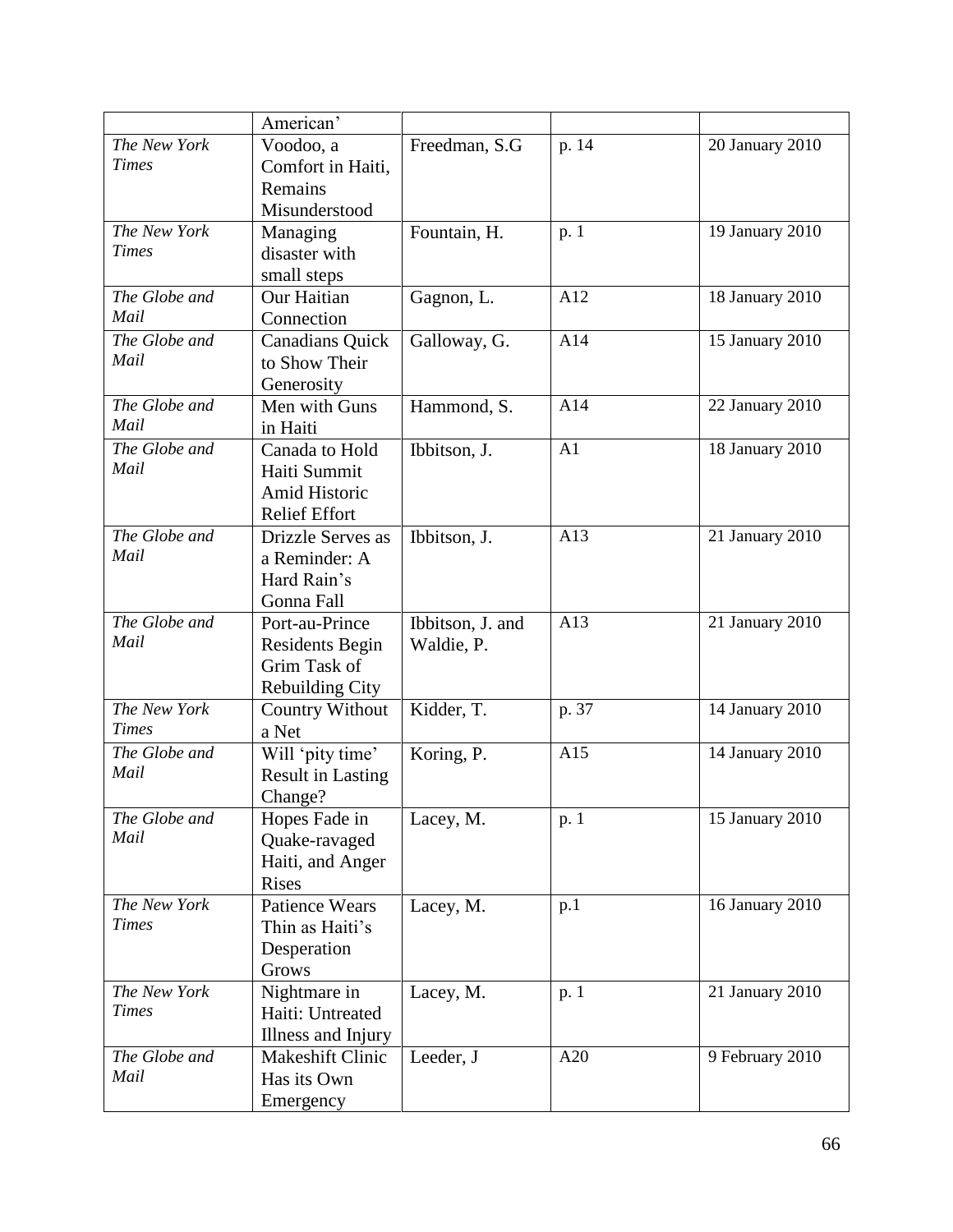| The Globe and         | How to Fix a                  | Mackinnon, M.    | F1             | 16 January 2010 |
|-----------------------|-------------------------------|------------------|----------------|-----------------|
| Mail                  | <b>Broken City</b>            |                  |                |                 |
| The New York          | Eight Ways to                 | McAslan, J.      | p.9            | 17 January 2010 |
| <b>Times</b>          | Rebuild Haiti:                |                  |                |                 |
|                       | Concrete                      |                  |                |                 |
|                       | Solutions                     |                  |                |                 |
| The New York          | For 45,000                    | McKinley, J.C.   | p.8            | 18 January 2010 |
| <b>Times</b>          | Americans in                  | and Skipp, C.    |                |                 |
|                       | Haiti, the Quake              |                  |                |                 |
|                       | was                           |                  |                |                 |
|                       | a 'Nightmare                  |                  |                |                 |
|                       | That's Not                    |                  |                |                 |
|                       | Ending'                       |                  |                |                 |
| The Globe and         | Haiti's Cultural              | Paperny, A. M.   | A15            | 19 January 2010 |
| Mail                  | Capital/ A Hub                |                  |                |                 |
|                       | of Canadian                   |                  |                |                 |
|                       | Involvement                   |                  |                |                 |
| The Globe and         | A Fallen City, a              | Paperny, A. M.   | A11            | 8 January 2010  |
| Mail                  | Fleeing                       |                  |                |                 |
|                       | Populace, a New               |                  |                |                 |
|                       | Crisis                        |                  |                |                 |
| The Globe and<br>Mail | Earthquake                    | Paperny, A.M.    | A <sub>1</sub> | 13 January 2010 |
|                       | 'catastrophe' hits            | and Ibbitson, J. |                |                 |
| The Globe and         | Haiti                         |                  |                |                 |
| Mail                  | Violence, Chaos               | Perreaux, L. and | A <sub>1</sub> | 18 January 2010 |
|                       | <b>Choke Global</b>           | Freeze, C.       |                |                 |
| The Globe and         | Aid Effort<br>To Rescue Haiti |                  | L2             |                 |
| Mail                  | We Must Look at               | Picard, A.       |                | 21 January 2010 |
|                       | <b>Past Mistakes</b>          |                  |                |                 |
| The New York          | <b>U.S. Will Protect</b>      | Preston, J.      | p. 9           | 16 January 2010 |
| <b>Times</b>          | <b>Illegal Haitian</b>        |                  |                |                 |
|                       | <b>Residents From</b>         |                  |                |                 |
|                       | Deportation for               |                  |                |                 |
|                       | 18 Months                     |                  |                |                 |
| The Globe and         | A Dose of                     | Reynolds, N.     | B <sub>2</sub> | 20 January 2010 |
| Mail                  | Economic                      |                  |                |                 |
|                       | Freedom Will                  |                  |                |                 |
|                       | Help Heal Haiti               |                  |                |                 |
| The New York          | Haiti Struggles to            | Rivera, R. and   | p. 4           | 22 January 2010 |
| <b>Times</b>          | Find Tents to Put             | Cave, D.         |                |                 |
|                       | Over Heads of its             |                  |                |                 |
|                       | Displaced                     |                  |                |                 |
|                       | Masses                        |                  |                |                 |
| The New York          | Problems at                   | Robbins, L.      | p. 13          | 15 January 2010 |
| <b>Times</b>          | <b>Crucial Airport</b>        |                  |                |                 |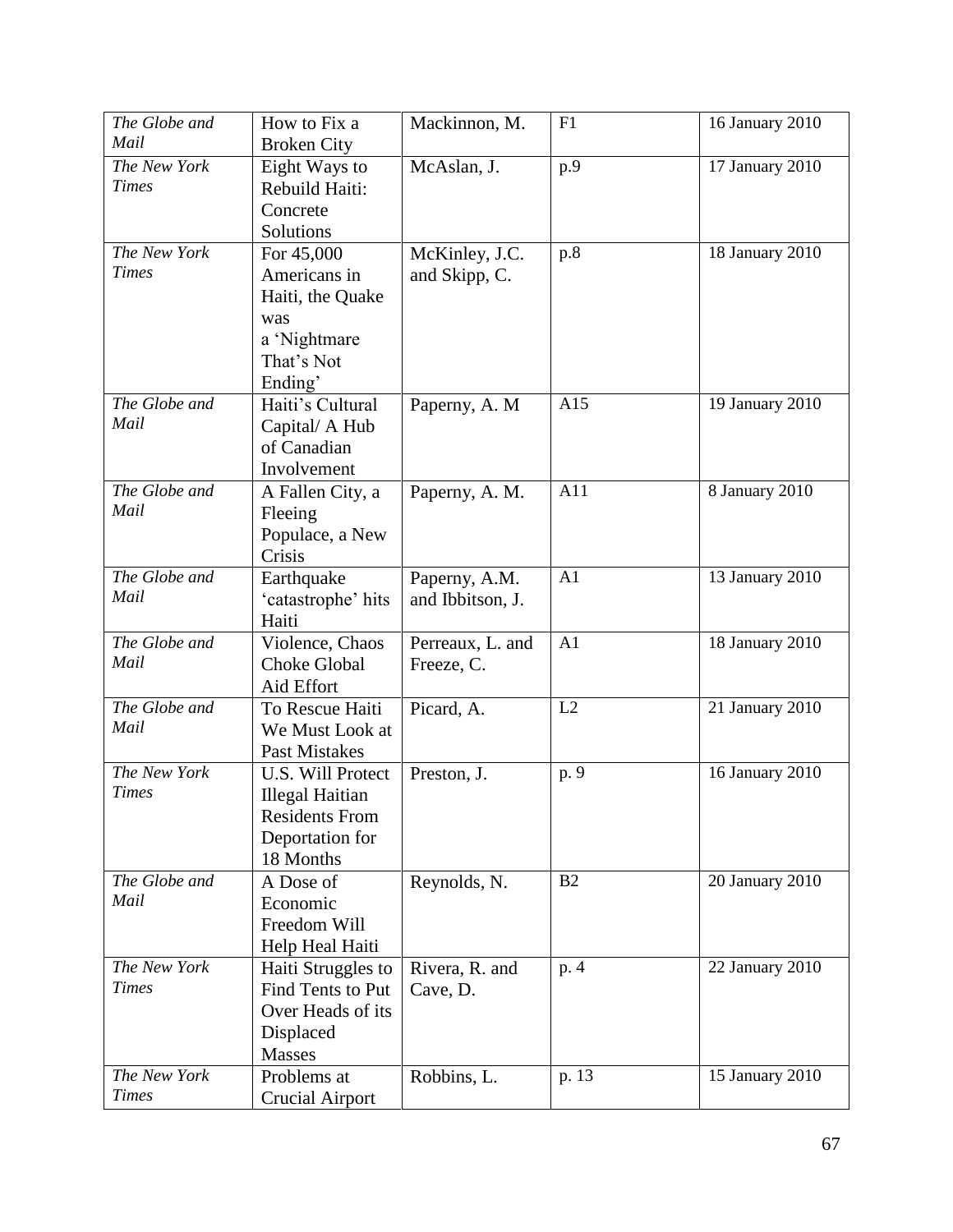|                      | <b>Entangle Relief</b> |                |       |                  |
|----------------------|------------------------|----------------|-------|------------------|
|                      | <b>Efforts</b>         |                |       |                  |
| The New York         | Haiti Lies in          | Romero, S.     | p. 1  | 14 January 2010  |
| <b>Times</b>         | Ruins; Grim            |                |       |                  |
|                      | Search for             |                |       |                  |
|                      | <b>Untold Dead</b>     |                |       |                  |
| The New York         | Haiti's                | Romero, S.     | p. 10 | 16 January 2010  |
| <b>Times</b>         | Government is in       |                |       |                  |
|                      | Ruins, Too, but        |                |       |                  |
|                      | Still Struggles to     |                |       |                  |
|                      | <b>Exhume Itself</b>   |                |       |                  |
| The New York         | <b>Fierce Quake</b>    | Romero, S. and | p. 1  | 13 January 2010  |
| <b>Times</b>         | Devastates Haiti;      | Lacey, M.      |       |                  |
|                      | Worst is Feared        |                |       |                  |
| The New York         | <b>Looting Flares</b>  | Romero, S. and | p.1   | 17 January 2010  |
| <b>Times</b>         | Where Order            | Lacey, M.      |       |                  |
|                      | <b>Breaks Down</b>     |                |       |                  |
| The New York         | We Wail with           | Semple, K.     | p.6   | 28 February 2010 |
| <b>Times</b>         | You, Haiti             |                |       |                  |
| The Globe and        | When it Comes          | Simpson, J.    | A23   | 16 January 2010  |
| Mail                 | to Haiti, Things       |                |       |                  |
|                      | Only Get Worse         |                |       |                  |
| The New York         | <b>Countless Lost</b>  | Sontag, D.     | p.1   | 23 February 2010 |
| <b>Times</b>         | Limbs Alter Life       |                |       |                  |
|                      | in Haiti's Ruins       |                |       |                  |
| The Globe and        | A Scolding             | Southey, T.    | F2    | 16 January 2010  |
| Mail                 | <b>Evangelist Puts</b> |                |       |                  |
|                      | 'hate' Back in         |                |       |                  |
|                      | Haiti                  |                |       |                  |
| The New York         | Haiti                  | Stanley, A.    | p. 10 | 16 January 2010  |
| <b>Times</b>         | <b>Broadcasting</b>    |                |       |                  |
|                      | Coverage:              |                |       |                  |
|                      | Comparison and         |                |       |                  |
|                      | Self-                  |                |       |                  |
|                      | configuration          |                |       |                  |
| The Globe and        | Does Watching          | Timson, J.     | L1    | 22 January 2010  |
| Mail                 | Haiti Pain             |                |       |                  |
|                      | Change Us?             |                |       |                  |
| The New York         | <b>Aftershocks</b>     | Trouillot, E.  | p. 39 | 21 January 2010  |
| <b>Times</b>         |                        |                |       |                  |
| The Agence           | Quake                  | Unknown        |       | 12 January 2010  |
| <b>France Presse</b> | Measuring 7.0          |                |       |                  |
|                      | rocks Haiti            |                |       |                  |
| The Agence           | <b>Bodies</b> Line     | Unknown        |       | 13 January 2010  |
| <b>France Presse</b> | Port-au-Prince         |                |       |                  |
|                      | <b>Streets as Dusk</b> |                |       |                  |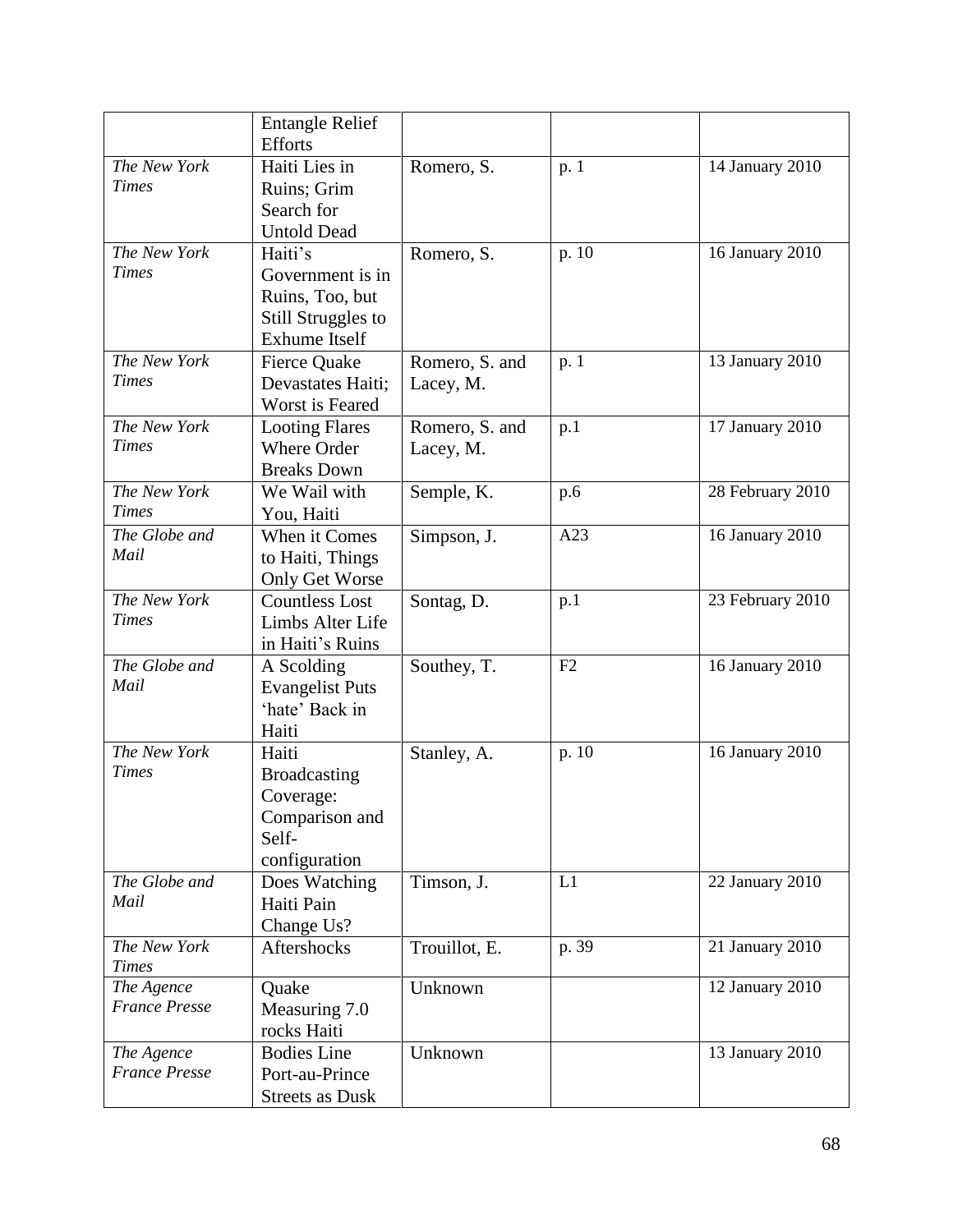|                      | Falls                   |         |     |                 |
|----------------------|-------------------------|---------|-----|-----------------|
| The Agence           | <b>Brazil Concerned</b> | Unknown |     | 13 January 2010 |
| <b>France Presse</b> | for Peacekeepers        |         |     |                 |
|                      | in Haiti                |         |     |                 |
| The Agence           | <b>Exiled Aristide</b>  | Unknown |     | 13 January 2010 |
| <b>France Presse</b> | Mourns Haiti            |         |     |                 |
|                      | <b>Quake Victims</b>    |         |     |                 |
| The Agence           | Fears of Major          | Unknown |     | 13 January 2010 |
| <b>France Presse</b> | Catastrophe as          |         |     |                 |
|                      | 7.0 Quake Rocks         |         |     |                 |
|                      | Haiti                   |         |     |                 |
| The Agence           | <b>France Sends</b>     | Unknown |     | 13 January 2010 |
| <b>France Presse</b> | Aid Planes to           |         |     |                 |
|                      | Haiti                   |         |     |                 |
| The Agence           | <b>Clintons Lead</b>    | Unknown |     | 14 January 2010 |
| <b>France Presse</b> | Fundraising             |         |     |                 |
|                      | Charge in Haiti         |         |     |                 |
| The Agence           | Looters and             | Unknown |     | 14 January 2010 |
| <b>France Presse</b> | <b>Shooters Loose</b>   |         |     |                 |
|                      | in Quake-hit            |         |     |                 |
|                      | Haiti: Witness          |         |     |                 |
| The Agence           | 'Not a Suture           | Unknown |     | 14 January 2010 |
| <b>France Presse</b> | Left' in                |         |     |                 |
|                      | Overwhelmed             |         |     |                 |
|                      | Haiti Hospital          |         |     |                 |
| The Globe and        | Earthquake in           | Unknown | A14 | 15 January 2010 |
| Mail                 | Haiti/ A Nation         |         |     |                 |
|                      | in Ruins                |         |     |                 |
| The Agence           | Top US                  | Unknown |     | 15 January 2010 |
| <b>France Presse</b> | Lawmaker:               |         |     |                 |
|                      | Quake Aid May           |         |     |                 |
|                      | Give Haiti a            |         |     |                 |
|                      | <b>Fresh New Start</b>  |         |     |                 |
| The Agence           | <b>UN Says</b>          | Unknown |     | 15 January 2010 |
| <b>France Presse</b> | 300,000                 |         |     |                 |
|                      | Homeless After          |         |     |                 |
|                      | Unprecedented           |         |     |                 |
|                      | Haiti Quake.            |         |     |                 |
| The Globe and        | <b>Canadians Doing</b>  | Unknown | A22 | 16 January 2010 |
| Mail                 | Proud                   |         |     |                 |
| The Agence           | Haiti Violence          | Unknown |     | 18 January 2010 |
| <b>France Presse</b> | 'Below Pre-             |         |     |                 |
|                      | Quake Levels':          |         |     |                 |
|                      | <b>US</b> General       |         |     |                 |
| The Agence           | No policing role        | Unknown |     | 18 January 2010 |
| <b>France Presse</b> | for US troops in        |         |     |                 |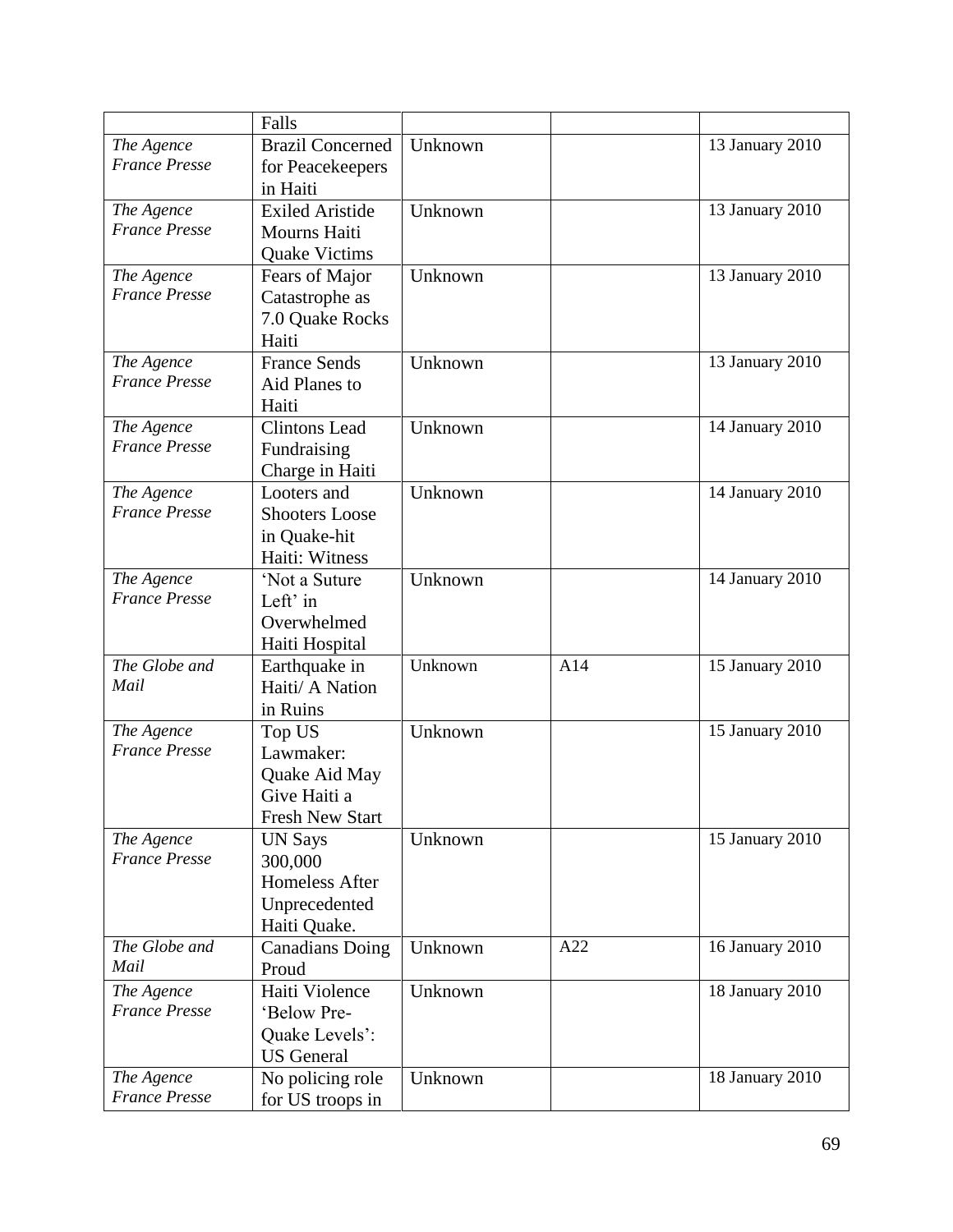|                       | Haiti: Gates            |         |     |                 |
|-----------------------|-------------------------|---------|-----|-----------------|
| The Agence            | Lawlessness,            | Unknown |     | 19 January 2010 |
| <b>France Presse</b>  | <b>Health Crisis</b>    |         |     |                 |
|                       | Loom Over               |         |     |                 |
|                       | Quake-hit Haiti         |         |     |                 |
|                       | Capital                 |         |     |                 |
| The Globe and<br>Mail | Tap the Diaspora        | Unknown | A16 | 19 January 2010 |
| The Globe and         | <b>Aid Needs</b>        | Unknown | A16 | 20 January 2010 |
| Mail                  | Security                |         |     |                 |
| The Agence            | Haiti                   | Unknown |     | 20 January 2010 |
| <b>France Presse</b>  | Ambassador to           |         |     |                 |
|                       | <b>US Call for More</b> |         |     |                 |
|                       | <b>Stable Relief</b>    |         |     |                 |
| The Agence            | Latest Haiti            | Unknown |     | 20 January 2010 |
| <b>France Presse</b>  | <b>Quake Reduces</b>    |         |     |                 |
|                       | Hope for                |         |     |                 |
|                       | Survivors:              |         |     |                 |
|                       | <b>Experts</b>          |         |     |                 |
| The Agence            | <b>US</b> Troops on     | Unknown |     | 20 January 2010 |
| <b>France Presse</b>  | Watch Amid              |         |     |                 |
|                       | Haiti Looting           |         |     |                 |
| The Agence            | Haiti's City of         | Unknown |     | 21 January 2010 |
| <b>France Presse</b>  | God Slum                |         |     |                 |
|                       | <b>Wonders About</b>    |         |     |                 |
|                       | its Hellish Fate        |         |     |                 |
| The Agence            | <b>Fidel Castro</b>     | Unknown |     | 24 January 2010 |
| <b>France Presse</b>  | Demands UN              |         |     |                 |
|                       | Say on US               |         |     |                 |
|                       | 'occupation' of         |         |     |                 |
|                       | Haiti                   |         |     |                 |
| The Agence            | Manpower,               | Unknown |     | 24 January 2010 |
| <b>France Presse</b>  | <b>Vehicles Needed</b>  |         |     |                 |
|                       | for Haiti Aid           |         |     |                 |
|                       | Effort: UN              |         |     |                 |
| The Agence            | <b>US Faults Al-</b>    | Unknown |     | 26 January 2010 |
| <b>France Presse</b>  | Jazeera English         |         |     |                 |
|                       | Coverage of             |         |     |                 |
|                       | Haiti                   |         |     |                 |
| The Agence            | <b>OAS</b> Leader       | Unknown |     | 27 January 2010 |
| <b>France Presse</b>  | Defends US              |         |     |                 |
|                       | <b>Against Charges</b>  |         |     |                 |
|                       | of Haiti                |         |     |                 |
|                       | 'Occupation'            |         |     |                 |
| The Agence            | UN Warns of             | Unknown |     | 27 January 2010 |
| <b>France Presse</b>  | Gangsters,              |         |     |                 |